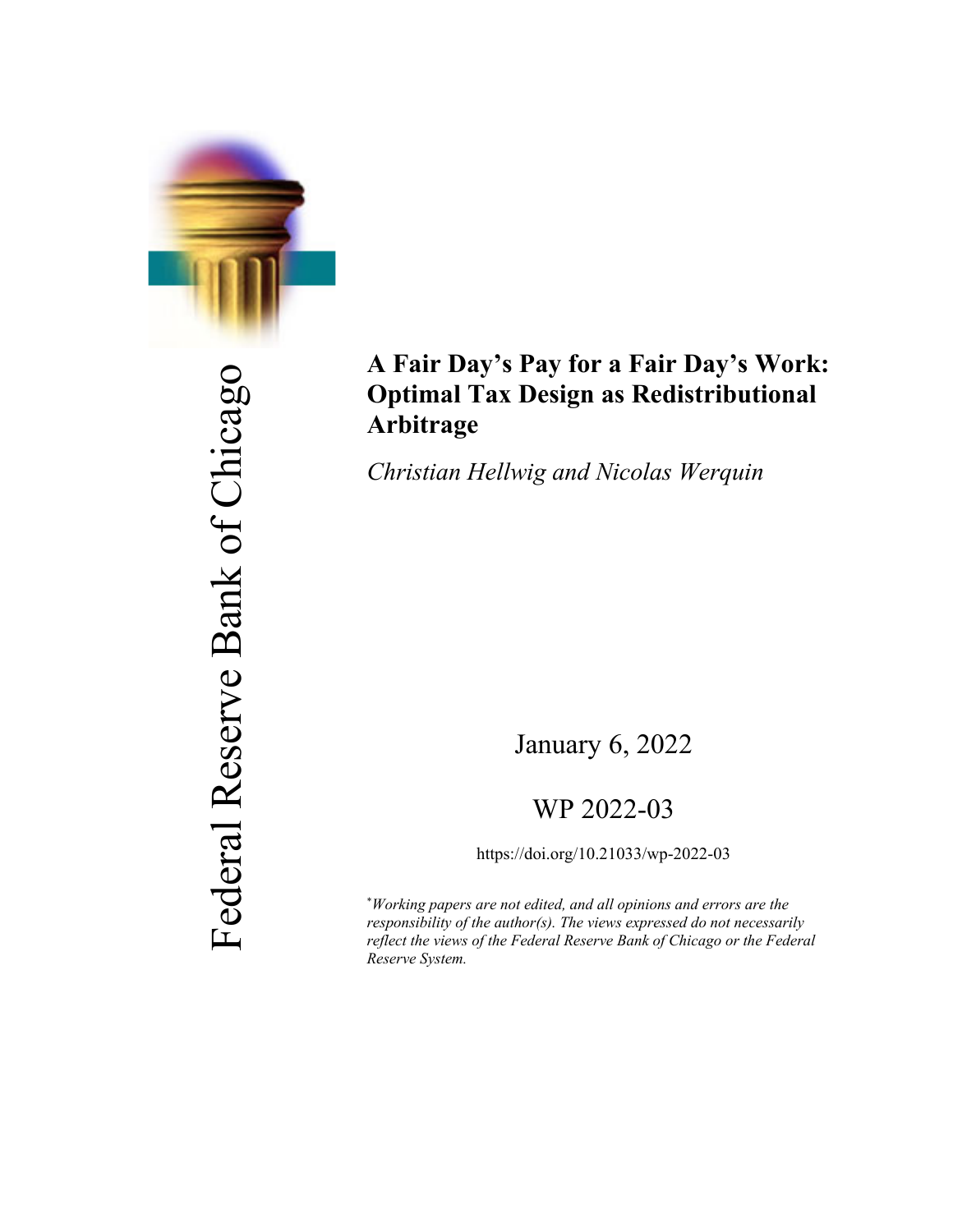# <span id="page-1-0"></span>A Fair Day's Pay for a Fair Day's Work: Optimal Tax Design as Redistributional Arbitrage\*

## Christian Hellwig

Toulouse School of Economics

## Nicolas Werquin

Federal Reserve Bank of Chicago, Toulouse School of Economics, and CEPR

January 6, 2022

#### Abstract

We study optimal tax design based on the idea that policy-makers face trade-offs between multiple margins of redistribution. Within a Mirrleesian economy with earnings, consumption and retirement savings, we derive a novel formula for optimal income and savings distortions based on redistributional arbitrage. We establish a sufficient statistics representation of the labor income and capital tax rates on top income earners in dynamic environments, which relies on the observed distributions of both income and consumption. Because consumption has a thinner Pareto tail than income, our quantitative results suggest that it is optimal to shift a substantial fraction of the top earners' tax burden from income to savings.

<sup>\*</sup>We thank Mark Aguiar, Alexandre Gaillard, Mike Golosov, Philipp Wangner for useful comments. We are especially grateful to Florian Scheuer. Opinions expressed in this article are those of the authors and do not necessarily reflect the views of the Federal Reserve Bank of Chicago or the Federal Reserve System. Christian Hellwig acknowledges funding from the French National Research Agency (ANR) under the Investments for the Future program (Investissements d'Avenir, grant ANR-17-EURE-0010).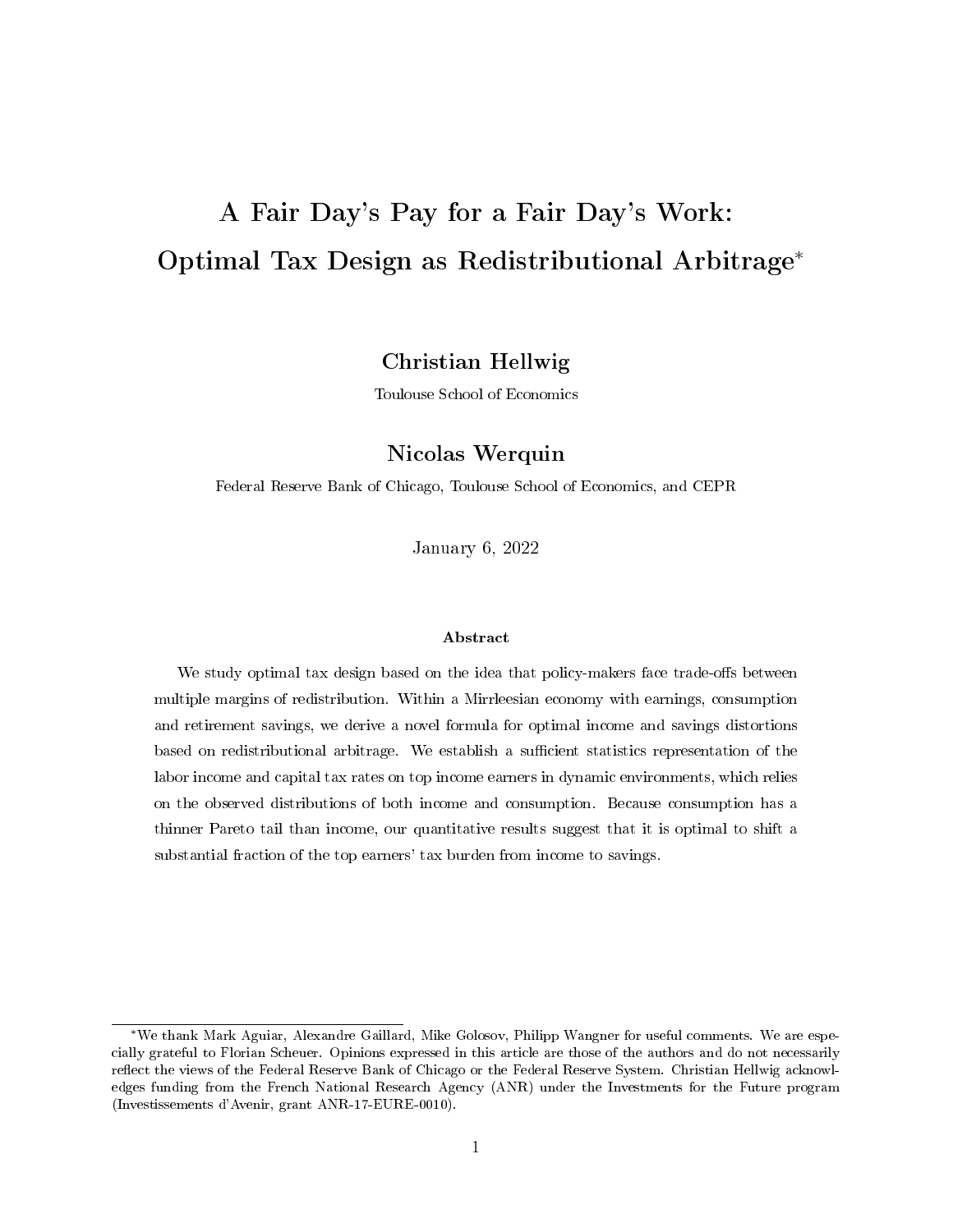Our Nation ... should be able to devise ways and means of insuring to all our able-bodied working men and women a fair day's pay for a fair day's work.

Franklin D. Roosevelt, Message to Congress on Establishing Minimum Wages and Maximum Hours, 1937

## 1 Introduction

The importance of both income and leisure for workers' welfare is a central tenet of modern economics. Its empirical validity is well documented, for example, in the centuries-long campaign of the labor movement to improve the welfare of the working classes. Their 19th century slogan "A Fair Day's Pay for a Fair Day's Work" epitomizes this joint concern for wages along with working hours, or leisure, that permeated policy discussions over labor regulation and the concurrent emergence of the welfare state. The slogan was picked up by Roosevelt in a speech that led to the Fair Labor Standards Act (1938), which simultaneously introduced a minimum wage and regulations on total working hours. Contemporary concerns for "work-life balance" suggest that high income earners today value leisure much like their working class peers in the 1930s or the 19th century, and employers acknowledge these concerns when granting workers leisure-related perks or non-pecuniary benefits, work-time flexibility or time-saving benefits like child-care services to working parents.<sup>[1](#page-1-0)</sup>

Aguiar and Hurst [\(2007\)](#page-44-0) document a large increase in leisure inequality from the top to the bottom of the distribution since the 1960s in the U.S., mirroring the concurrent, well-documented and widely discussed rise in income inequality. This suggests that policy responses to these trends, and optimal policy design more generally, should focus on the redistribution of leisure as much as on the redistribution of income.

Instead, originating with Mirrlees [\(1971\)](#page-46-0), the problem of optimally designing taxes and social insurance programs is formalized as a tradeoff between the social benefits of redistributing financial

 $1$ According to Cambridge online dictionary, work-life balance represents "the amount of time you spend doing your job compared with the amount of time you spend with your family and doing things you enjoy. A 2011 report by the Council of Economic Advisors (Romer [\(2011\)](#page-46-1)) reviews evidence suggesting that both employers and employees benefit from improved work-life balance: "A study of more than 1,500 U.S. workers reported that nearly a third considered work-life balance and flexibility to be the most important factor in considering job offers. In another survey of two hundred human resource managers, two-thirds cited family-supportive policies and flexible hours as the single most important factor in attracting and retaining employees." The report itself is evidence that the importance of leisure for employee welfare is recognized at the highest levels of economic policy. The ongoing pandemic provides further evidence of the importance of leisure time for workers' wellbeing: while the time savings and flexibility gains associated with remote work are greeted as a significant improvement in work-life balance, lack of access to child care and home schooling due to school closures are viewed as adding stress to working parents' lives. Schieman et al. [\(2021\)](#page-47-0) provide evidence from a sample of about 2000 Canadian households that reported work-life balance improved for most workers, excepted for those with children under the age of 12 who reported no change. Their cross-sectional controls further highlight that reported work-life balance appears to be as much affected by working hours and flexibility as it is by financial stress, but unrelated to income after controlling for other job characteristics.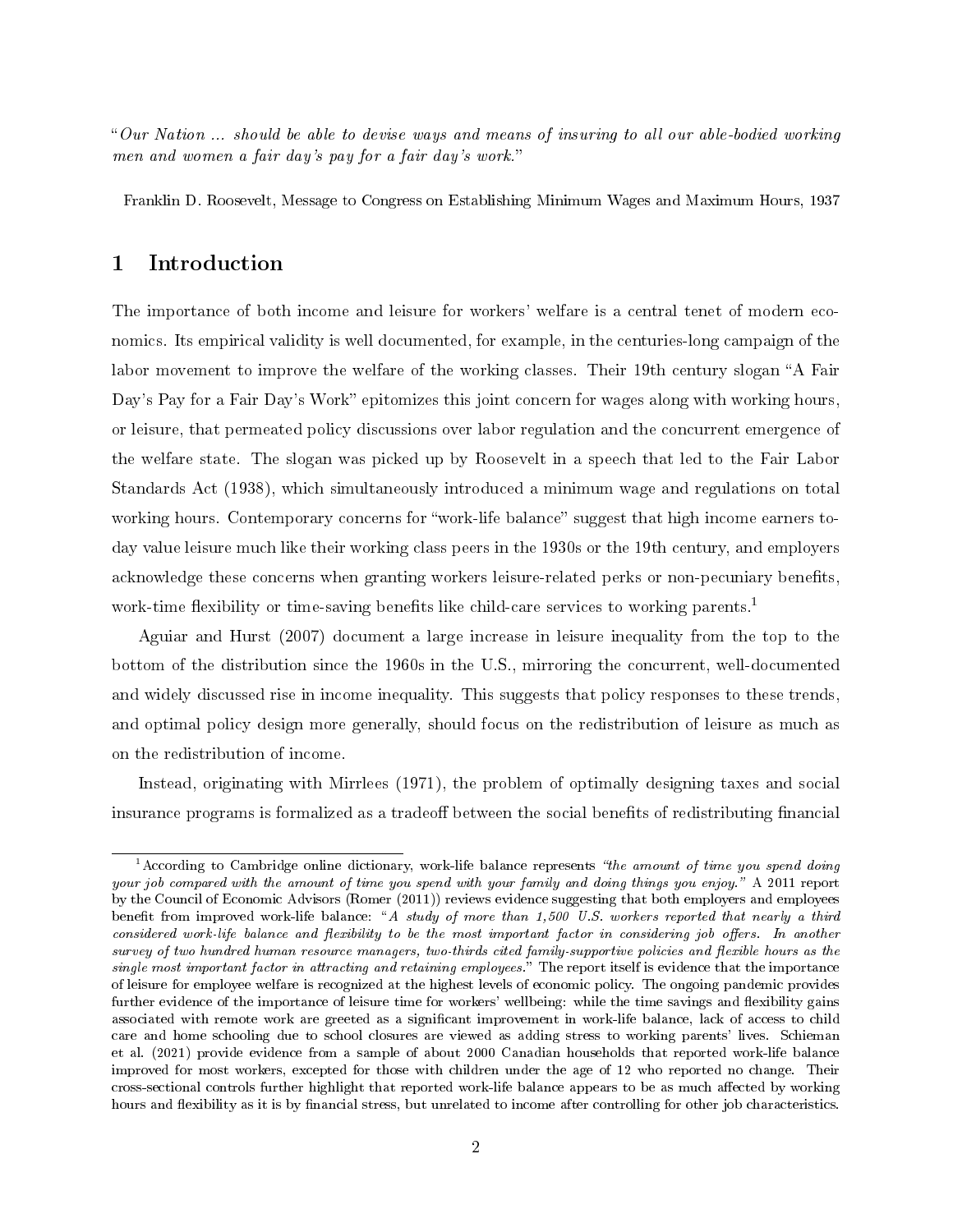resources from richer to poorer households, and the efficiency costs associated with allocative distortions that such redistribution necessarily entails when these agents' productivity types or inclination to work are not directly observable. The optimal tax schedule equates the marginal efficiency cost of tax distortions at each income level to the marginal benefit of redistribution from higher to lower incomes. One of the most celebrated achievements of this literature has been the derivation of the optimal tax rate on top income earners by Saez [\(2001\)](#page-46-2) in terms of three observable statistics that give empirical meaning to this tradeoff between efficiency and redistribution: the elasticities of labor supply with respect to marginal and average tax rates (substitution and income effects), and the Pareto coefficient of the tail of the earnings distribution, which measures the degree of top income inequality.

In this paper, we develop an alternative, complementary perspective on optimal tax design, based on the idea that optimal policy design trades off between multiple dimensions of worker welfare. Mirrlees and Saez focused on redistributing after-tax income, or consumption, towards lower income households. However, the planner affects social welfare not only by redistributing consumption, but also by redistributing leisure time from richer towards poorer households. Viewed in this light, the optimal tax schedule equates the marginal costs of the tax distortions to the marginal benets of transfering leisure from individuals with high earnings to those with low earnings.

A direct corollary of this alternative way of measuring the marginal benets from redistribution is that the optimal tax system also equates the marginal benefit of redistributing consumption to the marginal benefit of redistributing leisure from higher towards lower types. We call this property of the optimal tax system redistributional arbitrage: at the optimum, the marginal welfare gains from additional redistribution must be equalized across different goods, since otherwise the tax designer would have an "arbitrage opportunity" by increasing redistribution along one margin and reducing it along a different one.

Formally, we extend the canonical Mirrleesian tax design problem to allow for two separate consumption goods, which we interpret as "consumption" and "savings". There are two periods. Agents are characterized by a privately observed productivity type. They work, consume and save in period 1, and consume their savings in period 2. The optimal tax design then requires both a non-linear income tax that introduces a wedge between the disutility of labor effort and the marginal utility of consumption, and a non-linear savings tax that introduces a wedge between the marginal utility of consumption and the marginal utility of savings. The model nests the static Mirrleesian tax design problem in the limit where either consumption or savings vanish from the agents' preferences.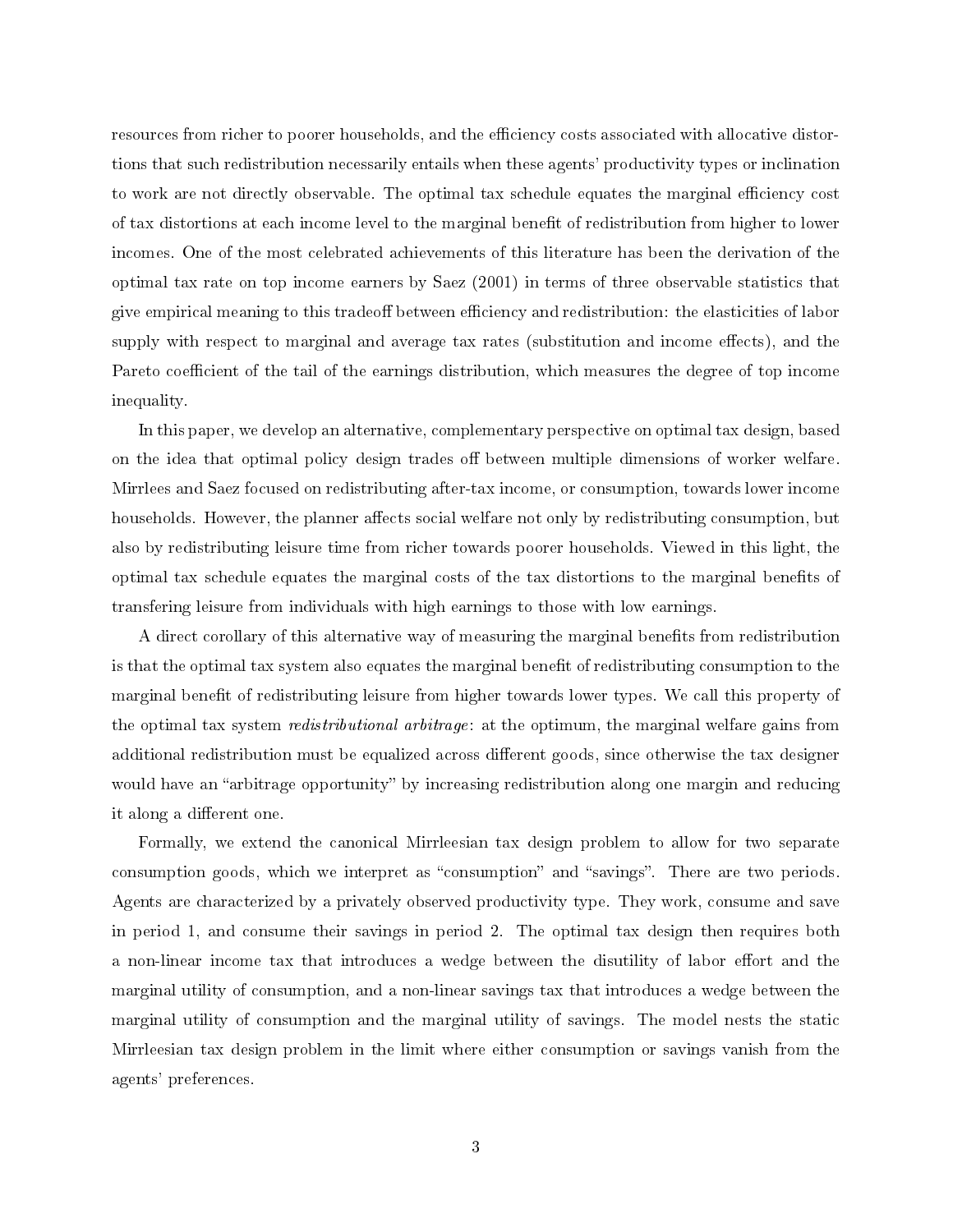As our central result, we derive a novel representation of optimal tax distortions based on redistributional arbitrage. We express the optimal labor distortion  $\tau_Y$  as

$$
1-\tau_Y=\frac{B_Y}{B_C}
$$

where  $B_Y$  represents the planner's marginal benefit of redistributing leisure, rescaled by the marginal utility of leisure, and  $B_C$  represents the planner's marginal benefit of redistributing consumption, rescaled by the marginal utility of consumption. This is nothing other than saying that the unrescaled marginal benefits of redistributing consumption and leisure must be equalized.

Along similar lines we represent the optimal savings wedge by equalizing the marginal benefit of redistributing savings to the marginal benefit of redistributing consumption. This representation provides a converse to the uniform commodity taxation principle (Atkinson and Stiglitz [\(1976\)](#page-44-1)) by identifying how optimal commodity taxation is shaped by departures from their baseline assumptions of homogeneous preferences.

Following Saez [\(2001\)](#page-46-2), we show that the rescaled marginal benefits can all be mapped to the distribution of allocations, along with key preference elasticities. This allows us to give empirical content to the idea of redistributional arbitrage.

While not explicit in our optimal tax formula, efficiency costs of tax distortions are still very much a part of the analysis since they are incorporated into how the planner evaluates the marginal gains from redistribution: fixing an (incentive-compatible) baseline allocation, the planner cannot freely increase redistribution, but must do so in a manner that preserves incentive compatibility. Following Hellwig [\(2021\)](#page-45-0), this class of second-best, "incentive-compatibility preserving" perturbations is fully characterized by a set of incentive adjustments or changes of probability measure that reweight types according to how much more or less resources a redistributive perturbation has to allocate to one type relative to their neighbor in order to preserve incentive compatibility. The optimal allocation then eliminates all redistributional arbitrage: any incentive-preserving, resource-feasible perturbation must lower expected welfare.

In the static environment considered by Mirrlees [\(1971\)](#page-46-0) and Saez [\(2001\)](#page-46-2), redistributional arbitrage leads to the same optimal tax implications as the so-called "ABC" formula (P. Diamond  $(1998)$ ) which captures the efficiency vs. redistribution tradeor. The static model equates consumption to after tax income, which implies that we can always use the income distribution to proxy for consumption, or vice versa. However, this stark implication of the static Mirrlees-Saez model is rejected by the data: consumption has a substantially thinner Pareto tail than income (Toda and Walsh [\(2015\)](#page-47-1)), inconsistent with a static budget constraint equating consumption to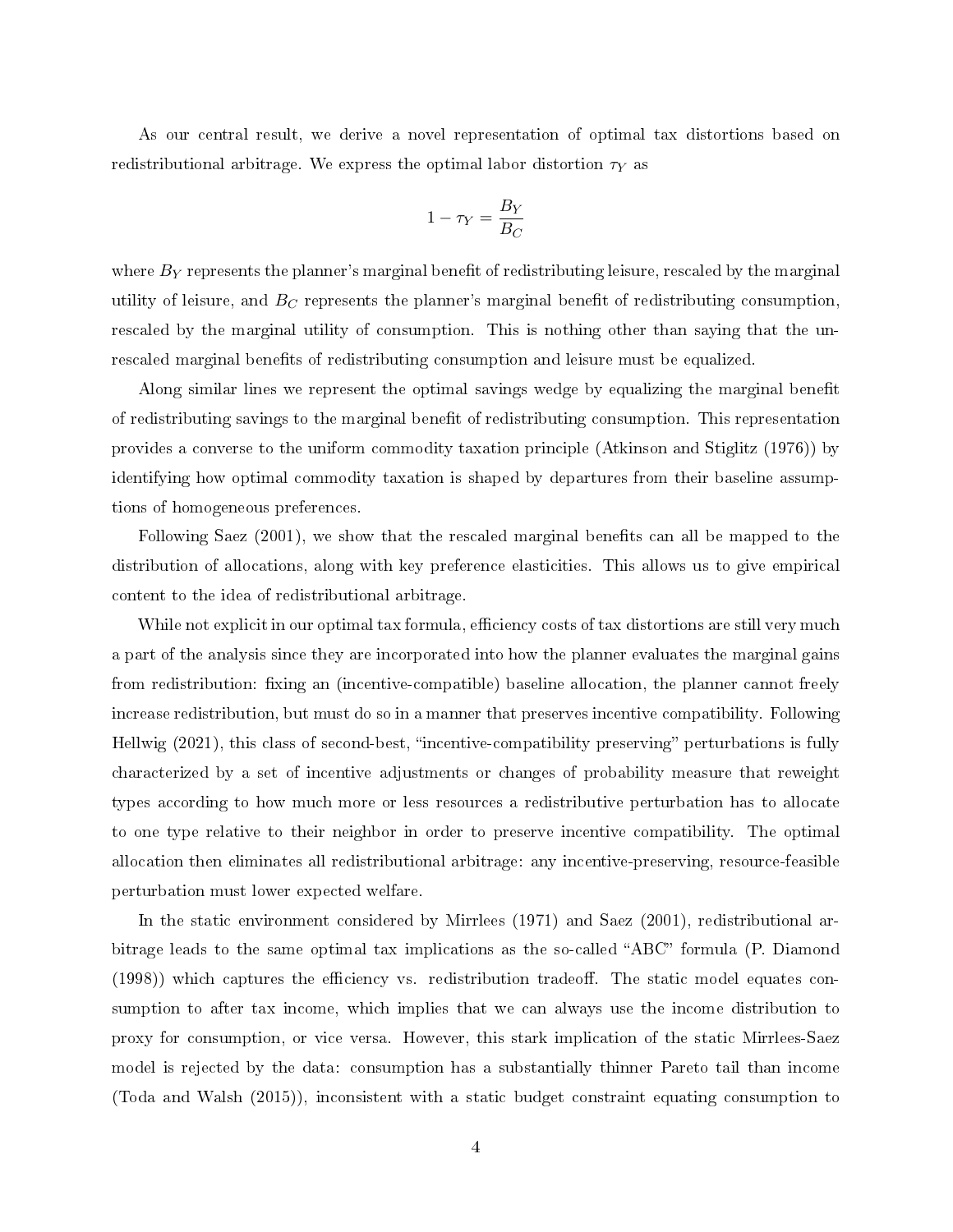after-tax income. The optimal top income tax drops from 80% in our preferred calibration to 51% if we instead use consumption to proxy for income inequality and replace the Pareto coefficient of the income distribution with the Pareto coefficient of the consumption distribution. In other words, Saez  $(2001)$ 's sufficient statistic representation of top optimal income taxes is based on an economic model that is inconsistent with the discrepancy between consumption and income inequality among top income earners.[2](#page-1-0)

Allowing for multiple goods (or consumption and savings) and multiple margins of taxation breaks the tight link of consumption and after-tax income, and makes consumption and income data independently informative of the optimal tax design. Using them jointly leads to genuinely novel predictions, in line with the idea that we need two separate data sources for the identification of two separate tax distortions. We illustrate the predictive power of our approach by exploring the implications of redistributional arbitrage for income and savings taxes on top income earners.

We express the optimal top income and savings tax rates in terms of seven empirically observable statistics: the two Pareto tail coefficients of the distributions of taxable income and consumption; four elasticities that govern the consumption, savings, and labor supply responses to taxes, along with the preference complementarities between consumption and earnings; and the consumption share of income of high earners. We calibrate our model to match these statistics to their empirical counterpart and explore the quantitative implications of our formulas for top income and savings taxes.

Our formula for optimal income taxes coincides with that of Saez [\(2001\)](#page-46-2) only if the utility function is linear in consumption, or if the savings share of income converges to zero for top income earners. If, as is the case in the data, neither of these conditions is satisfied, then the formula obtained in the static model overstates the top optimal labor income tax rate, both because it fails to account for the substitution between consumption and savings in response to tax changes, and because it fails to account for the fact that consumption is less unequally distributed than after-tax incomes in the data.

The formula of Saez [\(2001\)](#page-46-2) instead determines the combined wedge on labor income and savings if the consumption share of income converges to zero for top income earners, a case that is implied by the thinner Pareto tail on consumption than on income. This is because with vanishing consumption shares at the top, the agents' incentive problem reduces again to a static tradeoff between leisure

<sup>&</sup>lt;sup>2</sup>Consumption data provides an independent empirical test (and rejection) of the model underlying the representation of optimal taxes in the static model. This is an important caveat to the sufficient statistics approach: its implications rely on the empirical validity of the underlying economic model. The idea of using income and consump-tion data to test implications of efficient risk-sharing goes back to (at least) Townsend [\(1994\)](#page-47-2). For applications of this idea to hidden information models see, e.g., Ligon [\(1998\)](#page-46-3) and Kocherlakota and Pistaferri [\(2009\)](#page-46-4).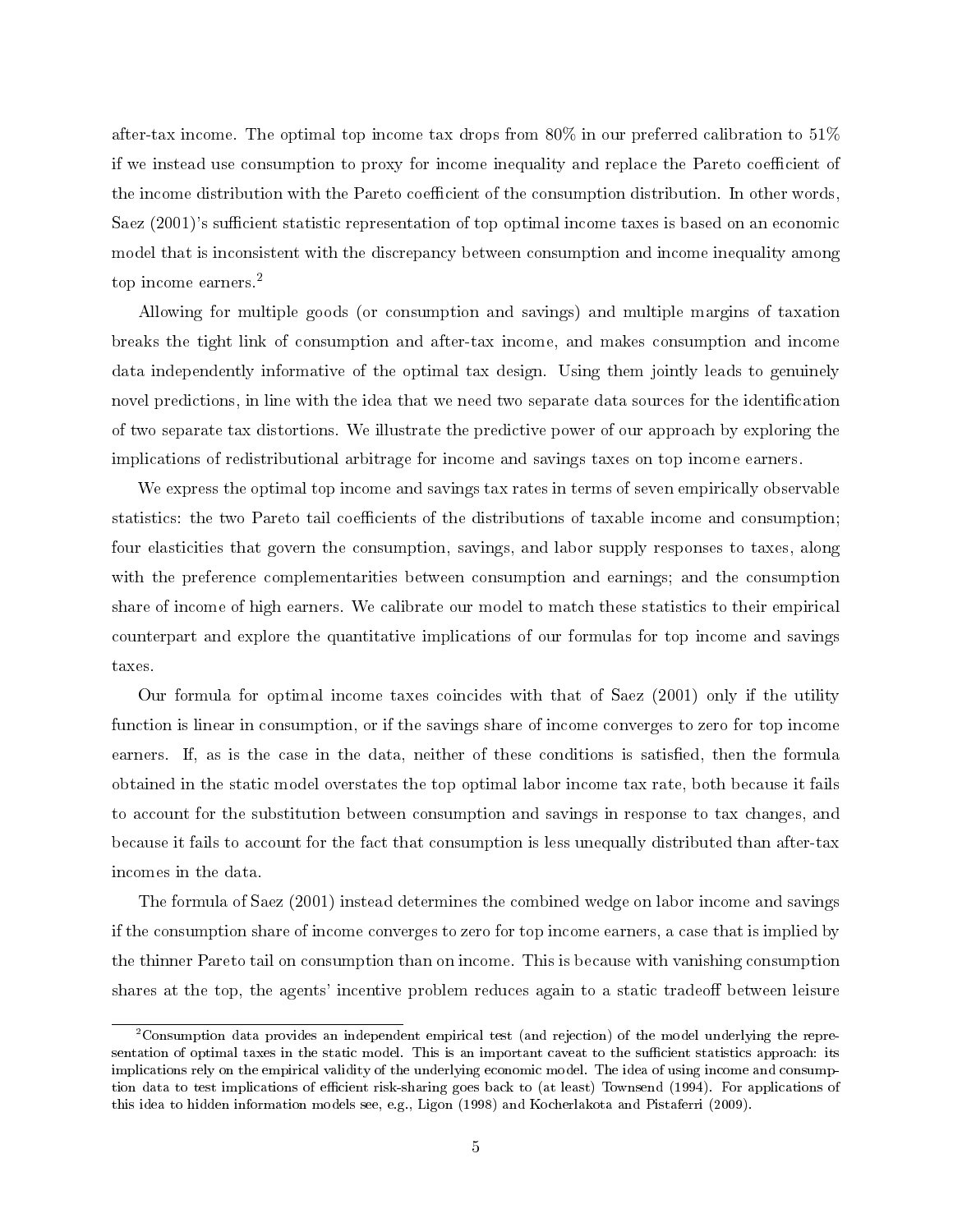and savings. However, that does not answer how the combined wedge should be broken up into an income and a savings wedge. While the savings wedge can, in principle, be positive or negative, simple calibrations suggest that it is optimal to shift some of the tax burden on top earners from income to savings, unless the consumption elasticity takes on an implausibly large value.

In quantitative terms, the formula of Saez [\(2001\)](#page-46-2) suggested that top optimal income taxes may be very high, because high income inequality and low labor supply responses to income taxes for top earners generate high marginal benefits and low efficiency costs from tax distortions. By the same reasoning, our calibration suggest that the shift towards savings taxes can be very signicant at the top of the income distribution, with savings taxes of up to 40%-50% of the level of savings and a corresponding reduction in top income taxes from a static optimum of 80% at our baseline calibration towards 60%. This shift from income towards savings taxes is a fairly robust feature of our quantitative results, and is driven by a combination of low consumption shares and/or thinner consumption tails at the top of the income distribution. These features of the data point suggest that the marginal benefit of redistributing consumption is small compared to the marginal benefit of redistributing savings. Hence it makes sense for the planner to shift part of the tax distortion towards savings at the top of the distribution.

While these optimal savings taxes may seem large, they do not strike us as implausible. In a life-cycle context with a 30-year gap between the working period and retirement and a 5% annual return on savings, a savings tax of 40% corresponds to a 1.8% annual tax on accumulated wealth, or a 35% capital income tax. These estimates are thus in the same ballpark as existing proposals of annual wealth taxes in the range of 1% to 2% (Saez and Zucman [\(2019a\)](#page-46-5) and Saez and Zucman  $(2019b)$ ). They also suggest that capital income should still be taxed at a significantly lower rate than labor income.[3](#page-1-0)

Related Literature. Our paper relates to the optimal labor income and capital taxation literature originating with Mirrlees [\(1971\)](#page-46-0) in the static setting, and Atkinson and Stiglitz [\(1976\)](#page-44-1) in the dynamic setting, as well as the sufficient statistics approach towards estimating optimal tax rates that was pioneered by Saez [\(2001\)](#page-46-2). By viewing tax policies as an arbitrage between different margins of redistribution, we generalize Saez' representation of optimal income taxes to a dynamic, or multiple-good, environment and derive a companion formula for optimal savings taxes. In linking this characterization of optimal taxes to its empirical counterparts, we show that optimal top

<sup>3</sup>Using a higher annualized return keeps the implied tax on wealth roughly constant, but translates into lower implied capital income taxes. Capital income taxes reach the range of 60%, i.e., roughly the same as labor income taxes, when annual returns are lowered to 3%.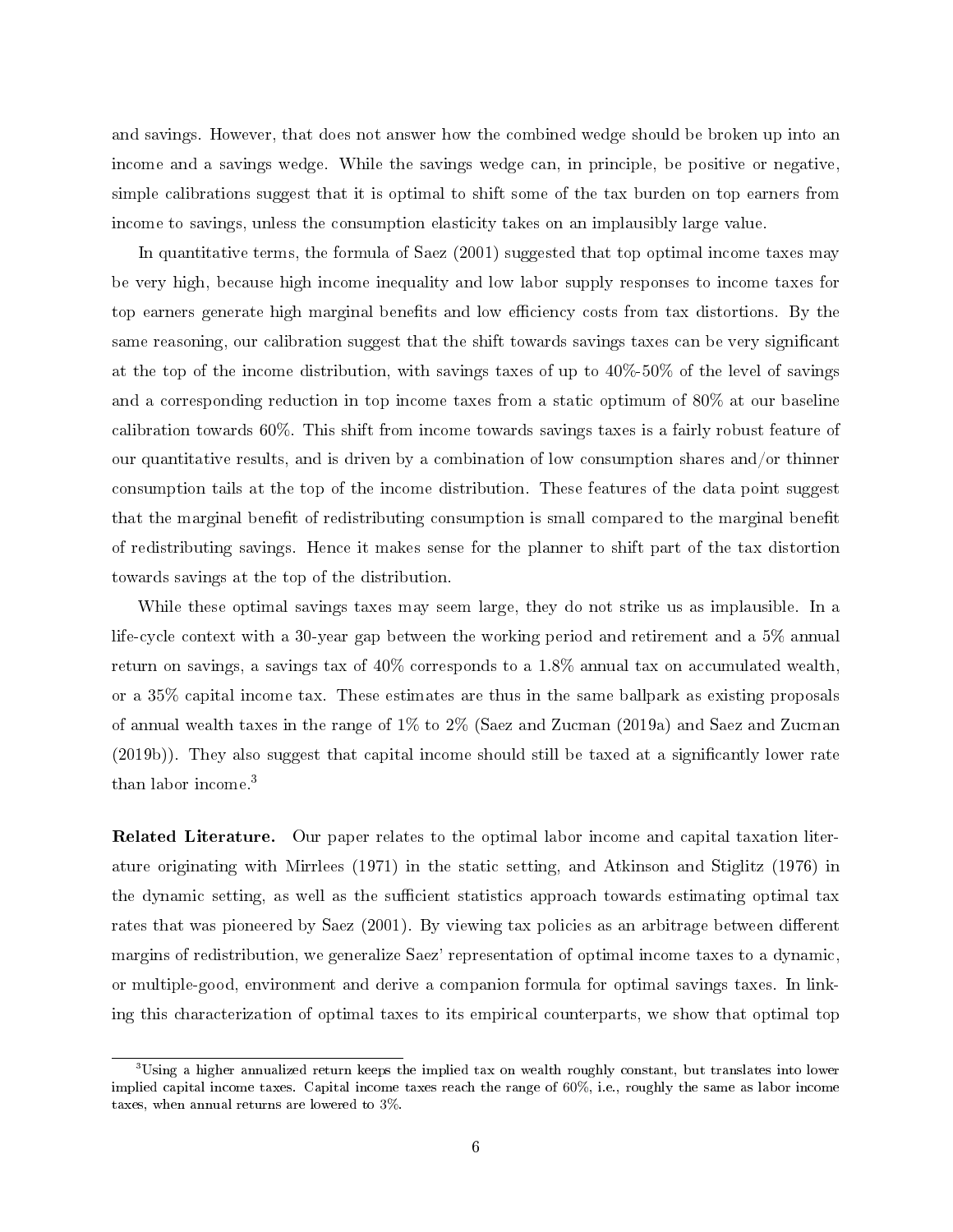taxes rely not only on labor income data – elasticities and Pareto coefficients – as in the canonical Saez  $(2001)$  framework – but also on consumption data. In particular, we rely on the analysis of Toda and Walsh [\(2015\)](#page-47-1), who show that the Pareto tail of the distribution of consumption is significantly thinner than that of the income distribution. This observation turns out to have far-reaching consequences for how the burden of taxes should be shared between labor income and savings.

Our paper is related to a recent and growing literature that extends the sufficient statistics approach to optimal tax design in multi-good or multi-period settings (Golosov, Tsyvinski, and Werquin [\(2014\)](#page-45-1), Scheuer and Werning [\(2016\)](#page-47-3), Jacquet and Lehmann [\(2021\)](#page-46-7), Spiritus, Lehmann, Renes, and Zoutman [\(2021\)](#page-47-4), Ferey, Lockwood, and Taubinsky [\(2021\)](#page-45-2), and Scheuer and Slemrod [\(2021\)](#page-46-8)). In particular, Ferey, Lockwood, and Taubinsky [\(2021\)](#page-45-2) and Scheuer and Slemrod [\(2021\)](#page-46-8) are closest to our work. They arrive at similar quantitative conclusions out of a similar model, but using very different approaches.

Our paper differs from this literature in several important respects. First, these papers derive generalizations of the ABC formula and its analogue for savings by studying perturbations of the tax schedules. They thus remain focused on the tradeoff between incentives and redistribution. By contrast, our formulas for optimal taxes are based on redistributional arbitrage and bear little resemblance to the standard ABC expression. Conceptually, they highlight different  $-$  and, we believe, useful  $\overline{\phantom{a}}$  insights than those found in the literature.

Second, this formula leads to a very simple analytical expression for the optimal income tax rates on high income earners, which generalizes the canonical static top tax rate result of Saez [\(2001\)](#page-46-2) to a life-cycle environment, as well as an equally simple expression for top savings taxes, also expressed in terms of observable sufficient statistics. Because of our two margins of redistribution, the optimal tax rates depend naturally on the Pareto tail coefficients of both the consumption and the income distributions. Of the above papers, only Scheuer and Slemrod [\(2021\)](#page-46-8) obtain a characterization of the capital tax rates on top earners, but taking as given the labor income tax. By contrast, we characterize the optimal labor and capital tax rates jointly. This joint optimization is important. For example, our characterization implies that the optimal savings tax does not depend on variables such as the Frisch elasticity. This comes as an immediate consequence of redistributional arbitrage between consumption and savings, but is obscured by alternative representations that explicitly link income and capital taxes.

Third, we show that the budget constraint in this class of models imposes over-identifying restrictions on the joint behavior of income, savings, and consumption of top earners. Calibrations of optimal tax formulas that do not satisfy these over-identifying restrictions are necessarily inconsis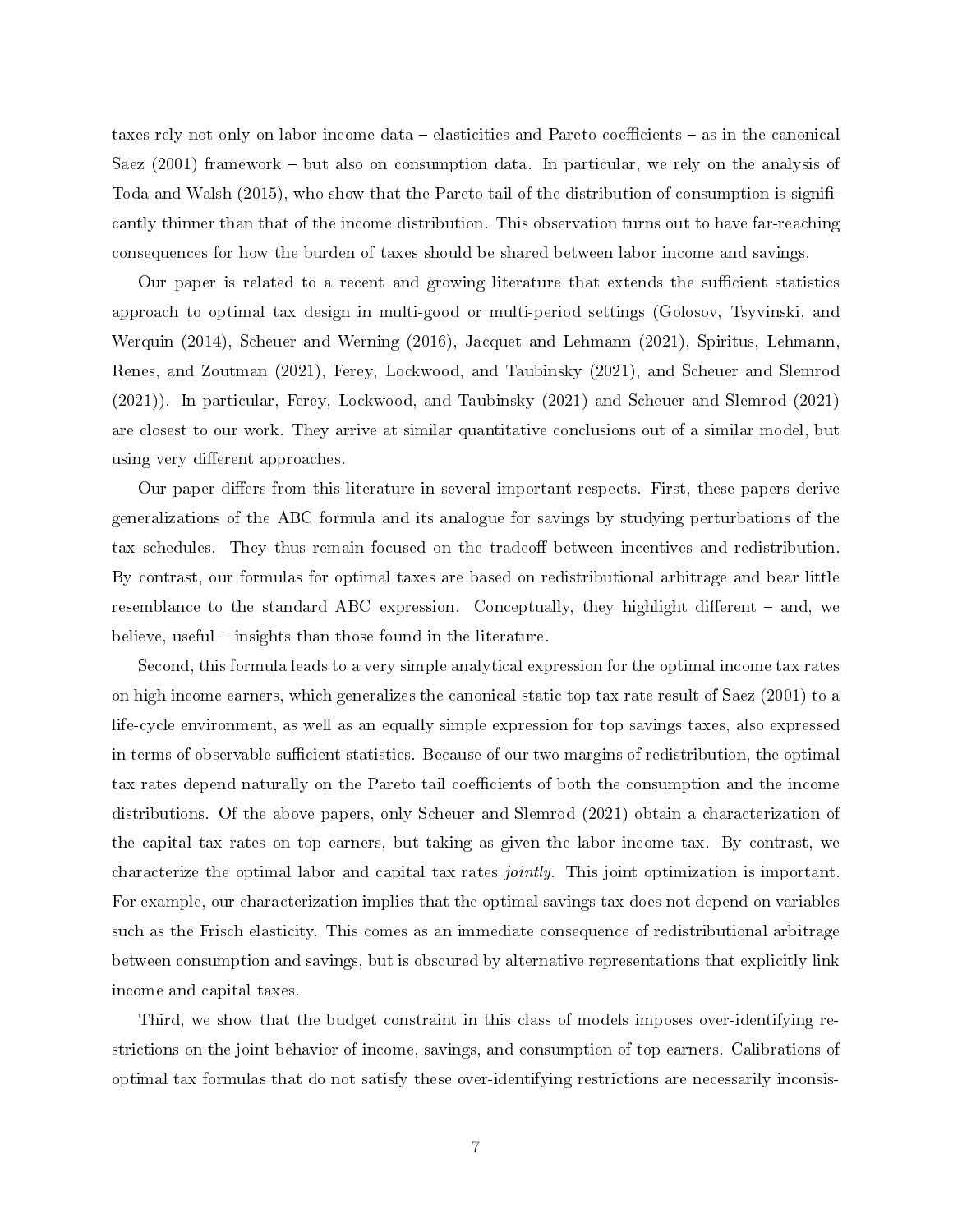tent with the underlying model within which they were derived. In particular, and in constrast to common practice, the corresponding Pareto coefficients cannot all be freely chosen from the data without verifying this consistency requirement. In our case, the Pareto coefficient on income must be equal to the minimum of those on consumption and savings. This motivates why our calibration focuses on consumption rather than wealth inequality as the natural empirical counterpart for evaluating the marginal benefits of redistributing consumption.

Saez and Stantcheva [\(2018\)](#page-46-9) compute optimal top labor and capital tax rates under strong preference restrictions. In particular, ignoring income effects and the complementarity between consumption and earnings in preferences leads to labor income taxes identical to those in Saez  $(2001)$ ; by contrast, income effects and complementarities  $-$  and the use of consumption data to discipline them  $-$  play an important role in our model.<sup>[4](#page-1-0)</sup>

Our dynamic model is based on Atkinson and Stiglitz [\(1976\)](#page-44-1). Because we allow for arbitrary preferences, however, their uniform commodity taxation theorem only applies as special case of our framework. Christiansen [\(1984\)](#page-44-3), Saez [\(2002\)](#page-46-10), Jacobs and Boadway [\(2014\)](#page-46-11), and Gauthier and Henriet [\(2018\)](#page-45-3), among others, also generalize Atkinson and Stiglitz [\(1976\)](#page-44-1) by allowing non-homothetic preferences. These papers typically constrain commodity or capital taxes to being linear. By contrast, our setting has an arbitrarily nonlinear tax system, which allows us to study the optimal tax rates on top earners. More broadly, a large literature extends Atkinson and Stiglitz [\(1976\)](#page-44-1) in various directions from which we abstract: e.g., multidimensional heterogeneity (Mirrlees [\(1976\)](#page-46-12), Saez [\(2002\)](#page-46-10), Cremer, Pestieau, and Rochet [\(2003\)](#page-44-4), P. Diamond and Spinnewijn [\(2011\)](#page-44-5), Piketty and Saez [\(2013\)](#page-46-13), Golosov, Troshkin, Tsyvinski, and Weinzierl [\(2013\)](#page-45-4), Gahvari and Micheletto [\(2016\)](#page-45-5), Saez and Stantcheva [\(2018\)](#page-46-9), Gerritsen, Jacobs, Rusu, and Spiritus [\(2020\)](#page-45-6), and Schulz [\(2021\)](#page-47-5)) or uncertainty (P. A. Diamond and Mirrlees [\(1978\)](#page-44-6), Golosov, Kocherlakota, and Tsyvinski [\(2003\)](#page-45-7), Farhi and Werning [\(2010\)](#page-45-8), Farhi and Werning [\(2013\)](#page-45-9), and Golosov, Troshkin, and Tsyvinski [\(2016\)](#page-45-10)). These papers often impose *a priori* restrictions on preferences  $-e.g.,$  separable or GHH between consumption and labor with productivity types affecting only the disutility of effort. Besides being empirically relevant (Browning and Meghir [\(1991\)](#page-44-7)), relaxing such restrictions turns out to be crucial in order to identify the parameters of our tax formula from the data: we show that such simple preferences are inconsistent with empirical evidence about the Pareto coefficients and elasticities necessary to calibrate optimal taxes.

Finally, our model solution, based on incentive-adjusted probability measures, builds on Hellwig

 $^{4}$ Badel and Huggett [\(2017\)](#page-44-8) derive optimal top income tax rate formulas in a model that allows for rich dynamics, general equilibrium effects, and fiscal externalities from a savings tax. However, all their applications take capital (or consumption) taxes as given and linear.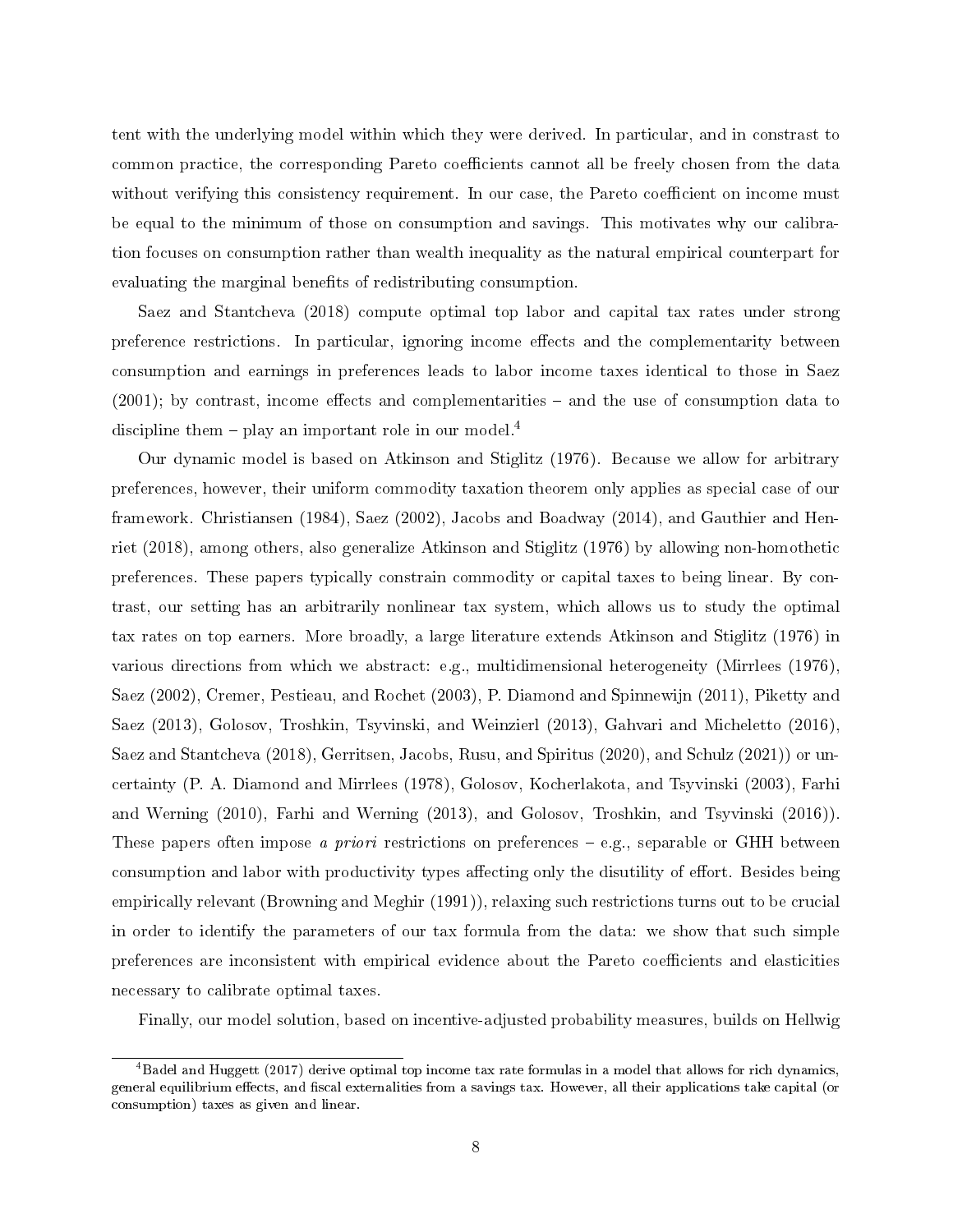[\(2021\)](#page-45-0) who developed these tools to study dynamic optimal taxation with non-separable preferences and generalized dynamic taxation results (inverse Euler equation, labor tax smoothing). We apply the same techniques to a simpler framework. This allows us to derive new insights on optimal income and savings taxes, and to confront these results to the data.

Outline of the Paper. We introduce our model in section [2](#page-9-0) and derive our main results on optimal taxes as redistributional arbitrage in section [3.](#page-20-0) Section [4](#page-24-0) discusses the comparison with the static tax formula of Saez [\(2001\)](#page-46-2) and presents quantitative implications. Section [5](#page-38-0) discusses possible extensions and generalizations of our model as well as additional implications of tax design by redistributional arbitrage. We conclude in Section [6.](#page-43-0)

## <span id="page-9-0"></span>2 The Model

#### 2.1 Environment

There are two periods 0 and 1, and there is a measure-1 continuum of agents. At the beginning of period 0, each agent draws a stochastic type  $\theta \in [\underline{\theta}, \overline{\theta}]$  i.i.d. according to c.d.f.  $F(\cdot)$  and p.d.f.  $f(\cdot)$ . We refer to  $H(\cdot) \equiv (1 - F(\cdot))/f(\cdot)$  as the inverse hazard rate associated with F. Agents' preferences are defined over consumption C and earnings Y in period 0, and consumption S ("savings") in period 1. They are represented as

$$
U\left(C,Y;\theta\right)+\beta V\left(S\right)
$$

where U is twice continuously differentiable,  $U_C > 0$ ,  $U_{CC} < 0$ ,  $U_Y < 0$ ,  $U_{YY} < 0$ ,  $U_{\theta} > 0$  and U otherwise satisfies the usual Inada conditions as C or Y approach 0 or  $\infty$ . The function V is twice continuously differentiable, increasing and concave in  $S$  and satisfies the usual Inada conditions as S approaches 0 or  $\infty$ . Consumption, earnings, and savings are assumed to be observable but individual types are the agents' private information. Resources can be saved at a rate R from period 0 to 1.

We make two additional assumptions about  $U(C, Y; \theta)$ . The first is the *Strict Single-Crossing* Condition:  $-U_Y(C, Y; \theta) / U_C(C, Y; \theta)$  is strictly decreasing in  $\theta$  for all  $(C, Y; \theta)$ , or

$$
\frac{U_{C\theta}}{U_C} - \frac{U_{Y\theta}}{U_Y} > 0.
$$

This assumption guarantees monotonicity of any incentive-compatible allocation: on the margin,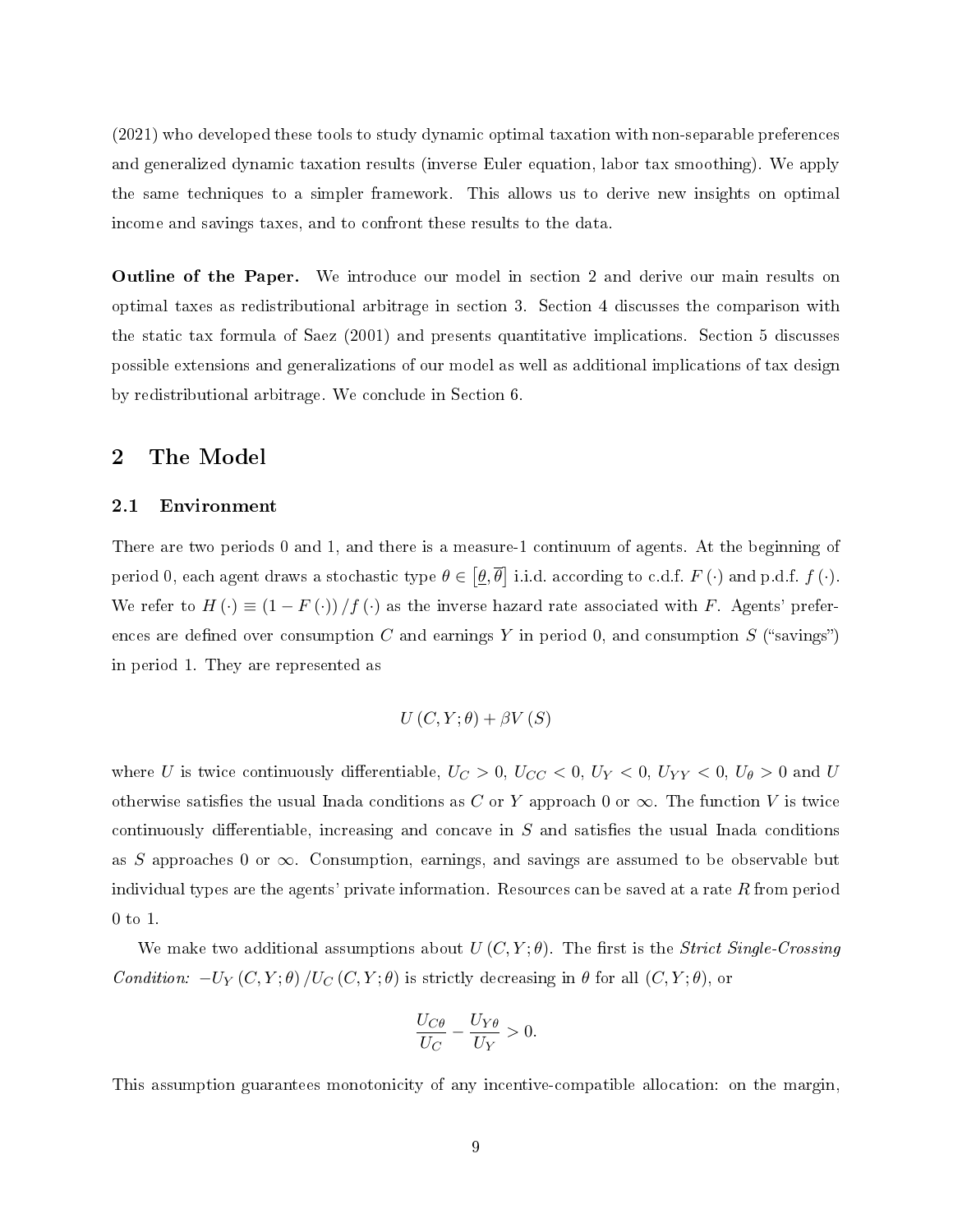higher types are more willing to work.

The second assumption concerns the signs of  $U_{C\theta}$  and  $U_{Y\theta}$ , which determine redistribution motives in the optimal tax problem. In the canonical Mirrlees model,  $U(C, Y; \theta) = \mathcal{U}(C, Y/P(\theta))$ where  $P(\theta)$  represents the productivity or ability of type  $\theta$ , and  $Y/P(\theta)$  represents hours worked; thus,  $U_{Y\theta}/U_Y < 0.5$  $U_{Y\theta}/U_Y < 0.5$  More broadly we assume that  $U_{Y\theta}/U_Y < 0$  and interpret this assumption as giving rise to a redistribution motive of effort from less to more productive agents, or equivalently, of leisure towards less productive agents  $-$  that is, redistribution "from each according to their ability".

But the type  $\theta$  may also directly enter the marginal utility of consumption when  $U_{\mathcal{C}\theta} \neq 0$ . This results in a second redistribution motive of consumption towards those agents who have the highest marginal utilities or "consumption needs" – that is, redistribution "to each according to their needs". We do not impose any specific restrictions on  $U_{\mathcal{C}\theta}/U_{\mathcal{C}}$ , but we assume that it does not change sign and is either non-positive or non-negative everywhere. In the former case, both redistribution motives favor lower types. In the latter, consumption needs are higher for higher types, in which case the two redistribution motives are not aligned. Nevertheless, the single-crossing condition guarantees that it is always optimal to redistribute from higher to lower types, i.e. the planner has a motive of demanding higher effort from, and offering higher consumption to high types.

Elasticity Concepts. We introduce several important elasticities. Let

$$
\mathcal{E}_Y(\theta) \equiv \frac{\partial \ln(-U_Y/U_C)}{\partial \ln Y} = \frac{YU_{YY}}{U_Y} - \frac{YU_{CY}}{U_C}
$$

and

$$
\mathcal{E}_C(\theta) \equiv \frac{\partial \ln(-U_Y/U_C)}{\partial \ln C} = \frac{-CU_{CC}}{U_C} - \frac{CU_{CY}}{-U_Y}
$$

be the elasticities of the agent's marginal rate of substitution with respect to earnings and consumption, respectively. Moreover, let

$$
\mathcal{E}_{CY}(\theta) \equiv \frac{\partial \ln U_C}{\partial \ln Y} = \frac{YU_{CY}}{U_C}
$$

denote the complementarity between consumption and earnings (or labor), and

$$
\mathcal{E}_S(\theta) \equiv -\frac{\partial \ln V'(S)}{\partial \ln S} = -\frac{SV''(S)}{V'(S)}
$$

<sup>&</sup>lt;sup>5</sup>While it is convenient for the analysis to define preferences in terms of the observables  $C, Y,$  and  $S$ , it is straightforward to map the type-contingent preference over earnings into a preference over leisure or hours worked.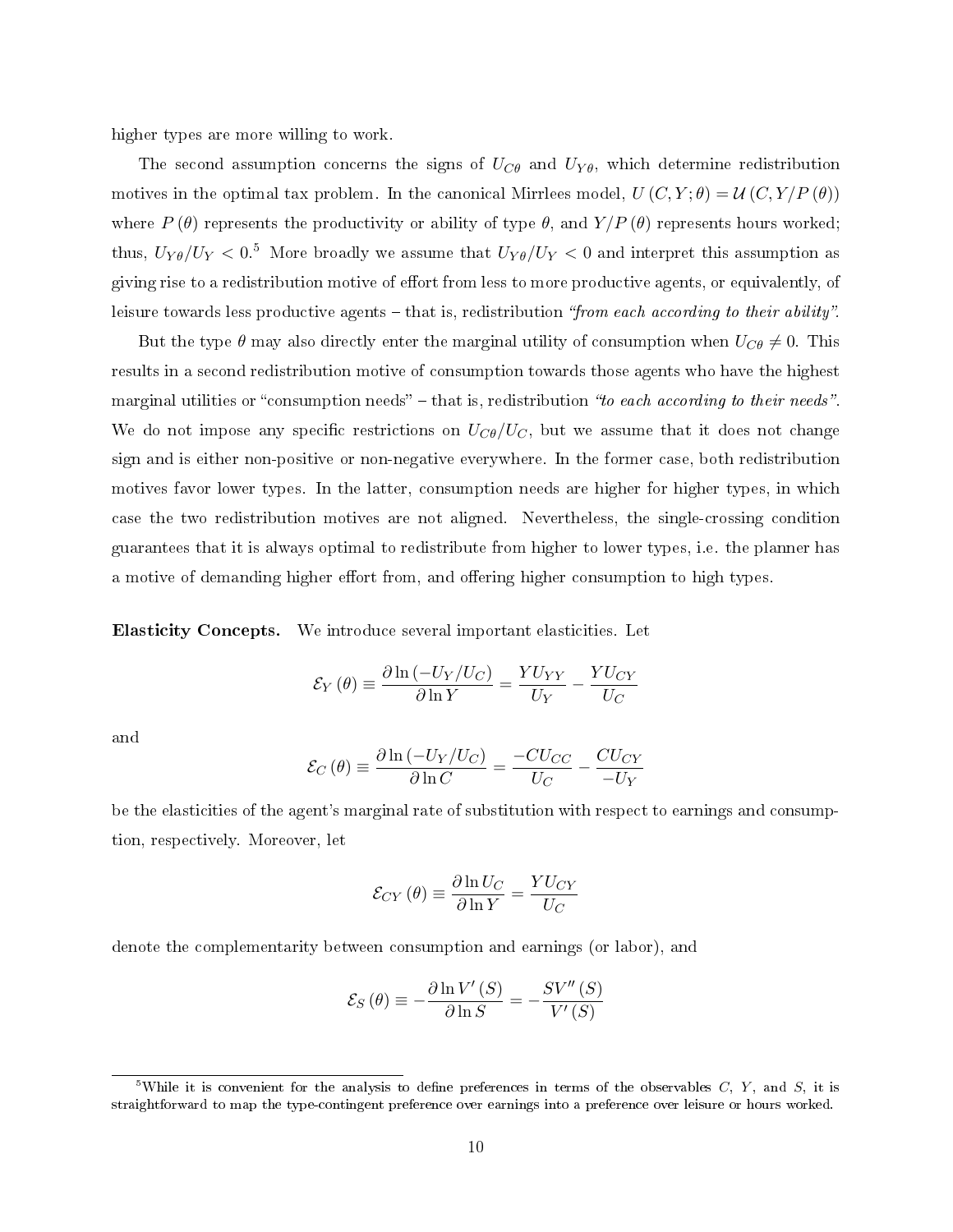denote the coefficient of relative risk aversion in the second period. These four variables  $\mathcal{E}_C$ ,  $\mathcal{E}_Y$ ,  $\mathcal{E}_{CY}$ ,  $\mathcal{E}_S$  play a key role in our analysis as they jointly determine the strength of income and substitution effects on labor supply and consumption in both periods. We assume that all four elasticities are non-negative over their entire support, which implies that leisure, consumption and savings are normal goods, and consumption and leisure are net substitutes. In Section [4](#page-24-0) we relate these elasticities to empirically observable parameters.

#### 2.2 Social Planner's Problem

The utilitarian social planner's optimal allocation  $\{C(\theta), Y(\theta), S(\theta)\}\$  minimizes the net present value of transfers

$$
\int_{\underline{\theta}}^{\overline{\theta}} \left( C(\theta) - Y(\theta) + R^{-1}S(\theta) \right) f(\theta) d\theta
$$

subject to the promise-keeping constraint

$$
\int_{\underline{\theta}}^{\overline{\theta}} \left\{ U\left(C\left(\theta\right), Y\left(\theta\right) ; \theta\right) + \beta V\left(S\left(\theta\right)\right) \right\} f\left(\theta\right) d\theta \geq v_0,
$$

and the incentive compatibility constraint

$$
U(C(\theta), Y(\theta); \theta) + \beta V(S(\theta)) \geq U(C(\theta'), Y(\theta'); \theta) + \beta V(S(\theta'))
$$

for all types  $\theta$  and annoucements  $\theta'$ . If the utility promise  $v_0$  is chosen so that the net present value of transfers at the optimum equals 0, the solution to the problem corresponds to the allocation that maximizes the expected utility of agents, subject to satisfying an aggregate break-even condition. But this general dual formulation allows us to vary the marginal value of public funds by varying the initial expected utility promise  $v_0$ .

We solve this problem using a Myersonian approach, replacing full incentive compatibility by local incentive compatibility. Define the indirect utility function  $W(\theta) \equiv U(C(\theta), Y(\theta); \theta) +$  $\beta V(S(\theta))$ . Then an allocation is locally incentive-compatible, if it satisfies

$$
W'(\theta) = U_{\theta}(C(\theta), Y(\theta); \theta).
$$

We refer to  $U_{\theta}(\theta) \equiv U_{\theta}(C(\theta), Y(\theta); \theta)$  as the marginal information rent of type  $\theta$ . The solution to this relaxed problem is obtained using optimal control techniques and is fully described in the Appendix. To ease notation, we further write  $X(\theta) \equiv X(C(\theta), Y(\theta), S(\theta); \theta)$  for any function X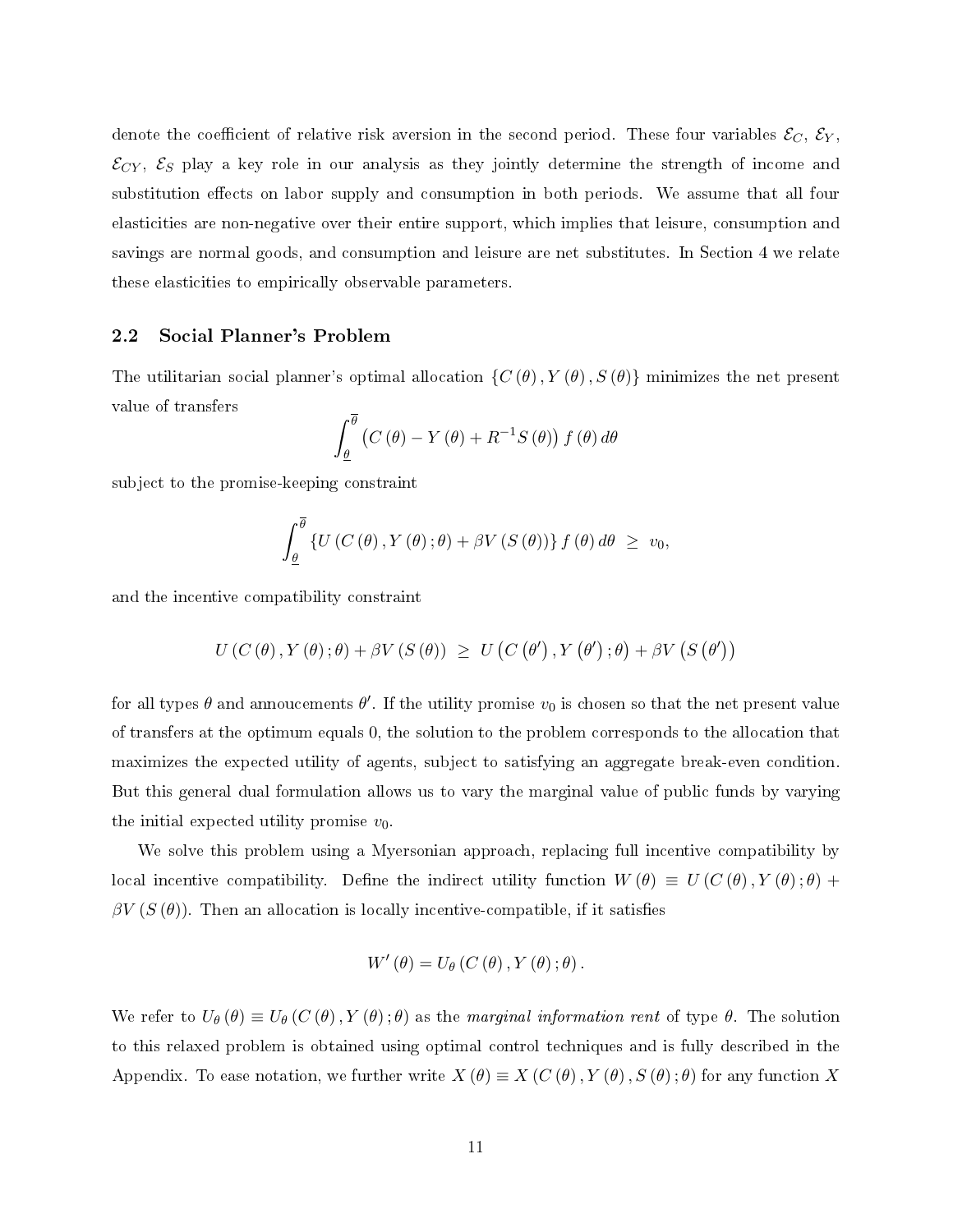of both the allocation  $(C(\theta), Y(\theta), S(\theta))$  and the type  $\theta$  at date 1.

Let  $\tau_Y(\theta) \equiv 1 + U_Y(\theta)/U_C(\theta)$  denote the labor wedge at  $\theta$ , i.e., the intra-temporal distortion between the marginal product and the marginal rate of substitution between consumption and earnings. Let  $\tau_S(\theta) \equiv \beta R V'(\theta) / U_C(\theta) - 1$  denote the savings wedge at  $\theta$ , i.e., the inter-temporal distortion in the agent's first-order condition for savings. Below, we first characterize the optimal wedges  $\{\tau_Y(\theta), \tau_S(\theta)\}\$ implied by the optimal allocation  $\{C(\cdot), Y(\cdot), S(\cdot)\}\$ that solves the planner's problem, and then discuss how to decentralize these allocations through the appropriate design of income and savings taxes. In particular, we can show that there exists a decentralization in which  $\{\tau_Y(\cdot), \tau_S(\cdot)\}$  map one-for-one into marginal income and savings taxes at an optimal tax system. Note finally that while  $\tau_Y(\cdot)$  represents a marginal labor income tax on gross earnings,  $\tau_S(\cdot)$  represents the savings wedge as a proportion of net savings  $S(\cdot)$ . For constant top savings wedges, this translates into a top marginal tax on gross savings that is equal to  $\tau_S(\cdot) / (1 + \tau_S(\cdot))$ .

#### 2.3 Incentive-Adjusted Probabilities

Our representation of the optimality conditions borrows from Hellwig [\(2021\)](#page-45-0) who translates nonseparability in preferences into a change in probability measures, i.e., an incentive-adjustment to the probabilities, or planner weights, that are used to evaluate marginal changes to consumption and earnings allocations. For a given allocation  $\{C(\cdot), Y(\cdot), S(\cdot)\}\$ , we define

$$
\widehat{M}(\theta) = \frac{\widehat{m}(\theta)}{U_C(\theta)} \quad \text{where} \quad \widehat{m}(\theta) = e^{-\int_{\theta}^{\overline{\theta}} \frac{U_{\theta C}(\theta')}{U_C(\theta')} d\theta'}
$$

and

$$
\widetilde{M}(\theta) = \frac{\widetilde{m}(\theta)}{-U_Y(\theta)} \quad \text{where} \quad \widetilde{m}(\theta) = e^{-\int_{\theta}^{\overline{\theta}} \frac{U_{\theta Y}(\theta')}{U_Y(\theta')} d\theta'}.
$$

Define the incentive-adjusted probability measures

$$
\widehat{f}(\theta) \equiv \frac{f(\theta)\,\widehat{m}(\theta)}{\int_{\underline{\theta}}^{\overline{\theta}} f(\theta')\,\widehat{m}(\theta')\,d\theta'} \quad \text{and} \quad \widetilde{f}(\theta) \equiv \frac{f(\theta)\,\widetilde{m}(\theta)}{\int_{\underline{\theta}}^{\overline{\theta}} f(\theta')\,\widetilde{m}(\theta')\,d\theta'}
$$

and let  $\widehat{F}(\cdot)$  and  $\widetilde{F}(\cdot)$  denote the cumulative distribution functions,  $\widehat{H}(\cdot)$  and  $\widetilde{H}(\cdot)$  the corresponding inverse hazard rates, and  $\widehat{\mathbb{E}}(\cdot)$  and  $\widetilde{\mathbb{E}}(\cdot)$  the expectation operators, associated with these incentive-adjusted distributions  $\widehat{f}(\theta)$  and  $\widetilde{f}(\theta)$ .

These incentive-adjustments represent how the planner must reweight the marginal allocation of consumption and leisure (or earnings) so as to preserve local incentive compatibility constraints. Both incentive-adjustments decompose into a risk component  $U_C(\theta)$  or  $-U_Y(\theta)$  that captures the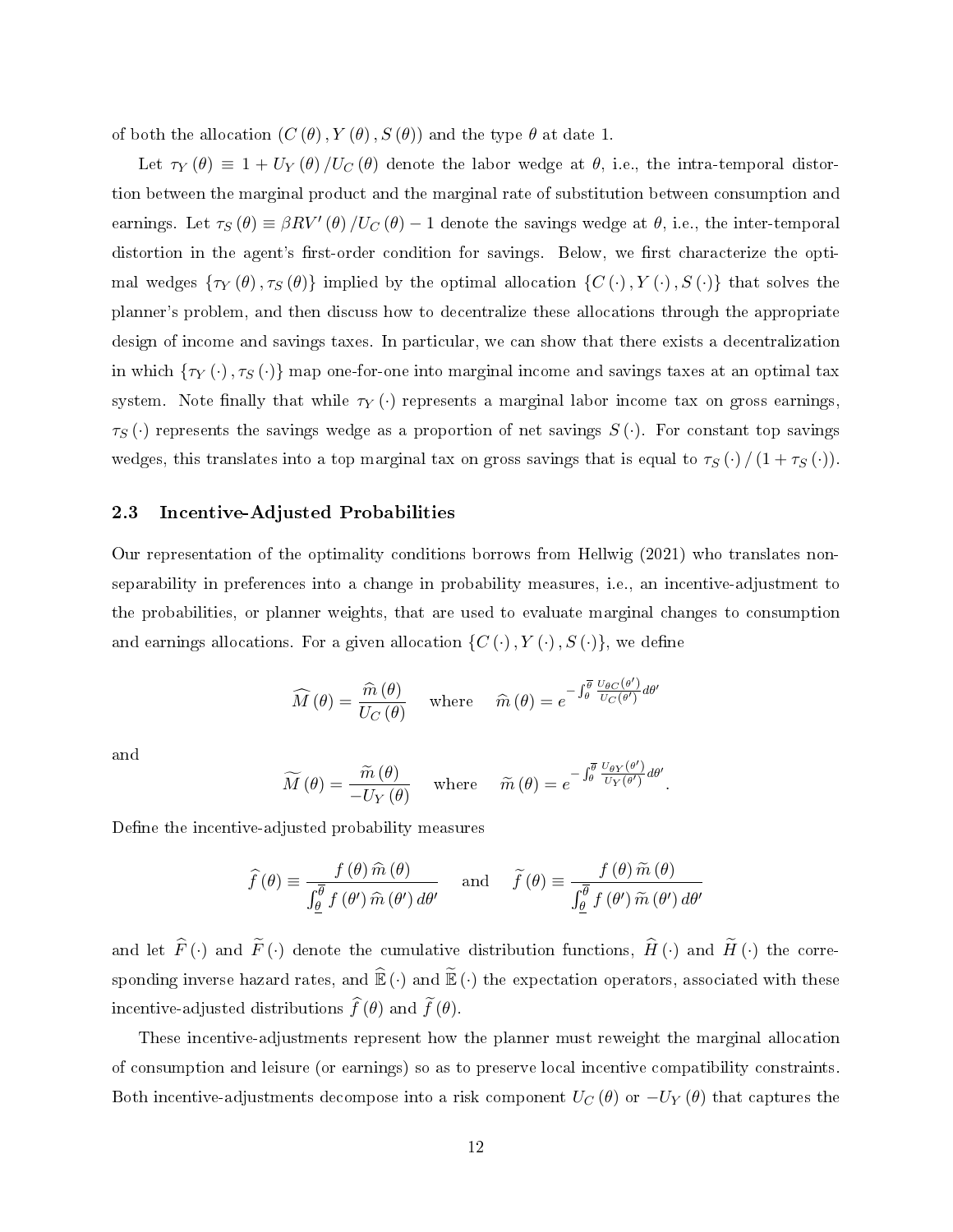redistribution motive, and an incentive component  $\widehat{M}(\theta)$  or  $\widetilde{M}(\theta)$  that represents the adjustment to the marginal redistribution of resources. As we discuss in the next subsection, a local perturbation to an allocation preserves incentive compatibility if and only if consumption is redistributed in proportion to  $\widehat{M}(\cdot)$ , and earnings or leisure in proportion to  $\widetilde{M}(\cdot)$ .

The direction of these incentive-adjustments depends on the signs of  $U_{\theta C}$  and  $U_{\theta Y}$  in a way that is naturally linked to the interpretation of  $U_{\theta C}/U_C$  and  $U_{\theta Y}/U_Y$  as needs- and ability-based redistribution motives. This allows us to rank the distributions by first-order stochastic dominance. Since  $U_{\theta Y}/U_Y < 0$ , increasing utilities by reducing earnings (i.e., increasing leisure) lowers information rents, and thus allows for more redistribution of utility towards lower types. Therefore  $\widetilde{F}(\cdot)$ overweighs the lower types relative to  $F(\cdot)$ .

Likewise,  $\widehat{F}\left(\cdot\right)$  is shifted towards higher (lower) types, whenever higher types have higher (lower) consumption needs. When higher types have lower consumption needs  $(U_{\theta C} < 0)$ , increasing consumption reduces information rents and thus allows for more redistribution towards lower types. By contrast, when consumption needs are increasing in type, extra consumption increases information rents and reduces redistribution towards lower types, in which case  $\widehat{F}(\cdot)$  first-order stochastically dominates  $F(\cdot)$ . Finally, the single-crossing condition insures that  $\widehat{F}(\cdot)$  first-order stochastically dominates  $\widetilde{F}(\cdot)$ , i.e., that the effect of earnings changes on marginal information rents outweights the effect of consumption changes, thus resulting in more progressive redistribution of leisure than of consumption, on the margin.

#### 2.4 Optimal Allocations

Suppose that the optimal allocation is strictly positive everywhere. Using the above characterization of incentive-adjusted probabilities, we provide the following representation of optimal allocations:

<span id="page-13-0"></span>**Proposition 1.** The optimal allocation satisfies the following set of optimality conditions

$$
\frac{\tau_Y(\theta)}{1 - \tau_Y(\theta)} \frac{1}{U_C(\theta)} = A(\theta) \cdot \frac{B_C(\theta)}{U_C(\theta)} = A(\theta) \cdot \frac{B_Y(\theta)}{-U_Y(\theta)} = A(\theta) \cdot \frac{B_S(\theta)}{V'(S(\theta))}
$$

where

$$
A(\theta) = \frac{U_{\theta C}(\theta)}{U_C(\theta)} - \frac{U_{\theta Y}(\theta)}{U_Y(\theta)}
$$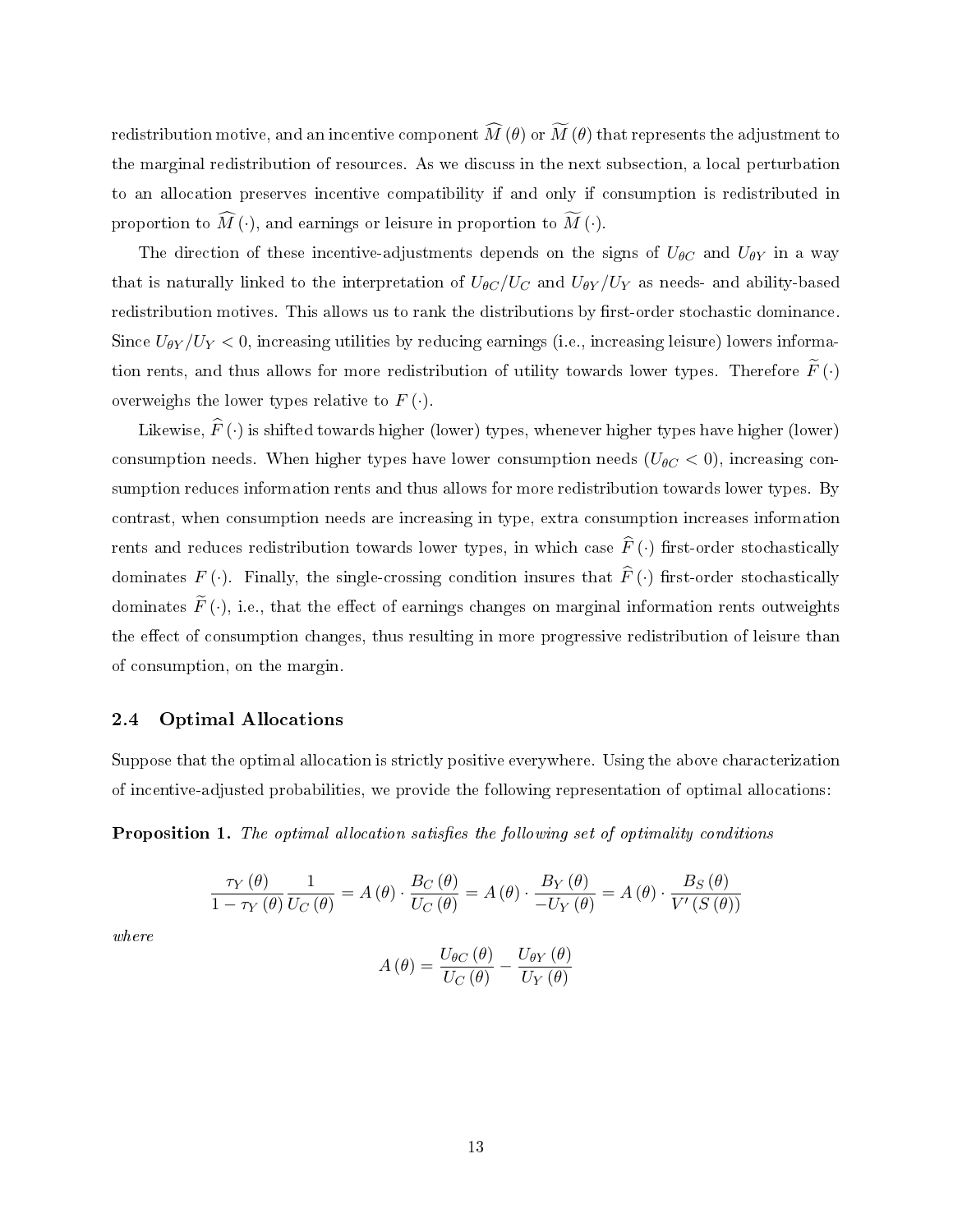and

<span id="page-14-3"></span>
$$
B_C(\theta) = \hat{H}(\theta) \left( \widehat{\mathbb{E}} \left[ \frac{U_C(\theta)}{U_C(\theta')} | \theta' \ge \theta \right] - \lambda U_C(\theta) \right)
$$
  
\n
$$
B_Y(\theta) = \tilde{H}(\theta) \left( \widetilde{\mathbb{E}} \left[ \frac{-U_Y(\theta)}{-U_Y(\theta')} | \theta' \ge \theta \right] - \lambda (-U_Y(\theta)) \right)
$$
  
\n
$$
B_S(\theta) = H(\theta) \left( \mathbb{E} \left[ \frac{V'(S(\theta))}{V'(S(\theta'))} | \theta' \ge \theta \right] - \lambda \beta R V'(S(\theta)) \right)
$$
\n(1)

with

$$
\lambda = \widehat{\mathbb{E}}\left[\frac{1}{U_C(\theta')}\right] = \widetilde{\mathbb{E}}\left[\frac{1}{-U_Y(\theta')}\right] = \frac{1}{\beta R} \mathbb{E}\left[\frac{1}{V'(S(\theta'))}\right].
$$

Moreover, if savings are unbounded above and  $\lim_{\theta\to\overline{\theta}}\tau_Y(\theta) < 1,$  then optimal allocations satisfy the Inada condition  $\lim_{\theta \to \overline{\theta}} U_C(\theta) = \lim_{\theta \to \overline{\theta}} (-U_Y(\theta)) = \lim_{\theta \to \overline{\theta}} V'(S(\theta)) = 0.$ 

The first condition re-states and generalizes the well-known ABC-formula from Proposition 1 in Saez [\(2001\)](#page-46-2) to the present environment with consumption and savings. The second and third conditions provide a complement, based on the same logic as the ABC-formula, but focusing on the optimal redistribution of leisure and savings rather than consumption. These conditions are obtained from the first-order conditions to the planner's problem along the same lines as the ABCformula but by focusing on allocation of leisure and savings rather than consumption.

<span id="page-14-0"></span>Corollary 1. The optimal labor wedge  $\tau_Y = 1 + U_Y/U_C$  admits the following three (equivalent) representations:

$$
\frac{\tau_Y(\theta)}{1-\tau_Y(\theta)} = A(\theta) \cdot B_C(\theta), \qquad \tau_Y(\theta) = A(\theta) \cdot B_Y(\theta)
$$

and

<span id="page-14-2"></span>
$$
1 - \tau_Y(\theta) = \frac{B_Y(\theta)}{B_C(\theta)}
$$
\n<sup>(2)</sup>

In addition, the optimal savings wedge  $1 + \tau_S = \beta R V'/U_C$  is uniquely characterized by:

<span id="page-14-1"></span>
$$
1 + \tau_S(\theta) = \frac{B_S(\theta)}{B_C(\theta)}.
$$
\n(3)

Proposition [1](#page-13-0) and Corollary [1](#page-14-0) summarize the principle of redistributional arbitrage: at the optimal allocation, the marginal cost of efficiency distortions, which is given by  $\frac{\tau_Y}{1-\tau_Y}A^{-1}/U_C$ , must be equal to the marginal benefits of redistributing consumption, leisure or savings, which are given respectively by  $B_C/U_C, B_Y/(-U_Y)$ , and  $B_S/V'$ . The planner thus equates marginal costs and benefits of redistribution, and is indifferent between redistribution via consumption or via earnings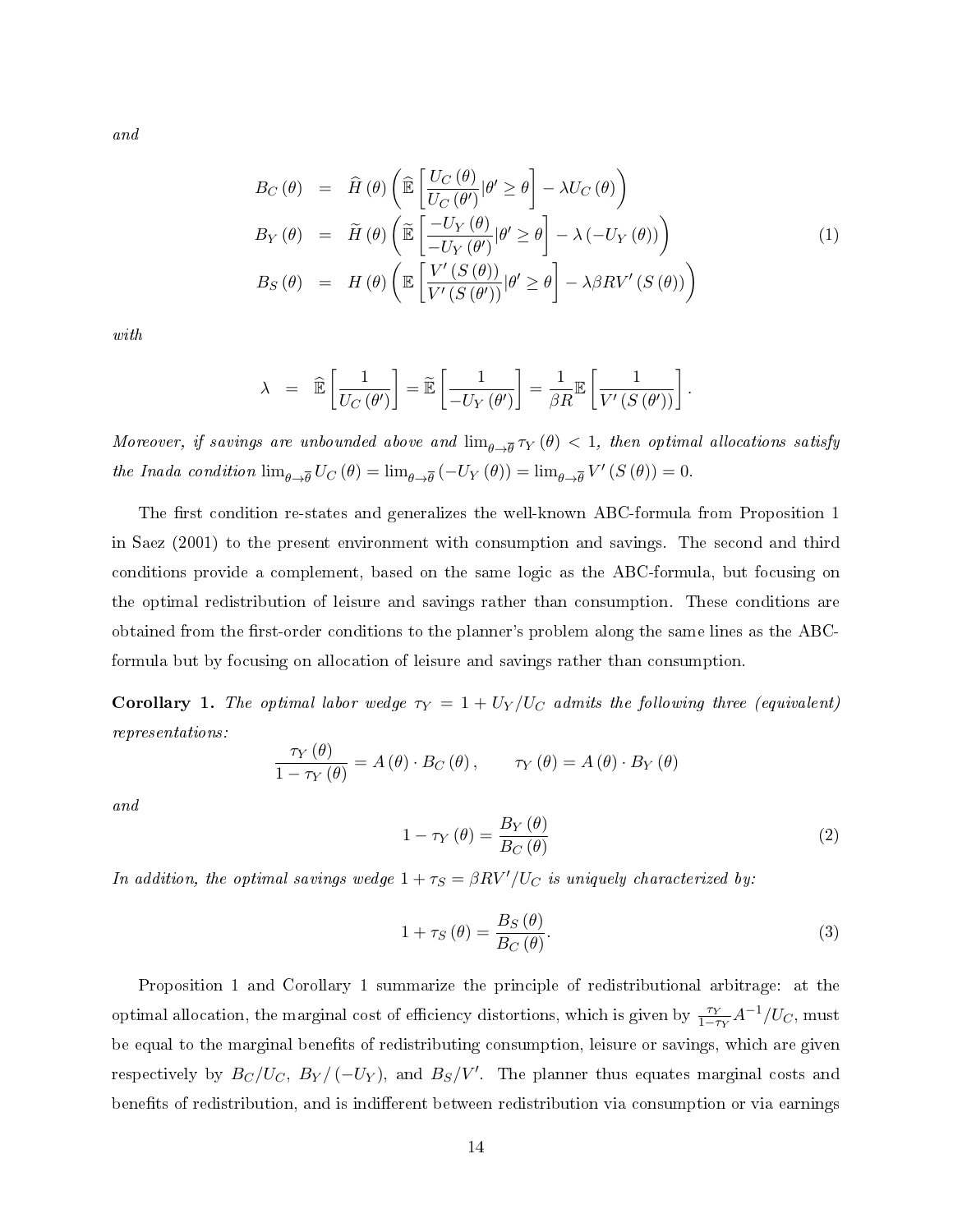at each realization of  $\theta$ .

Corollary [1](#page-14-0) shows that the optimal labor wedge can be represented in three different manners. The first is a restatement of the ABC formula. The second is the analogue based on equating the marginal cost of efficiency distortions to the marginal benefit of redistributing leisure. The third condition is obtained from the first two by eliminating  $A$ ; it states that the marginal benefits of redistributing consumption and leisure must be equalized. Importantly, since leisure, consumption and savings are separately linked to each other through the incentive compatibility and budget constraints, these three conditions are all equivalent to each other. However, as we shall see below, the three expressions differ in terms of the observable statistics that they emphasize, and therefore the calibration of optimal income taxes. As a consequence of this triple representation of the optimal labor wedge, the model imposes testable restrictions on observables (income, consumption and savings) that must be empirically confirmed before using the model to estimate optimal income taxes.

By contrast, the optimal savings wedge is uniquely pinned down by the equalization of the marginal benefits of redistributing consumption and savings. This observation is interesting for two reasons. First, it shows that optimal income and savings taxes can be represented through the same lens as the result of redistributional arbitrage. Second, this representation of the optimal savings tax, in contrast to the existing literature, is independent of the optimal income tax. This substantially simplies the characterization of the optimal savings tax, and has direct implications for the set of parameters and observables that determine the optimal savings wedge: the optimal savings wedge should only depend on parameters that enter  $B_S$  and  $B_C$  directly, but is independent of parameters that only affect  $B<sub>Y</sub>$  or A without affecting  $B<sub>S</sub>$  and  $B<sub>C</sub>$ . In particular, if preferences are additively separable between consumption, leisure and savings, then equation [\(3\)](#page-14-1) implies that the optimal savings tax should be independent of parameter choices regarding the discount factor  $\beta$ , the rate of return R, or parameter choices regarding leisure such as the Frisch elasticity of labor supply.

Contrast this with the alternative ABC representation of the optimal savings tax:

$$
1 + \tau_S(\theta) = \beta R \cdot A(\theta) \cdot \frac{1 - \tau_Y(\theta)}{\tau_Y(\theta)} B_S(\theta).
$$

This representation clearly suggests a dependence of the optimal savings tax on  $\beta$ , R, and the parameters that determine A and  $\tau_Y$ . This dependence must therefore be spurious: the structure of the model imposes a tight overidentifying relationship between these parameters. As a consequence, it would be incorrect to calibrate the ABC formula for, say, the capital tax rate by choosing these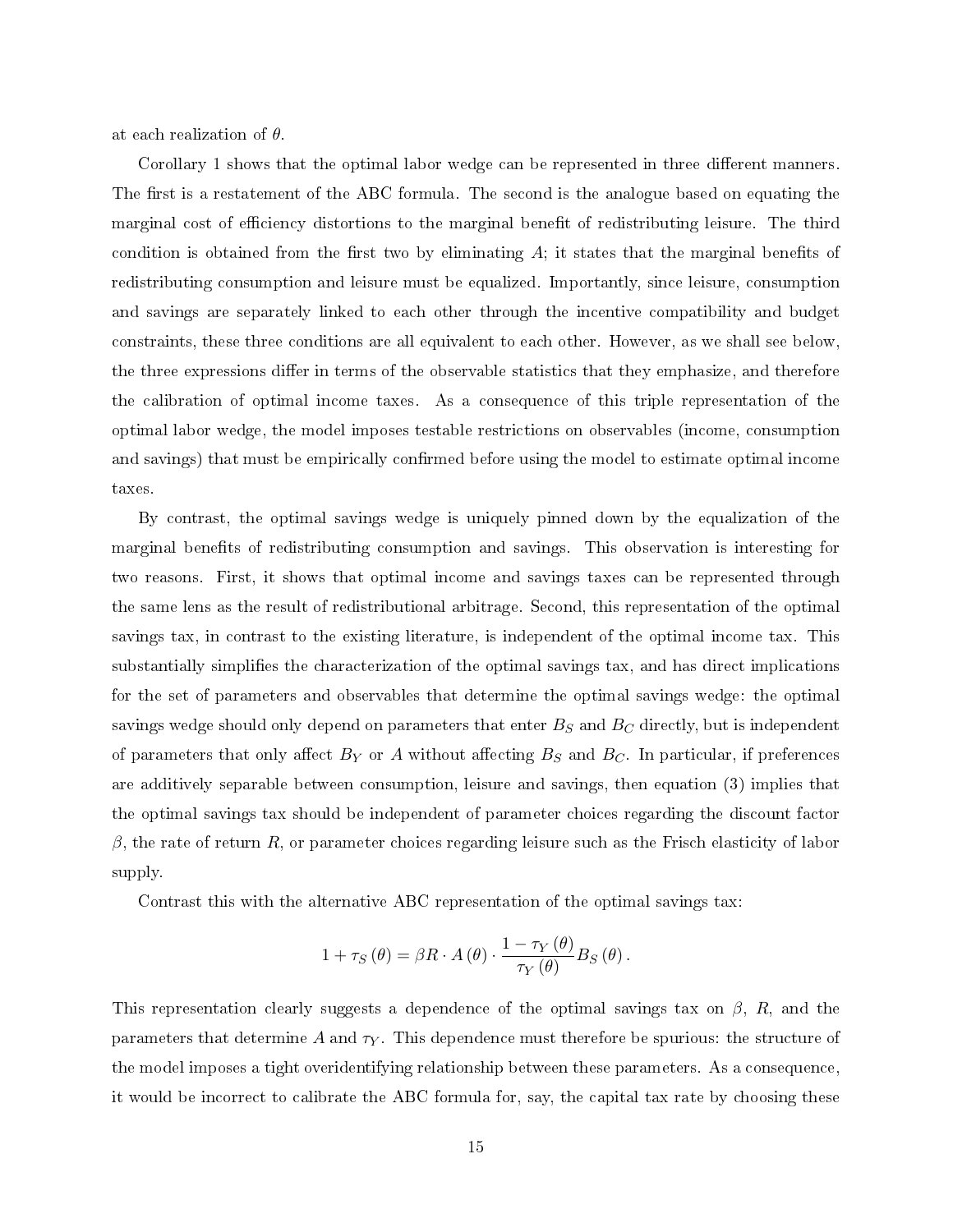parameters freely and independently from the data. For instance, running robustness checks of such a calibration by varying the Frisch elasticity independently of the other parameters of the formula would be inconsistent with the model within which this optimal tax formula was derived.

Perturbation-Based Interpretation of Proposition [1.](#page-13-0) The interpretation of these expressions as marginal costs and benefits of redistribution stems from a simple set of perturbation arguments. Consider a perturbation  $(\Delta C_1(\theta), \Delta Y_1(\theta))$  that leaves a given type  $\theta$ 's utility unchanged, while marginally increasing this type's output. This perturbation raises resources in proportion to  $\tau_Y$  $\frac{\tau_Y}{1-\tau_Y}\frac{1}{U_0}$  $\frac{1}{U_C}$  in terms of consumption goods. At the same time, the perturbation increases the marginal information rent  $U_{\theta}$  at  $\theta$  by  $\frac{U_{\theta C}}{U_C} - \frac{U_{\theta Y}}{U_Y}$  $\frac{\partial \theta Y}{\partial V_Y} > 0$ . Therefore, upon reducing the distortion at  $\theta$ , the planner cannot freely redistribute the extra resources across all types, but must raise the utility of all types  $\theta'>\theta$  by an extra  $\Delta U_\theta$ , relative to all types  $\theta'<\theta$ . Hence, at each  $\theta$ , the planner faces a simple trade-off between efficiency and redistribution: More redistribution around  $\theta$  must come at the cost of lower efficiency at  $\theta$ , and vice versa. The term A then represents the marginal change in information rents  $\frac{U_{\theta C}}{U_C} - \frac{U_{\theta Y}}{U_Y}$  $\frac{U_{\theta Y}}{U_Y}$ , and the expression  $\frac{\tau_Y}{1-\tau_Y}A^{-1}/U_C$  the marginal rate of substitution between incentives and redistribution, or the marginal efficiency cost of additional redistribution around  $\theta$ .

The terms  $B_C/U_C, B_Y/(-U_Y),$  and  $B_S/V'$  represent how much the planner values additional redistribution locally around a given  $\theta$ . Here,  $B_C/U_C$  measures the marginal value of redistribing consumption,  $B_Y/(-U_Y)$  the marginal value of redistributing leisure, and  $B_S/V'$  the marginal value of redistributing savings. These interpretations are based on three elementary perturbations that provide further intuition for the incentive adjustment to probability measures.

Suppose that the planner wishes to redistribute consumption from types  $\theta' > \theta$  to types  $\theta' < \theta$ , while keeping expected utility unchanged and preserving incentive compatibility for all  $\theta' \neq \theta$ . Let  $\Delta C$ , with  $\Delta C < 0$  for  $\theta' > \theta$  and  $\Delta C > 0$  for  $\theta' < \theta$  denote a small perturbation to consumption for all  $\theta' \neq \theta$ . This perturbation changes utility by  $\Delta W = U_C \Delta C$  and marginal information rents by  $\Delta U_{\theta} = U_{\theta C} \Delta C$ . It therefore preserves local incentive compatibility if and only if

$$
\Delta W' = \Delta U_{\theta} = \frac{U_{\theta C}}{U_C} \Delta W.
$$

The unique perturbation that preserves local incentive compatibility for all  $\theta' \neq \theta$  then redistributes consumption in proportion to  $\widehat{M}$  and utility in proportion to  $\widehat{m}$ : For  $\theta'$  just above  $\theta,$  the perturbation changes  $U_\theta$  by  $\Delta U_\theta=(U_{\theta C}/U_C)\!\cdot\!\Delta W,$  and this adjustment to the slope must be offered to all  $\theta''>\theta'$ to restore local incentive compatibility at  $\theta'$ . But these modifications for any  $\theta'' > \theta'$  then generate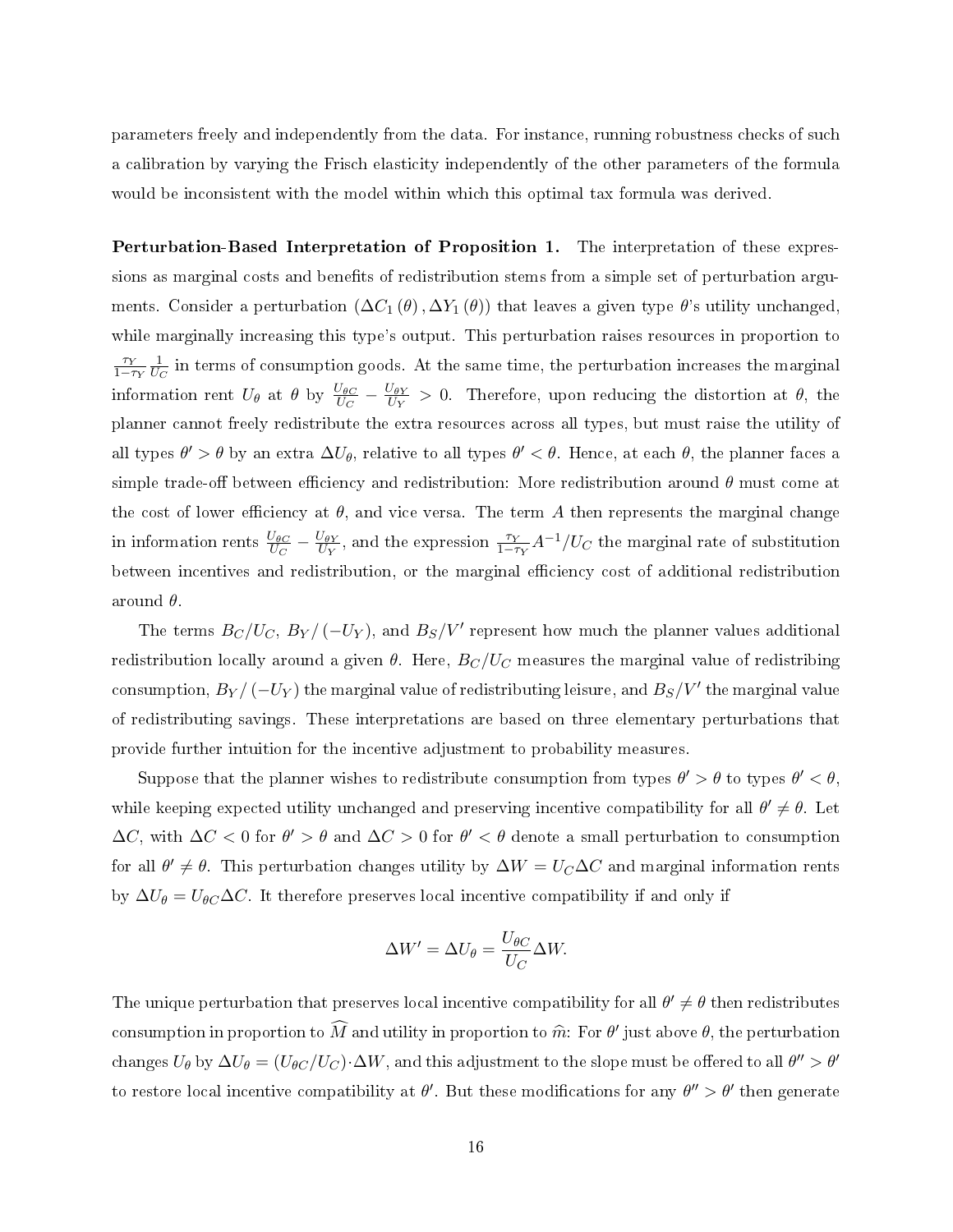further adjustments for all  $\theta''' > \theta''$ , and so on. By re-weighting the utility perturbations according to  $\hat{m}$ , the perturbation preserves local incentive compatibility for all types: the ODE is solved by "integrating up" the cumulative utility changes for higher types that are required as a result of preserving local incentive compatibility at all lower types. By construction,  $\hat{m}$  is set so that  $\frac{\hat{m}'}{\hat{m}} = \frac{U_{C\theta}}{U_C}$  $\frac{U_C \theta}{U_C}$ , i.e., the rate of change embedded in the incentive adjustment is set equal to the impact of the consumption perturbation on type  $\theta$ 's marginal information rent.

We can then set the change in utilities around  $\theta$  so that expected utility remains constant, and calculate the expected gain in resources  $\mathbb{E}[\Delta C]$  associated with this perturbation. This resource gain is always positive if higher types have lower marginal utilities of consumption. Simple algebra shows that  $\mathbb{E}[\Delta C] = \delta f(\theta) \frac{B_C}{U_C}$  $\frac{B_C}{U_C}$ , where  $\delta$  represents the change in utility at  $\theta$  that is implemented by the perturbation, and  $f(\theta)$  the density of types at  $\theta$ , which scales the marginal cost of efficiency distortions. Therefore  $B_C$  represents the marginal value of redistribution around  $\theta$  via consumption, i.e., the marginal resource gain from transfering consumption from types  $\theta' > \theta$  to types  $\theta' < \theta$  while maintaining incentive compatibility and keeping expected utility unchanged, weighted by the density of types at  $\theta$ .

Along the same lines, a perturbation that redistributes leisure or earnings around  $\theta$  while preserving local incentive compatibility and expected-utility must reweight states according to  $\widetilde{m}$ , resulting in the above expression  $B_Y$  as the marginal value of redistributing leisure. The leisure-based incentive adjustment  $\widetilde{m}$  is constructed so that  $\frac{\widetilde{m}'}{\widetilde{m}} = \frac{U_{Y\theta}}{U_{Y}}$  $\frac{\partial Y_{\boldsymbol{\theta}}}{\partial V_{\boldsymbol{Y}}}$ , again equating its rate of change to the impact of perturbing leisure on type  $\theta$ 's marginal information rent.

Finally, the perturbation that redistributes savings around  $\theta$  while preserving local incentive compatibility and expected-utility is simplied by the fact that the marginal utility of savings is independent of  $\theta$ . Hence the perturbation that preserves incentive-compatibility and expected utility redistributes savings in proportion to  $1/V'$ , and no incentive adjustment to probabilities is necessary.

These four elementary perturbations can also be used to identify possible welfare improvements. If the marginal value of redistribution is higher for consumption than for leisure, the planner gains resources by redistributing more consumption goods, but reducing redistribution of leisure. On the other hand, if one of the marginal benefits of redistribution exceeds the marginal cost of efficiency distortions, increasing taxes and redistribution locally is welfare improving. Hence these elementary perturbations also offer basic guidance on the directions of improvement to a sub-optimal tax schedule.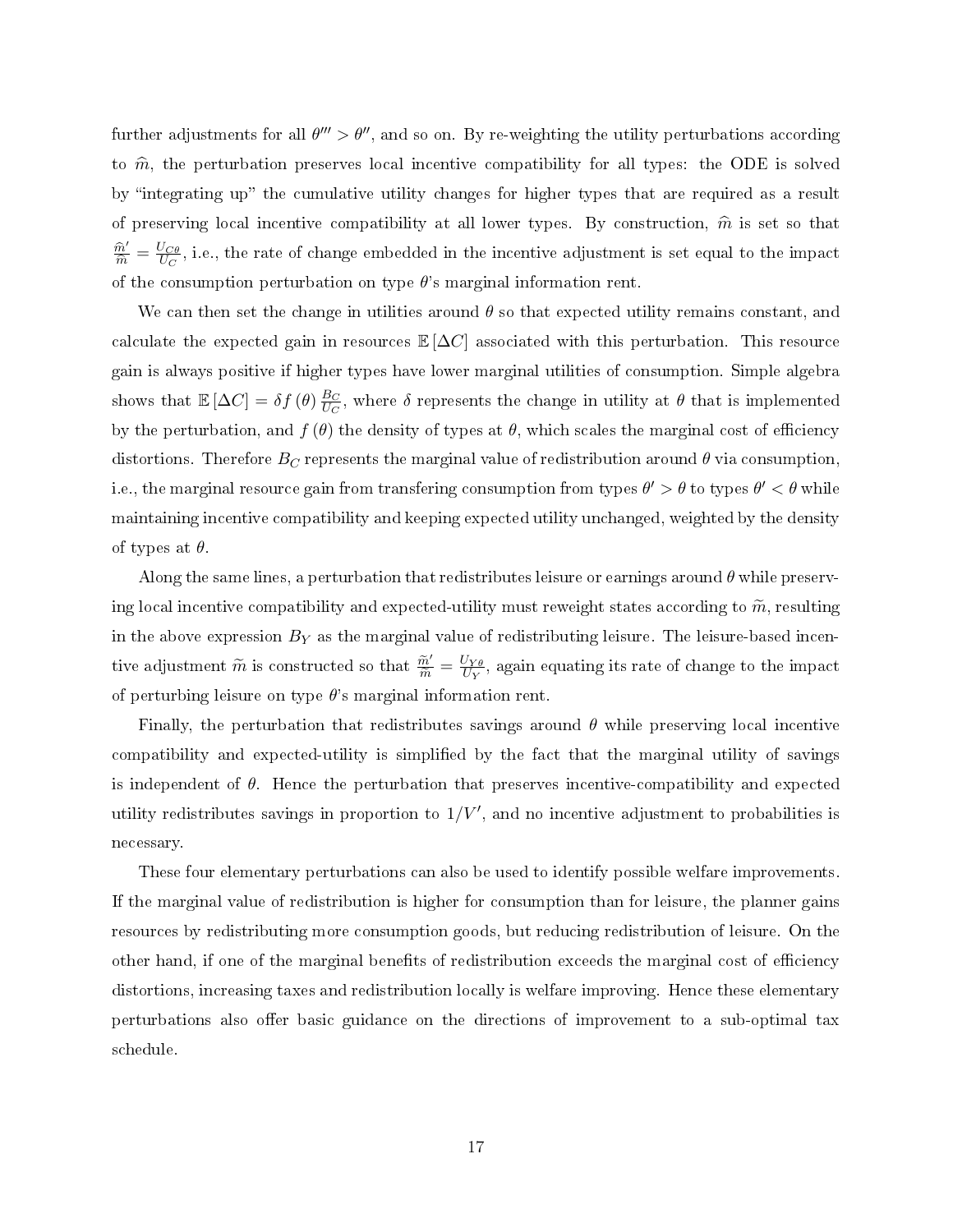#### 2.5 Decomposing the Marginal Benefits of Redistribution

From now on we focus exclusively on the representations of optimal labor and savings wedges that are based on redistributional arbitrage, i.e., equations [\(2\)](#page-14-2) and [\(3\)](#page-14-1). The three expressions [\(1\)](#page-14-3) show that each of these marginal benefits  $B_Y(\theta)$ ,  $B_C(\theta)$ ,  $B_S(\theta)$  decomposes into two terms.

The terms  $\lambda\left(-U_Y\right), \lambda U_C$  and  $\lambda\beta RV'$  capture the welfare losses of reducing income, consumption or savings of type  $\theta$  and redistributing the resulting resources across the population. They represent an inverse Pareto weight on type  $\theta$ , where  $\lambda$  represents the shadow cost of increasing expected utility by increasing leisure, consumption or savings, subject to preserving incentive compatibility; at the optimal allocation, these three expected shadow costs have to be equal. The Inada condition of Proposition [1](#page-13-0) implies that these terms all converge to zero when allocations are unbounded at the top and marginal utilities converge to zero.

Top income and savings taxes are thus determined by the ratios of

$$
\widetilde{H}(\theta)\widetilde{\mathbb{E}}\left[\frac{-U_Y(\theta)}{-U_Y(\theta')}\big|\theta'\geq\theta\right],\quad \widehat{H}(\theta)\widehat{\mathbb{E}}\left[\frac{U_C(\theta)}{U_C(\theta')}\big|\theta'\geq\theta\right],\quad H(\theta)\mathbb{E}\left[\frac{V'(S(\theta))}{V'(S(\theta'))}\big|\theta'\geq\theta\right]
$$

.

These ratios describe the trade-off between redistributing resources from the top via earnings, via consumption or via savings  $-$  or in other words, how the social planner maximizes the extraction of resources from the top earners by asking them to work more, consume less, or save less. This is precisely the trade-off underlying redistributional arbitrage at the top of the income distribution.

To interpret these expressions, consider a perturbation by which the planner marginally increases consumption for type  $\theta$  by  $\delta_C$ . The infra-marginal changes to consumption for higher types must be proportional to  $\widehat{M}\left(\theta'\right)/\widehat{M}\left(\theta\right)$  to preserve incentive compatibility. Integrating up, the total resource cost of increasing consumption of type  $\theta$  by  $\delta_C$  is equal to  $\mathbb{E}[\widehat{M}(\theta')\big/\widehat{M}(\theta)|\theta'\geq \theta]\cdot \delta_C$ . Likewise, the total resource gain of raising earnings of type  $\theta$  by  $\delta_Y$  is  $\mathbb{E}[\widetilde{M}(\theta)/\widetilde{M}(\theta)|\theta'\geq \theta]\cdot \delta_Y$ . Now redistributional arbitrage should dictate that if  $\delta_Y$  and  $\delta_C$  are set so that type  $\theta$  is kept exactly indifferent, i.e.  $\delta_C = U_C(\theta) \delta$  and  $\delta_Y = -U_Y(\theta) \delta$ , then the resource gain from raising more revenue at the top of the income distribution should be exactly equal to the cost of providing the top types with higher consumption. Applying the definitions of the incentive adjusted probability measures, the two expressions can be rewritten as  $H(\theta) \mathbb{E}[\widehat{M}(\theta') / \widehat{M}(\theta) | \theta' \ge \theta] = \widehat{H}(\theta) \widehat{\mathbb{E}} [U_C(\theta) / U_C(\theta') | \theta' \ge \theta]$ and  $H(\theta) \mathbb{E}[\widetilde{M}(\theta') / \widetilde{M}(\theta) | \theta' \ge \theta] = \widetilde{H}(\theta) \widetilde{\mathbb{E}} [U_Y(\theta) / U_Y(\theta') | \theta' \ge \theta].$ 

This leads to a reinterpretation of optimal wedges at the top of the income distribution: the optimal tax rate equates the agent's marginal rate of substitution, i.e., the agent's private trade-o between earnings and consumption, to the social infra-marginal tradeoff in redistribution from the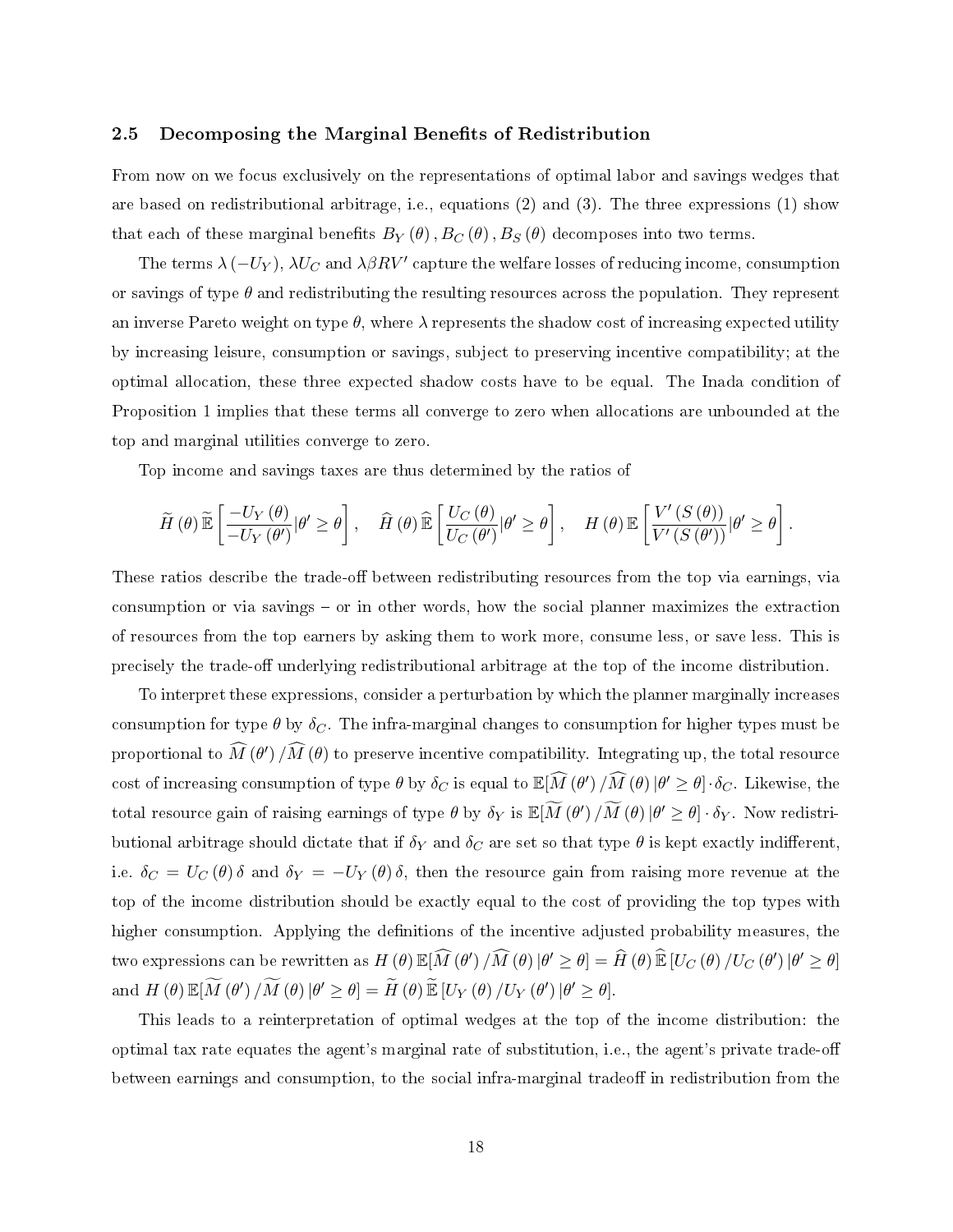top via earnings and consumption.

We apply the same arguments to the expression for  $B<sub>S</sub>$  and the expression for the optimal savings wedge. Thus, we can state the optimal savings distortion as resulting from a trade-off between benefits of redistributing current consumption and redistributing savings around a given type  $\theta$ : the agent's inter-temporal marginal rate of substitution between consumption and savings must be equal to the planner's infra-marginal trade-off between consumption and savings for all  $\theta' > \theta$ .

#### 2.6 When Should Savings Be Taxed?

The uniform commodition taxation theorem of Atkinson and Stiglitz [\(1976\)](#page-44-1) is nested as a special case of our savings wedge representation [\(3\)](#page-14-1). In the context of our model, the Atkinson-Stiglitz theorem says that the optimal savings wedge must be equal to zero for all types, if and only if the marginal utility of consumption is independent of types  $\theta$ ; that is, if preferences are separable between consumption and income, and the utility of consumption is homogeneous across consumers. If this is the case, the optimal allocation always equalizes the marginal benet of redistributing via savings to the marginal benefit of redistributing via consumption, and there is no reason to tax savings in addition to income. The following corollary also shows that the converse statement is true.

<span id="page-19-0"></span>Corollary 2. The optimal allocation satisfies  $B_S(\theta) \geq B_C(\theta)$  and the optimal savings wedge is  $\tau_{S}\left(\theta\right)\gtreqqless 0$  for all  $\theta$ , if and only if  $U_{C\theta}\left(\theta\right)\gtreqqless 0$  for all  $\theta$ .

In other words, the optimal savings tax inherits the sign of  $-U_{\theta C}$ . If the marginal utility is increasing with  $\theta$ , so that more productive types also have higher consumption needs, then it is optimal to subsidize savings at the top of the income distribution. If instead consumption needs (i.e., the marginal utility) is decreasing with  $\theta$ , then it is optimal to tax savings at the top of the income distribution. Hellwig [\(2021\)](#page-45-0) establishes the same result in a general multi-period dynamic Mirrlees model and shows that the alignment of ability with consumption needs offers a new rationale for taxing or subsidizing savings.

Coupled with the fact that preferences over savings are independent across types, the condition  $U_{C\theta} = 0$  for all  $\theta$  implies that the agents' marginal rate of substitution between consumption and savings is independent of  $\theta$ . This is equivalent to the weak separability assumption imposed in Atkinson and Stiglitz [\(1976\)](#page-44-1). Notice that  $B<sub>S</sub> = B<sub>C</sub>$  is equivalent to

$$
\mathbb{E}\left[\frac{1}{\beta RV'(S(\theta'))}|\theta'\geq\theta\right]=\widehat{\mathbb{E}}\left[\frac{1}{U_C(\theta')}|\theta'\geq\theta\right],\quad\forall\theta.
$$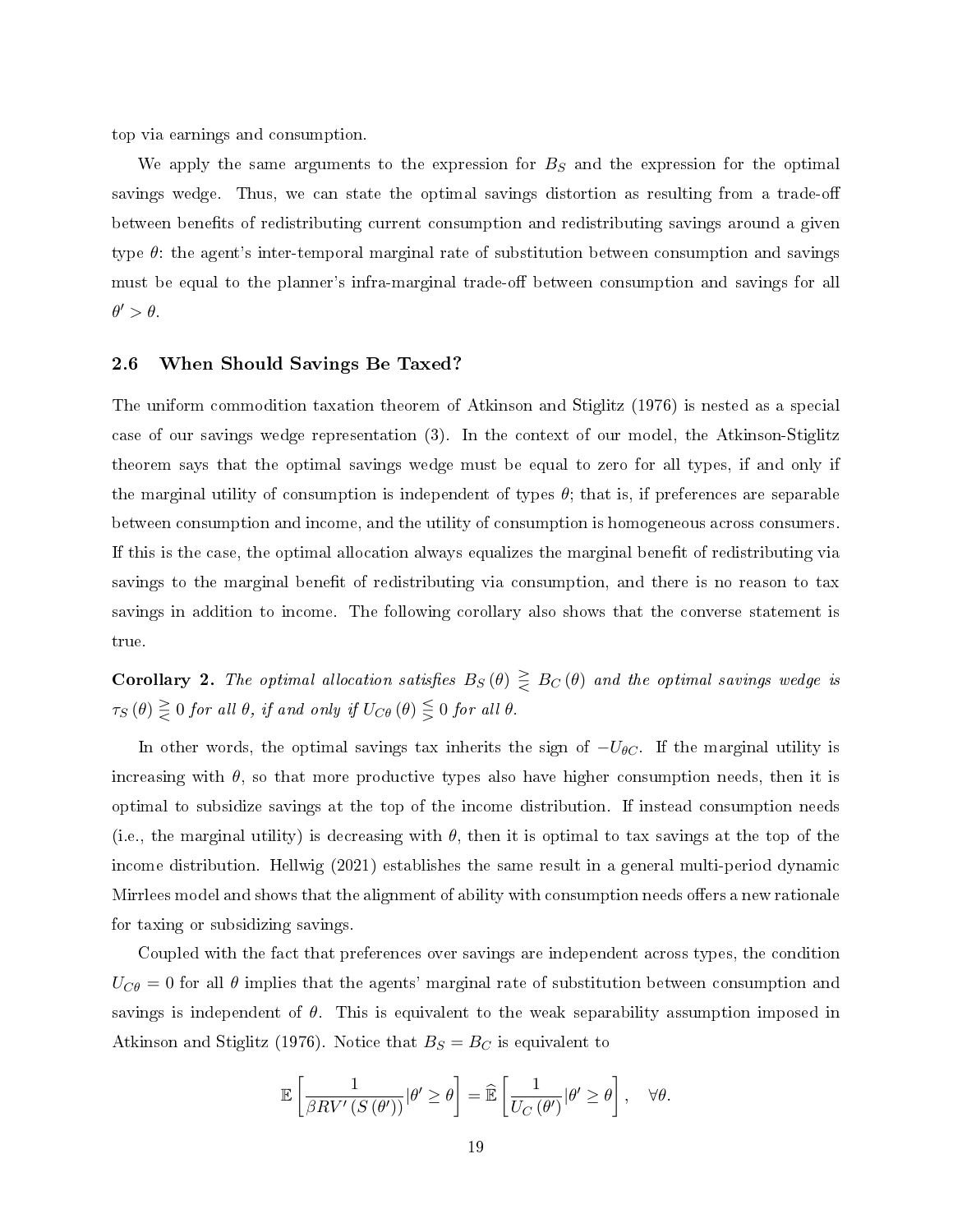When preferences are such that  $U_{\mathcal{C}\theta} = 0$  for all  $\theta$ , then  $\widehat{\mathbb{E}} = \mathbb{E}$ , i.e., the incentive adjustment for consumption disappears; it is then straight-forward to check that the latter condition is equivalent to  $1/U_C = 1/\beta RV'$ , or  $\tau_S = 0$  for all  $\theta$ .

Why does the uniform taxation principle depend on this incentive adjustment? The intuition for this result is as follows: A perturbation that reduces consumption for type  $\theta$  by  $\delta$  in order to increase savings lowers the current utility by  $U_C\delta$  and changes the type's information rent by  $U_{\theta C}\delta$ . The ratio  $U_{\theta C}/U_C$  thus measures the ratio of the change in information rents to the change in utility that comes with an increase in savings. If additional savings reduce information rent  $(U_{\theta C} > 0)$ , then this allows the planner to increase the static redistribution from higher towards lower types, which leads to a rationale for subsidizing savings. If instead the marginal savings increase the agent's information rent  $(U_{\theta C} < 0)$ , then savings reduce the scope for static redistribution, which makes it optimal to tax savings.[6](#page-1-0)

## <span id="page-20-0"></span>3 Optimal Top Tax Rates: A Sufficient Statistics Representation

## 3.1 Sufficient Statistics for  $B_C$ ,  $B_Y$ , and  $B_S$

In this section, we show how to map the incentive-adjustments  $\widehat{M}$  and  $\widetilde{M}$ , and hence our change of measure, to observable statistics of the distribution of earnings and consumption and some key elasticity parameters. This in turn allows us to express  $B_C$ ,  $B_Y$ , and  $B_S$ , and hence the top income and savings taxes, in terms of observable statistics and estimated elasticities.

<span id="page-20-1"></span>**Proposition 2.**  $\widehat{M}(\cdot)$  and  $\widetilde{M}(\cdot)$  take the form

$$
\widehat{M}(\theta) = e^{-\int_{\theta}^{\overline{\theta}} \mathcal{E}_C(\theta') \frac{C'(\theta')}{C(\theta')}} d\theta' \Psi(\theta)
$$

$$
\widetilde{M}(\theta) = e^{\int_{\theta}^{\overline{\theta}} \mathcal{E}_Y(\theta') \frac{Y'(\theta')}{Y(\theta')} d\theta'} \Psi(\theta)
$$

with

$$
\Psi(\theta) = e^{\int_{\theta}^{\overline{\theta}} (1 - \kappa(\theta'))\mathcal{E}_{CY}(\theta')\frac{Y'(\theta')}{Y(\theta')}d\theta'}
$$

,

and

$$
V'(S(\theta)) = e^{\int_{\theta}^{\overline{\theta}} \mathcal{E}_S(\theta') \frac{S'(\theta')}{S(\theta')} d\theta'}
$$

 $^6\rm{The}$  intuition and the result generalizes to preferences of the form  $U\left(C,S,Y,\theta\right),$  allowing for interaction between S and  $\theta$  along the same lines as C and  $\theta$ . Uniform commodity taxation then holds ( $\tau_S = 0$  for all  $\theta$ ) if and only if  $\frac{U_{\theta C}}{U_C} = \frac{U_{\theta S}}{U_S}$  for all  $\theta$ , in which case the incentive-adjusted probability meas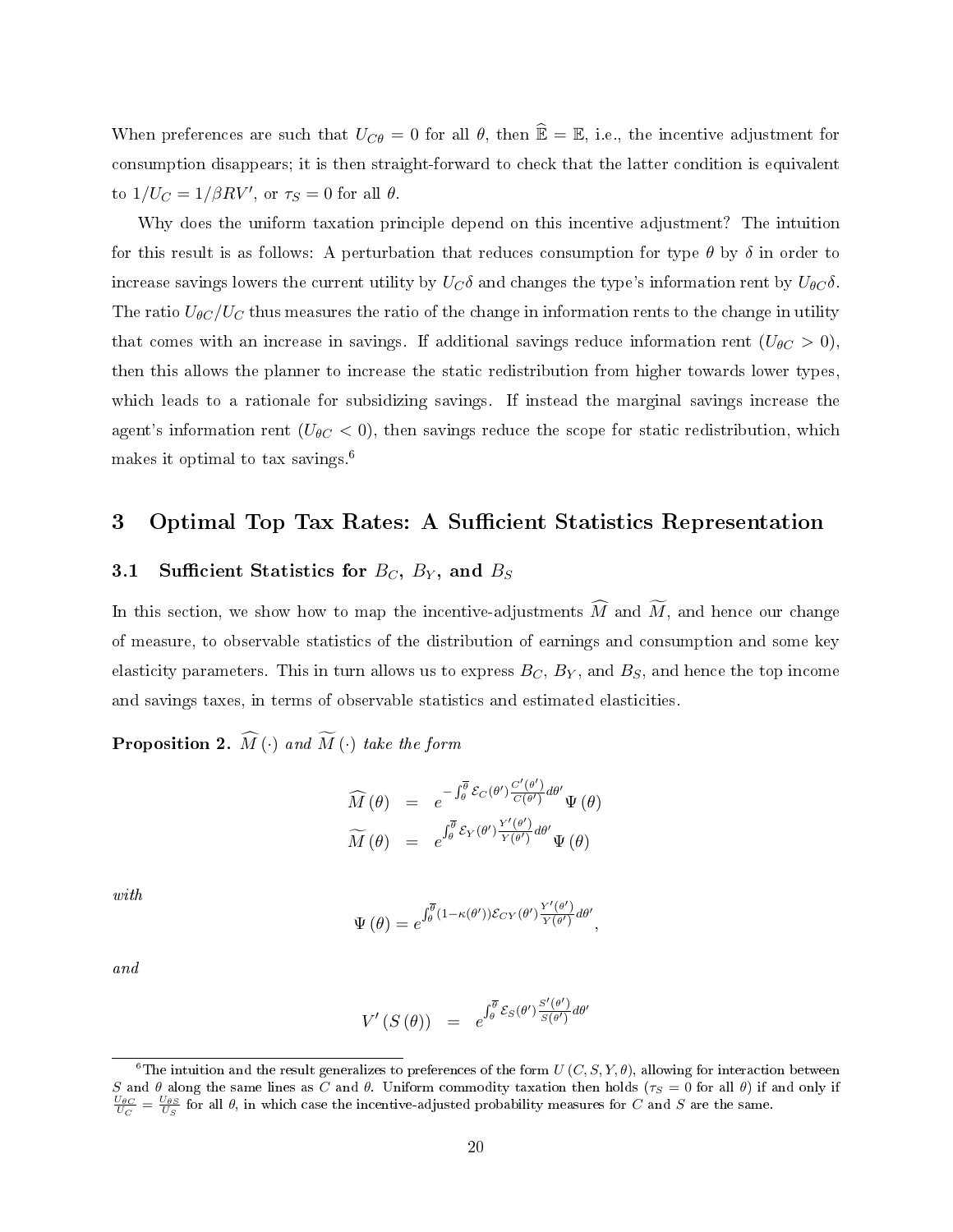where  $\mathcal{E}_C(\cdot), \mathcal{E}_Y(\cdot), \mathcal{E}_{CY}(\cdot), \mathcal{E}_S(\cdot)$  are defined as above, and where  $\kappa(\theta) \equiv \frac{C'(\theta)}{(1-\tau_Y(\theta))}$  $\frac{C(\theta)}{(1-\tau_Y(\theta))Y'(\theta)}$  represents the marginal increase in consumption, relative to the marginal increase in after-tax income, induced by a marginal increase in  $\theta$ .<sup>[7](#page-1-0)</sup>

Suppose first that the utility function is separable,  $U_{CY} = 0$ , in which case  $\mathcal{E}_{CY}(\cdot) = 0$  and  $\Psi(\cdot) = 1$ . Then, the incentive component  $\widehat{M}(\cdot)$  only depends on the distribution of consumption and the elasticity  $\mathcal{E}_C(\cdot)$  of the marginal rate of substitution with respect to consumption.  $\widehat{M}(\cdot)$  is non-decreasing in  $\theta$ , so that on the margin the redistribution of consumption must be regressive. Likewise,  $M(\cdot)$  only depends on the distribution of earnings and the elasticity  $\mathcal{E}_Y(\cdot)$  of the marginal rate of substitution with respect to earnings.  $\widetilde{M}(\cdot)$  is decreasing in  $\theta$ , i.e., the redistribution of leisure is progressive. Furthermore, if  $\mathcal{E}_C(\cdot)$  and  $\mathcal{E}_Y(\cdot)$  converge to constants equal to  $\mathcal{E}_C$  and  $\mathcal{E}_Y$  for high  $\theta$ , then  $\widehat{M}(\theta) \sim C(\theta)^{\mathcal{E}_C}$  and  $\widetilde{M}(\theta) \sim Y(\theta)^{-\mathcal{E}_Y}$ . Hence, the upper tail of the distribution of earnings (resp., consumption) and the elasticity  $\mathcal{E}_Y$  (resp.,  $\mathcal{E}_C$ ) are sufficient to estimate the first term in  $B_Y$  $(\text{resp.}, B_C)$ .

If  $U_{CY}\neq 0$  then  $\widehat{M}(\theta)\sim C(\theta)^{\mathcal{E}_C}\,\Psi\left(\theta\right)$  and  $\widetilde{M}(\theta)\sim Y(\theta)^{-\mathcal{E}_Y}\,\Psi\left(\theta\right)$ , i.e., the term  $\Psi\left(\theta\right)$  corrects these incentive adjustments for preference complementarity between consumption and earnings. If  $\mathcal{E}_{CY}$  (·) and  $\kappa(\theta)$  converge to finite limits  $\mathcal{E}_{CY}$  and  $\kappa \in (0,1)$  at the top of the type distribution, then  $\Psi(\theta) \sim Y(\theta)^{-(1-\kappa)\mathcal{E}_{CY}}$ . Below we show that we can use the MPC of top earners, or their consumption share of income, to derive an empirical counterpart for  $\kappa$ , and hence  $\Psi(\cdot)$ .

Finally, the first term in  $B<sub>S</sub>$  can analogously be mapped to the upper tail of the distribution of savings, along with the savings elasticity  $\mathcal{E}_S(\cdot)$ , thus leading to the last equation of the proposition. If  $\mathcal{E}_S(\cdot)$  converges to a constant, we then obtain  $V'(S(\theta)) \sim S(\theta)^{-\mathcal{E}_S}$ .

Proposition [2](#page-20-1) shows that with two consumption goods, two different distributions are required to fully infer the shape of the incentive adjustment, and more generally the properties of optimal income taxes. In the sequel, we focus on consumption and income as the two observables, with savings being determined as the residual from the agents' inter-temporal budget constraint.

#### 3.2 Optimal Top Tax Rates

It is now straight-forward to compute optimal labor and savings wedges at the top of the income distribution, using the above characterizations in terms of the distributions of earnings, consumption

 $^7\Psi\left(\theta\right)$  can equivalently be represented more symmetrically as  $\exp\int_{\theta}^{\overline{\theta}}$  $\left[ \mathcal{E}_{CY}(\theta') \frac{Y'(\theta')}{Y(\theta')} - \mathcal{E}_{CY}'(\theta') \frac{C'(\theta')}{C(\theta')} \right]$  $\int d\theta'$  where  $\mathcal{E}_{CY}'$  is another coefficient of complementarity, defined by  $\frac{CU_{CY}}{-U_Y}$ . The variable  $\kappa$  allows us to express  $\Psi$  in terms of the standard elasticity variable  $\mathcal{E}_{CY} \equiv \frac{YU_{CY}}{U_C}$  only by using the first order condition  $1 - \tau_Y = \frac{-U_Y}{U_C}$ . This is a useful transformation since empirical estimates of  $\kappa$  and  $\mathcal{E}_{CY}$  are more readily available in the literature than  $\mathcal{E}_{CY}'$ , as we argue in Section [4.](#page-24-0)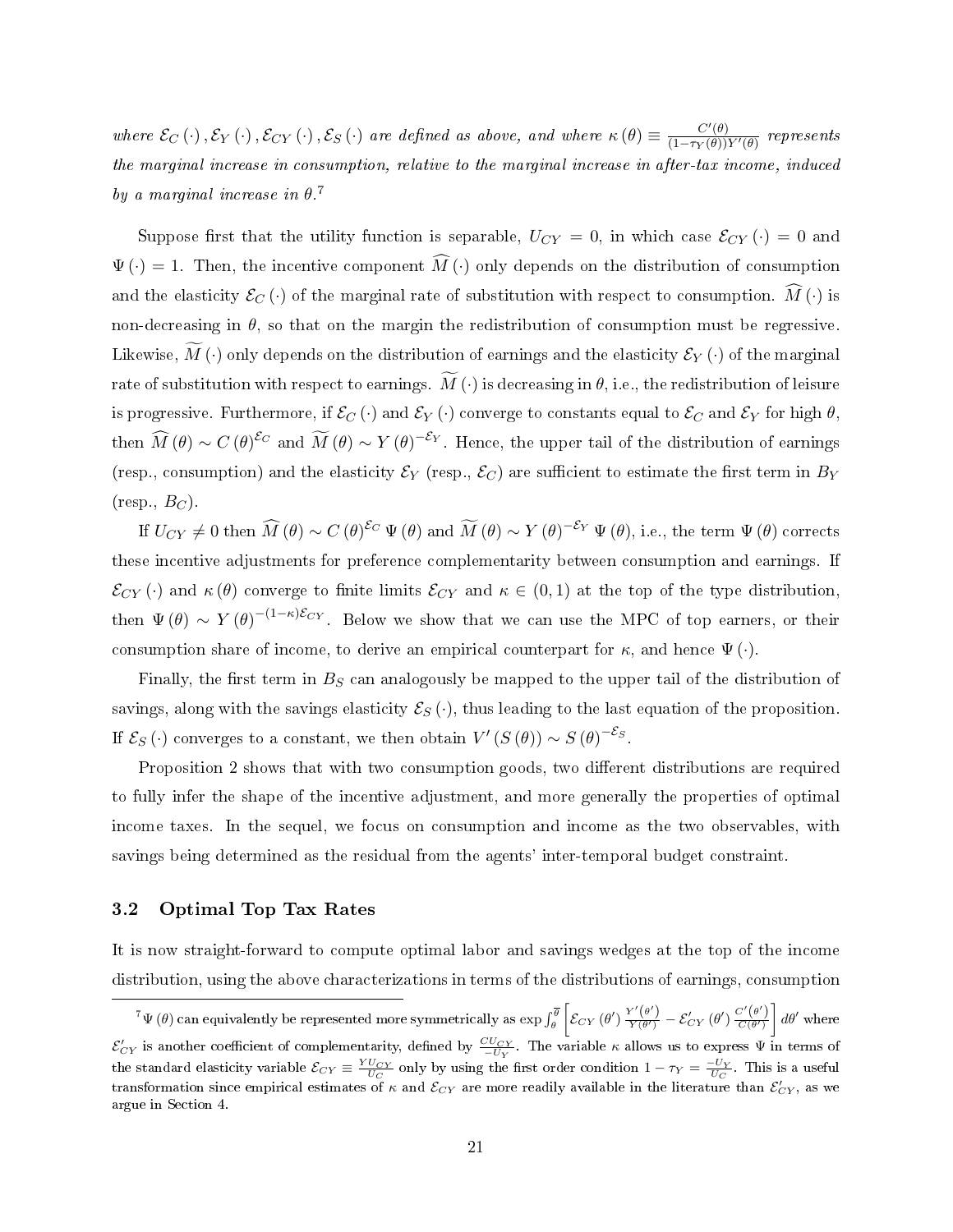and savings. In particular, consider the following assumption:

<span id="page-22-0"></span>**Assumption 1.** The optimal allocation  $\{C \cdot (·), Y \cdot (·), S \cdot (·)\}$  is co-monotonic, and the distributions of earnings, consumption and savings have unbounded support and upper Pareto tails with coefficients  $\xi_Y$ ,  $\xi_C$  and  $\xi_S$ . In addition, the elasticities  $\mathcal{E}_C(\cdot)$ ,  $\mathcal{E}_Y(\cdot)$ ,  $\mathcal{E}_{CY}(\cdot)$ ,  $\mathcal{E}_S(\cdot)$  and the parameter  $\kappa(\theta)$ converge to finite limits  $\mathcal{E}_C$ ,  $\mathcal{E}_Y$ ,  $\mathcal{E}_{CY}$ ,  $\mathcal{E}_S$  and  $\kappa$  as  $\theta \to \overline{\theta}$ , with  $\mathcal{E}_S > 0$ .

Under Assumption [1,](#page-22-0) we obtain

$$
\lim_{\theta \to \overline{\theta}} \frac{B_C(\theta)}{H(\theta)} = \left[1 - \frac{\mathcal{E}_C}{\xi_C} + (1 - \kappa) \frac{\mathcal{E}_{CY}}{\xi_Y}\right]^{-1}
$$

and

$$
\lim_{\theta \to \overline{\theta}} \frac{B_Y(\theta)}{H(\theta)} = \left[1 + \frac{\mathcal{E}_Y}{\xi_Y} + (1 - \kappa) \frac{\mathcal{E}_{CY}}{\xi_Y}\right]^{-1}.
$$

The representation of  $B_C$  requires that  $1 + (1 - \kappa) \frac{\mathcal{E}_{CY}}{\mathcal{E}_{Y}}$  $\frac{\mathcal{E}_{CY}}{\xi_Y} > \frac{\mathcal{E}_C}{\xi_C}$  $\frac{\varepsilon_C}{\varepsilon_C}$ ; if this condition is violated then  $B_C$ is infinite, and thus the allocation cannot be optimal.  $B<sub>Y</sub>$  on the other hand is finite and bounded above by 1. Similarly, we get

$$
\lim_{\theta \to \overline{\theta}} \frac{B_S(\theta)}{H(\theta)} = \left[1 - \frac{\mathcal{E}_S}{\xi_S}\right]^{-1}
$$

if  $\mathcal{E}_S/\xi_S < 1$ . If  $\mathcal{E}_S/\xi_S \geq 1$ , the allocation cannot be optimal, since in that case  $B_S$  is infinite, which implies that the marginal benefits to redistributing savings are infinitely large; but that would be inconsistent with the upper Pareto tail assumption. These expressions yield the following characterization of the optimal top income and savings taxes.

<span id="page-22-3"></span>**Theorem [1.](#page-22-0)** Suppose that the optimal allocation satisfies Assumption 1. Then the optimal labor wedge on top income earners satisfies

<span id="page-22-1"></span>
$$
\lim_{\theta \to \overline{\theta}} \tau_Y(\theta) = \tau_Y(\overline{\theta}) = \frac{\mathcal{E}_C/\xi_C + \mathcal{E}_Y/\xi_Y}{1 + \mathcal{E}_Y/\xi_Y + (1 - \kappa) \mathcal{E}_{CY}/\xi_Y},\tag{4}
$$

and the optimal savings wedge on top income earners satisfies

<span id="page-22-2"></span>
$$
\lim_{\theta \to \overline{\theta}} \tau_S(\theta) = \tau_S(\overline{\theta}) = \frac{\mathcal{E}_S/\xi_S + (1 - \kappa) \mathcal{E}_{CY}/\xi_Y - \mathcal{E}_C/\xi_C}{1 - \mathcal{E}_S/\xi_S},\tag{5}
$$

where  $1 + (1 - \kappa) \frac{\mathcal{E}_{CY}}{\mathcal{E}_{Y}}$  $\frac{\mathcal{E}_{CY}}{\xi_Y} > \frac{\mathcal{E}_{C}}{\xi_C}$  $\frac{\mathcal{E}_C}{\xi_C}$  and  $1 > \frac{\mathcal{E}_S}{\xi_S}$  $\frac{\mathcal{E}_S}{\xi_S}$  .

Equation [\(4\)](#page-22-1) provides an extremely simple generalization of the standard top income tax rate formula of Saez  $(2001)$  to a dynamic environment. Equation  $(5)$  provides a sufficient statistics formula for savings taxes, analogous to that for income taxes, based on the ratio of marginal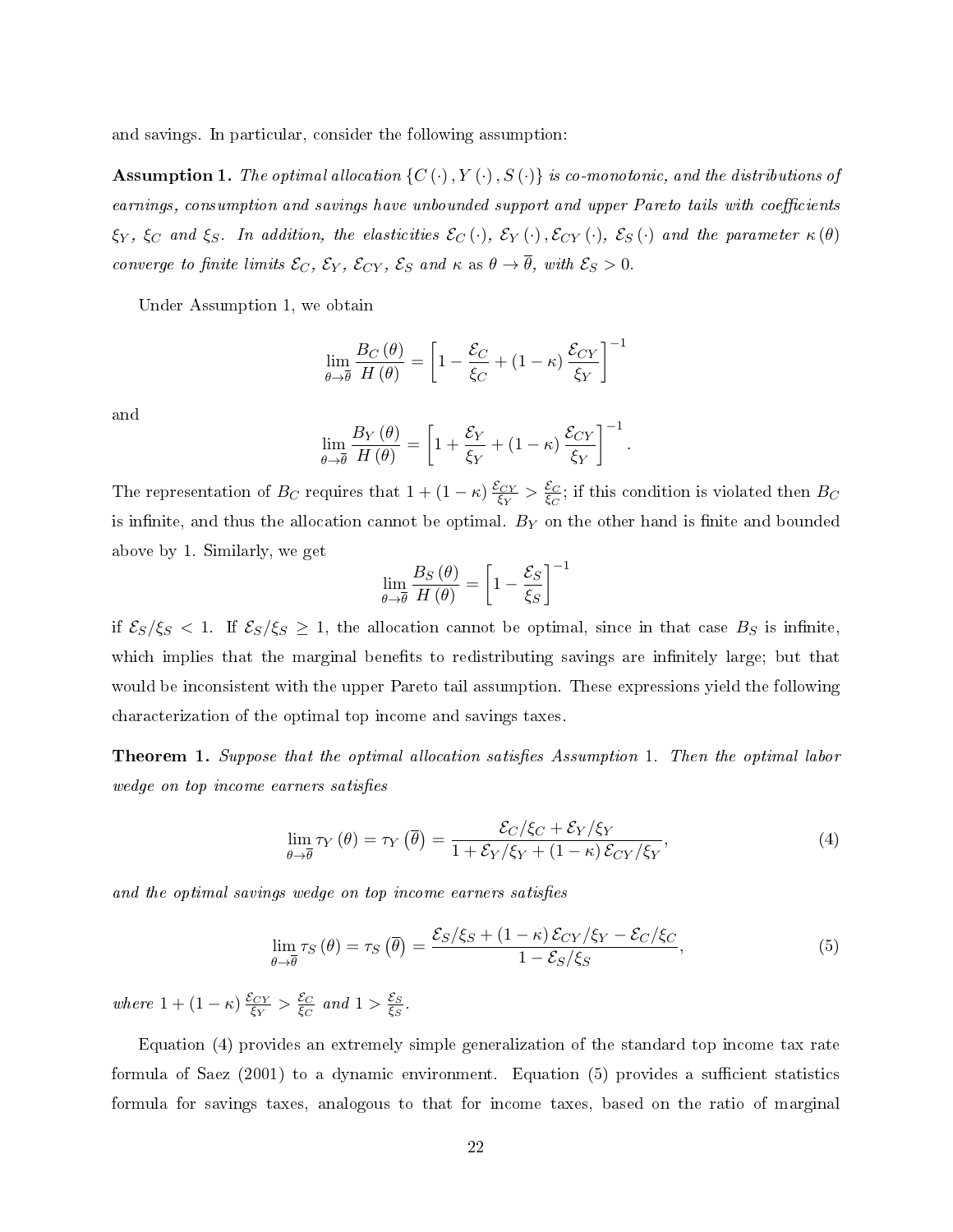benefits of redistribution through consumption and savings. This principle can be extended to any number of commodities: the optimal wedge between any two goods is given by the ratio of marginal benefits of redistribution in the upper tail of the distribution. The parameter restrictions  $1+(1-\kappa)\frac{\mathcal{E}_{CY}}{\mathcal{E}_{Y}}$  $\frac{\mathcal{E}_{CY}}{\xi_Y} > \frac{\mathcal{E}_C}{\xi_C}$  $\frac{\mathcal{E}_C}{\xi_C}$  and  $1 > \frac{\mathcal{E}_S}{\xi_S}$  $\frac{\varepsilon_S}{\xi_S}$  guarantee that the marginal benefits of redistributing consumption and savings are finite; otherwise the allocation cannot be optimal. They are imposed jointly on the primitive preference parameters and on the Pareto tails of the income, consumption, and savings distributions. They are, in principle, testable.

Upon controling for the shape of the distributions of income and consumption and the behavioral elasticities, the other primitives only enter through the determination of incentive-adjusted welfare weights. But these primitives disappear from the calculation of top income taxes whenever the highest types have incentive-adjusted welfare weights or marginal utilities that converge to zero. This last condition is implied by the Inada conditions on consumption and savings at the top of the type distribution. The result therefore holds without any further assumptions on primitives or observables.

In other words, Theorem [1](#page-22-3) shows that it suffices to know eight statistics to compute the optimal top tax rates on labor and capital: three Pareto tail coefficients  $\xi_C, \xi_Y, \xi_S$ , three elasticities that govern the earnings (or labor supply) and consumption responses to income taxes  $\mathcal{E}_C, \mathcal{E}_Y, \mathcal{E}_S$ , the elasticity  $\mathcal{E}_{CY}$  that measures preference complementarities between consumption and earnings, and the scaling parameter  $\kappa$  that captures the evolution of consumption along the earnings distribution. Importantly, we argue below that the model imposes overidentifying restrictions on these parameters.

Formula [\(4\)](#page-22-1) shows that two terms change relative to the expression obtained by Saez [\(2001\)](#page-46-2). The term  $\mathcal{E}_C/\xi_C$  measures the impact of wealth effects on labor supply using the Pareto tail coefficient on consumption rather than income. It arises from the marginal benets of redistributing consumption, and intuitively captures the notion that the marginal gains of further redistribution are linked to the tail of the consumption distribution. This term is present in Saez [\(2001\)](#page-46-2) but with  $\xi_C = \xi_Y$ , since the static model ties consumption to after-tax income, which implies that the two must have the same Pareto tail. The term  $(1 - \kappa) \mathcal{E}_{CY} / \xi_Y$  adjusts the optimal income tax to control for substitution between consumption and leisure. This term is specific to the dynamic model we study here: it is equal to zero in a static economy where consumption coincides with after-tax income, i.e., where  $\kappa = 1$ .

The central observation here is that in dynamic economies, the optimal design of taxes should rely not only on income, but also on consumption data. In a static economy, consumption is equal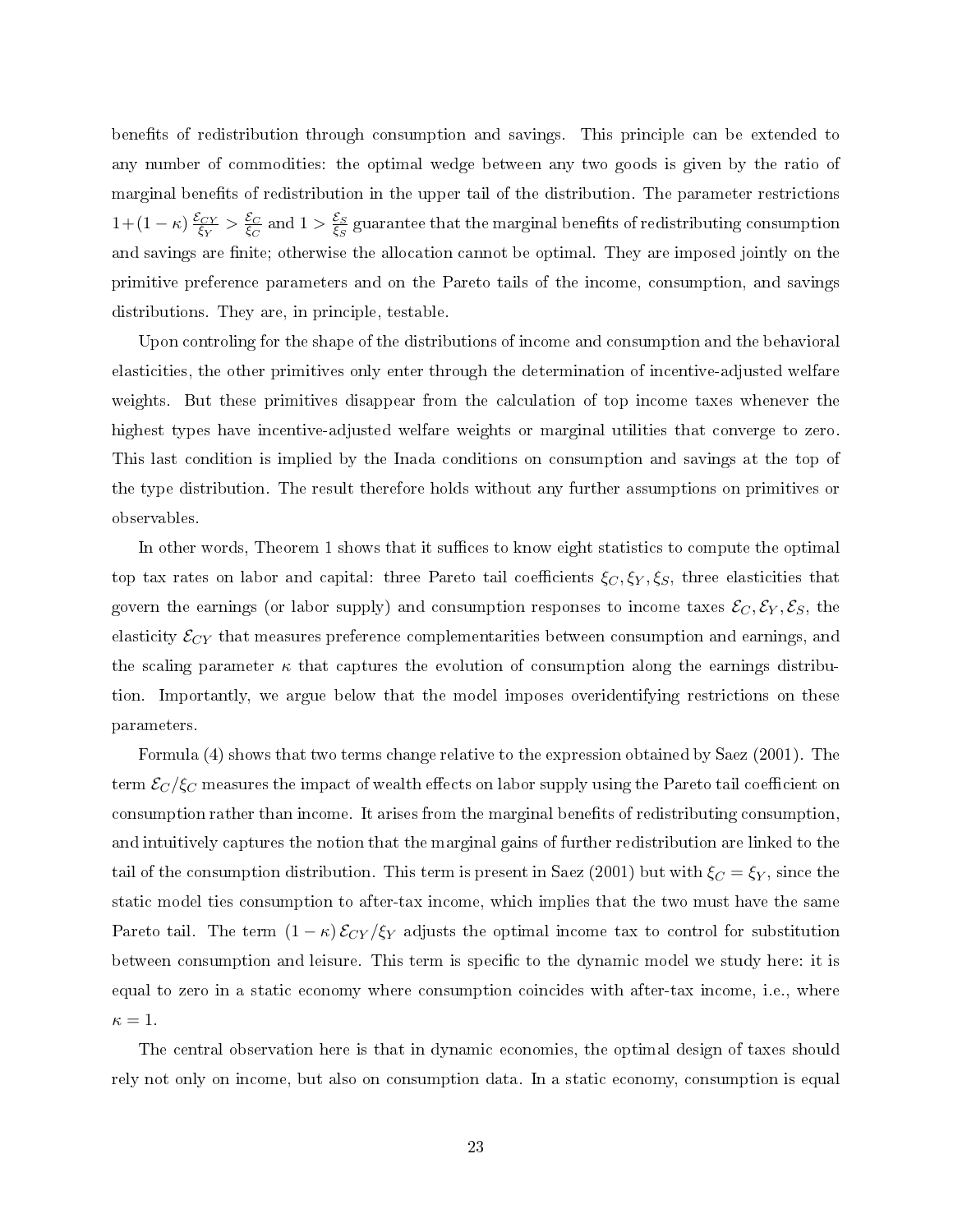to after-tax income and therefore does not provide any information not already contained in income data. This is no longer true once a consumption-savings margin is added to the model. In that case, consumption data is required to independently identify the wealth effects on labor supply that are captured by  $\mathcal{E}_C/\xi_C$ , and consumption and income data are required to identify the limit value of  $\kappa$  that is required to infer the complementarity term  $(1 - \kappa) \mathcal{E}_{CY} / \mathcal{E}_{Y}$ .

Alternatively, recall the equivalent interpretation of  $1 - \tau_Y$  as equalizing the marginal benefits of redistribution. Here it is intuitive that consumption data offers a more precise estimate of the marginal benefits of redistribution through consumption  $B<sub>C</sub>$ , since these marginal benefits relate to how much the optimal tax system already manages to redistribute. And as discussed above, in a dynamic economy the marginal benefits of redistribution through earnings  $B<sub>Y</sub>$  require an adjustment for complementarity between consumption and earnings that again requires a combination of income and consumption data.

## <span id="page-24-0"></span>4 Relationship with Saez [\(2001\)](#page-46-2) and Quantitative Implications

In this section we discuss the relationship between the canonical optimal top tax rate formula obtained in a static setting by Saez [\(2001\)](#page-46-2), and our generalized formulas [\(4\)](#page-22-1) and [\(5\)](#page-22-2) obtained by replacing the intra-temporal budget constraint with an inter-temporal one. We show that it is critical to distinguish three possible cases, based on the relative tail behavior of the income, consumption, and saving distributions.

#### <span id="page-24-1"></span>4.1 Labor Supply and Consumption Responses to Taxes

As a preliminary step, we discuss how to transform optimal labor and savings wedges into tax schedules, and derive a correspondence between our elasticity parameters and the labor supply and consumption elasticities typically used in the literature.

**From Wedges to Taxes.** We focus on an implementation with a separate tax schedule  $T_Y(Y)$ on income and  $T_S(S)$  on savings. Given such tax schedules, the agent chooses  $(C, Y, S)$  to maximize utility  $U(C, Y; \theta) + \beta V(S)$  subject to the budget constraint

$$
S+T_{S}(S)\leq R(Y-T_{Y}(Y)-C).
$$

A tax schedule  $\{T_Y(Y), T_S(S)\}\$ implements an allocation  $\{C(\theta), Y(\theta), S(\theta)\}\$ if and only if the latter maximizes utility subject to the budget constraint, for all types. In the Appendix, we show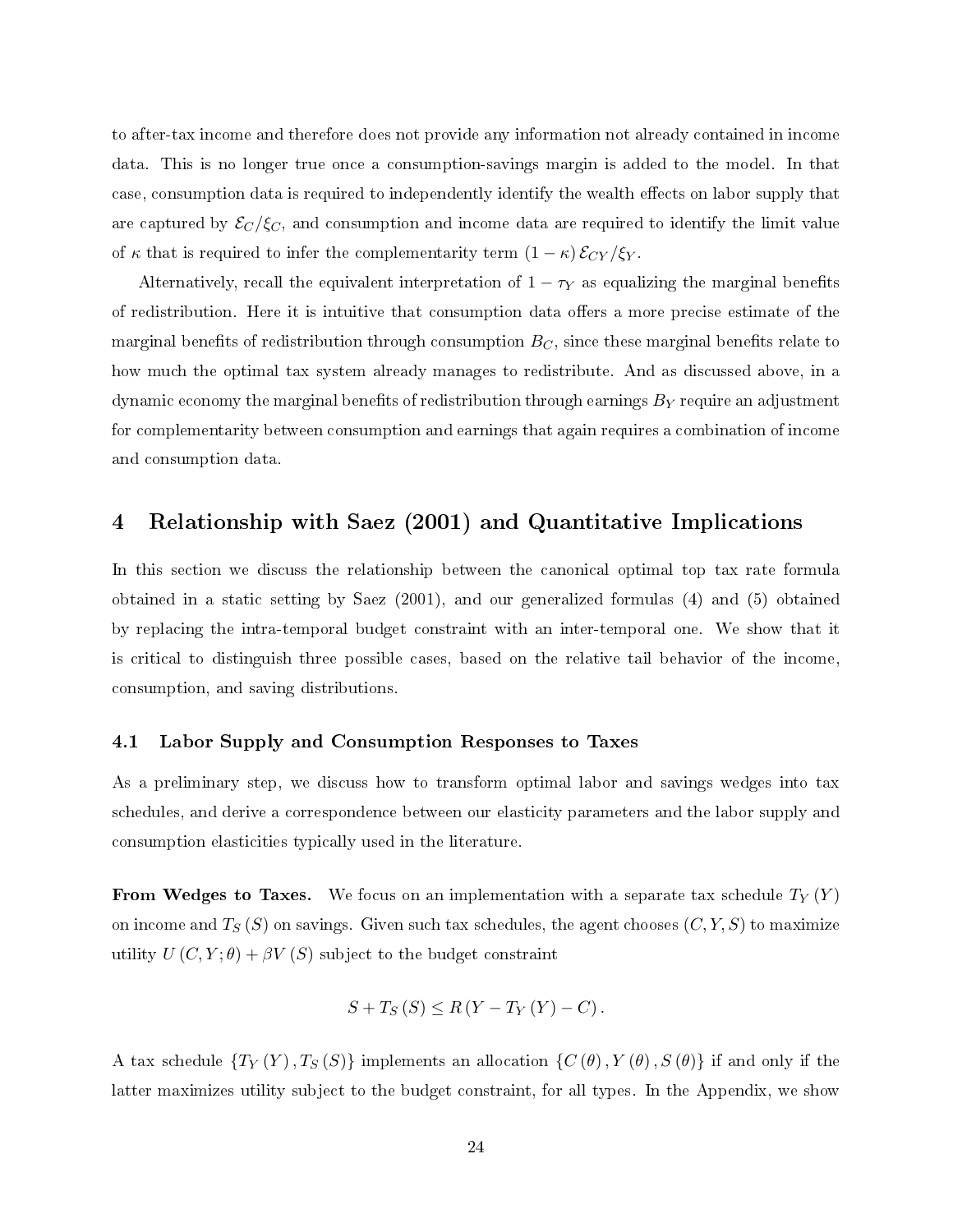that, under mild assumptions, these labor and savings taxes indeed implement the optimal labor and savings wedges if  $T'_Y(Y(\theta)) = \tau_Y(\theta)$  and  $T'_S(S(\theta)) = \tau_S(\theta)$ .

Mapping Elasticities to Earnings and Consumption Responses. We suppose throughout that individual's earnings  $Y(\theta)$  and consumption  $C(\theta)$  are observed, and that savings are recovered from the inter-temporal budget constraint. Following the methodology of, e.g., Gruber and Saez  $(2002)$ , we can use tax reforms to estimate income and substitution effects on earnings and consumption. These, in turn, map into the parameters of our analysis. Consider a reform that perturbs agent  $\theta$ 's total labor income tax liability by  $dT_Y$ , and the marginal labor income tax rate by  $dT_Y'$ . The earnings and consumption adjustments  $dY(\theta)$ ,  $dC(\theta)$  in response to such a reform can be expressed as

<span id="page-25-0"></span>
$$
\frac{dY}{Y} = -\zeta_Y^{sub} \frac{dT'_Y(Y)}{1 - T'_Y(Y)} + \zeta_Y^{inc} \frac{dT_Y(Y)}{(1 - T'_Y(Y)) Y} \n\frac{dC}{C} = -\zeta_C^{sub} \frac{dT'_Y(Y)}{1 - T'_Y(Y)} - \zeta_C^{inc} \frac{dT_Y(Y)}{(1 - T'_Y(Y)) Y}.
$$
\n(6)

The map between the elasticities  $(\zeta_Y^{sub}, \zeta_Y^{inc}, \zeta_C^{sub}, \zeta_C^{inc})$  and  $(\mathcal{E}_Y, \mathcal{E}_C, \mathcal{E}_{CY}, \mathcal{E}_S)$  is then given by:

$$
\mathcal{E}_Y = \frac{1}{\zeta_Y^{sub} + \frac{\zeta_Y^{inc}\zeta_C^{sub}}{\zeta_C^{inc}}}, \quad \mathcal{E}_C = \frac{\zeta_Y^{inc}}{\zeta_C^{inc}} \mathcal{E}_Y, \quad \mathcal{E}_{CY} = \frac{1 - \zeta_Y^{inc} - \zeta_Y^{sub} \mathcal{E}_Y}{\zeta_Y^{sub} - \frac{\gamma_C}{\pi_Y} \zeta_C^{sub}}, \quad \mathcal{E}_S = \frac{\frac{\pi_S}{\pi_Y} \frac{1}{R} \gamma_S \zeta_Y^{inc}}{\zeta_Y^{sub} - \frac{\gamma_C}{\pi_Y} \zeta_C^{sub}},
$$

where  $\gamma_C \equiv \frac{C}{Y-T_1}$  $\frac{C}{Y-T_Y(Y)}$  and  $\gamma_S \equiv \frac{S+T_S(S)}{Y-T_Y(Y)}$  $\frac{S+TS(S)}{Y-T_Y(Y)}$  denote respectively the consumption and savings shares of after-tax income, and where  $\pi_Y \equiv \frac{1 - T'_Y(Y)}{1 - T_Y(Y)/Y}$  and  $\pi_S \equiv \frac{1 + T'_S(S)}{1 + T_S(S)/S}$  are measures of the progressivity of the income and savings tax schedules. Note that  $\gamma_C + \frac{1}{R}$  $\frac{1}{R}\gamma_S = 1$  and  $\pi_S, \pi_Y$  both converge to 1 if top marginal income and savings taxes converge to constants. The converse formulas, which give  $\zeta_Y^{sub}, \zeta_Y^{inc}, \zeta_C^{sub}, \zeta_C^{inc}$  as functions of  $\mathcal{E}_Y, \mathcal{E}_C, \mathcal{E}_{CY}, \mathcal{E}_S$ , are given in the Appendix.

#### 4.2 Three Possible Scenarios

We show in the Appendix that the budget constraint imposes that  $\xi_Y = \min \{\xi_C, \xi_S\}$ . As a result, only three scenarios are possible, based on the relative values of the Pareto coefficients of the income. consumption and savings distributions: (i)  $\xi_S > \xi_C = \xi_Y$ , (ii)  $\xi_C > \xi_S = \xi_Y$ , and (iii)  $\xi_C = \xi_S = \xi_Y$ . Moreover, the consumption share converges to  $\lim_{\theta\to\overline{\theta}}\gamma_C=1$  in case  $(i)$ , to  $\lim_{\theta\to\overline{\theta}}\gamma_C=0$  in case (*ii*), while in case (*iii*),  $\lim_{\theta \to \overline{\theta}} \gamma_C$  can take on any value between 0 and 1.<sup>[8](#page-1-0)</sup> Note finally that the

<sup>&</sup>lt;sup>8</sup>Conversely, if  $\lim_{\theta \to \overline{\theta}} \gamma_C \in (0,1)$ , then  $\xi_C = \xi_S = \xi_Y$ . If  $\lim_{\theta \to \overline{\theta}} \gamma_C = 1$ , then  $\xi_S \ge \xi_C = \xi_Y$ . If  $\lim_{\theta \to \overline{\theta}} \gamma_C = 0$ , then  $\xi_C \ge \xi_S = \xi_Y$ .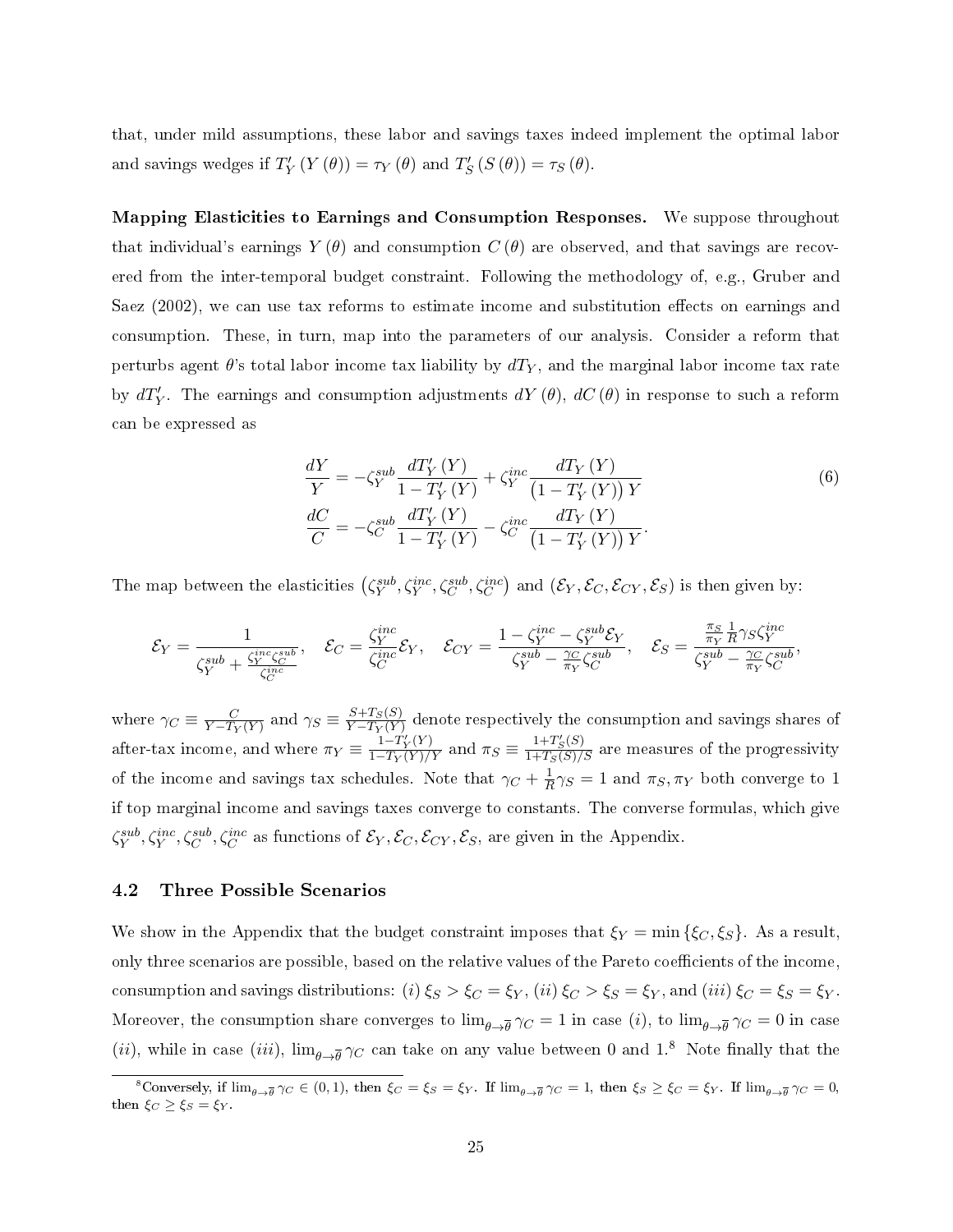consumption share and the Pareto coefficients discipline the parameter  $\kappa$  that appears in the optimal tax formulas via  $\kappa = \frac{\xi_Y}{\xi_S}$  $rac{\xi Y}{\xi_C}$   $\gamma_C$ .

In particular, this result implies that one cannot choose all three Pareto coefficients freely from the data. This is the analogue of the condition that  $\xi_Y = \xi_C$  in the static setting, since the static budget constraint imposes that consumption and after-tax income are equal. Previewing our quantitative results, Toda and Walsh [\(2015\)](#page-47-1) present empirical evidence that  $\xi_C > \xi_Y$ , which in turn imposes necessarily that  $\xi_S = \xi_Y$ . Conversely, variations of our model that would be consistent with higher wealth inequality than income inequality, such as Scheuer and Slemrod [\(2021\)](#page-46-8), implicitly require that consumption must be as unequally distributed as savings,  $\xi_C = \xi_S < {\xi_Y}$ .<sup>[9](#page-1-0)</sup> We return to this important point Section 4.4.

#### Case  $(i)$ : Savings have a Thinner Tail than Income and Consumption

Suppose first that savings have a thinner tail than income  $(\xi_S > \xi_C = \xi_Y)$ , and accordingly, the budget share of consumption  $\gamma_C$  converges to 1 for top earners (hence,  $\frac{1}{R}\gamma_S \to 0$  and  $\kappa \to 1$ ). In this case, we obtain  $(1 - \kappa) \mathcal{E}_{CY} = 0$ , and our top income tax rate formula [\(4\)](#page-22-1) reduces to

$$
\tau_Y(\overline{\theta}) = \frac{\mathcal{E}_C/\xi_Y + \mathcal{E}_Y/\xi_Y}{1 + \mathcal{E}_Y/\xi_Y}.
$$

On the other hand, the optimal tax formula derived in the static setting by Saez (2001, equation (8)) is given by:

<span id="page-26-0"></span>
$$
\bar{\tau}_Y^{Saez} = \frac{1}{1 + \xi_Y \zeta_Y^{sub} - \zeta_Y^{inc}}.\tag{7}
$$

Using the correspondence between  $\zeta_Y^{sub}, \zeta_Y^{inc}$  and  $\mathcal{E}_Y, \mathcal{E}_C$  derived in the Appendix with  $\gamma_S=0$ , we get  $\zeta_Y^{sub} = \frac{1/\mathcal{E}_Y}{1+\mathcal{E}_C/2}$  $\frac{1/\mathcal{E}_Y}{1+\mathcal{E}_C/\mathcal{E}_Y}$  and  $\zeta_Y^{inc} = \frac{\mathcal{E}_C/\mathcal{E}_Y}{1+\mathcal{E}_C/\mathcal{E}_Y}$  $\frac{\mathcal{E}_C/\mathcal{E}_Y}{1+\mathcal{E}_C/\mathcal{E}_Y}$ . Substituting into equation [\(7\)](#page-26-0) shows that  $\bar{\tau}_Y^{Saez}$  coincides with  $\tau_Y\left(\overline{\theta}\right)$ . Thus, the static analysis delivers the correct optimal tax rate on labor income, and data on consumption (or savings) is not required to evaluate it. Intuitively, the dynamic model is equivalent to a static model at the top as the savings share of income converges to zero. Unfortunately, as we argue below, this case is not the empirically relevant one.

 $^9$ Picking the three Pareto parameters  $\xi_Y, \xi_C, \xi_S$  freely from the data would require introducing an additional source of heterogeneity, which can be rates of return or endowments. While certainly this may be empirically plausible, incorporating such heterogeneity leads to complex multidimensional screening issues that the literature has not yet been able to fully address; for recent explorations of these questions, see e.g. Rothschild and Scheuer [\(2014\)](#page-46-14) and Spiritus, Lehmann, Renes, and Zoutman [\(2021\)](#page-47-4).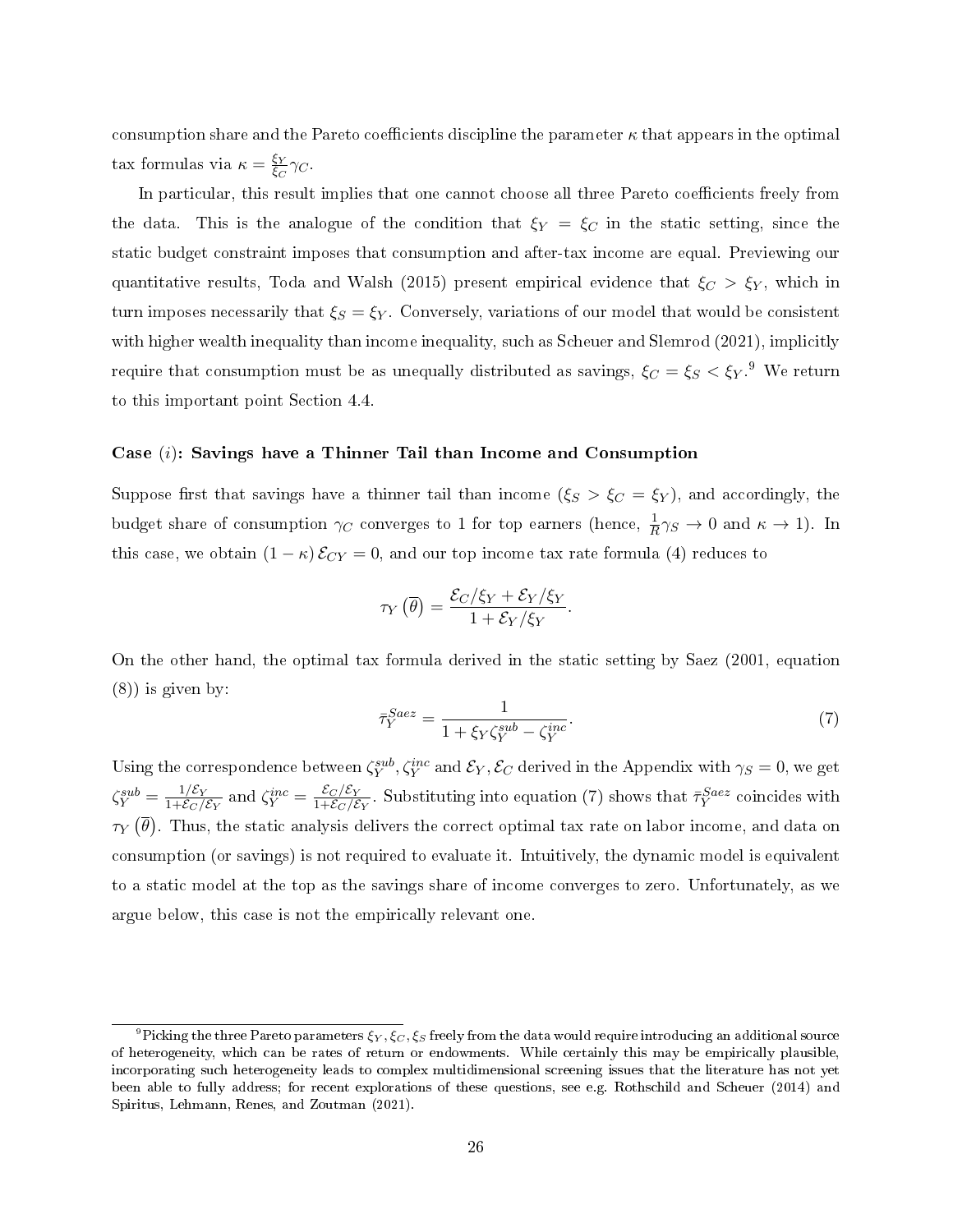#### Case (ii): Consumption has a Thinner Tail than Income and Savings

Consider now the case where consumption has a thinner tail than income  $(\xi_C > \xi_S = \xi_Y)$ , and the budget share of consumption converges to zero at the top, that is,  $\gamma_C \to 0$  (and hence  $\frac{1}{R}\gamma_S \to 1$ and  $\kappa \to 0$ ). As we argue below, this case is likely to be the empirically relevant one.

Using the correspondence between  $\zeta_Y^{sub}, \zeta_Y^{inc}$  and  $\mathcal{E}_Y, \mathcal{E}_C, \mathcal{E}_{CY}, \mathcal{E}_S$  with  $\gamma_C = 0$ , we get  $\zeta_Y^{sub} =$  $1/\mathcal{E}_S$  $\frac{1/\mathcal{E}_S}{1+\mathcal{E}_{CY}/\mathcal{E}_S+\mathcal{E}_Y/\mathcal{E}_S}$  and  $\zeta_Y^{inc} = \frac{1}{1+\mathcal{E}_{CY}/\mathcal{E}_S}$  $\frac{1}{1+\mathcal{E}_{CY}/\mathcal{E}_S+\mathcal{E}_Y/\mathcal{E}_S}$ . Substituting these expressions into equation [\(7\)](#page-26-0) implies that  $\bar{\tau}_Y^{Saez}$  can be equivalently expressed as

$$
\bar{\tau}_Y^{Saez} = \frac{\mathcal{E}_S/\xi_Y + \mathcal{E}_{CY}/\xi_Y + \mathcal{E}_Y/\xi_Y}{1 + \mathcal{E}_Y/\xi_Y + \mathcal{E}_{CY}/\xi_Y}.
$$

By contrast, our top labor and capital tax rates are given by [\(4\)](#page-22-1) and [\(5\)](#page-22-2), with  $\xi_S$  set equal to  $\xi_Y$ . It is clear that  $\bar{\tau}_Y^{Saez}$  does not coincide with the optimum top labor income tax rate  $\tau_Y\left(\bar{\theta}\right)$  obtained in our dynamic model, unless the relationship  $\mathcal{E}_S/\xi_Y + \mathcal{E}_{CY}/\xi_Y = \mathcal{E}_C/\xi_C$  holds; that is, unless the optimum savings tax rate  $\tau_S(\overline{\theta})$  is equal to zero. More generally, the previous expressions lead to:

$$
1 - \bar{\tau}_Y^{Saez} = \frac{1 - \tau_Y(\bar{\theta})}{1 + \tau_S(\bar{\theta})}.
$$

This result implies that the static optimum  $\bar{\tau}_Y^{Saez}$  overstates the correct optimum  $\tau_Y\left(\overline{\theta}\right)$  whenever the optimal savings tax rate  $\tau_S\left(\overline{\theta}\right)$  is strictly positive. Conversely, the static framework underestimates the optimum top labor income tax rate if savings are subsidized.

Intuitively, when the consumption share of top earners  $\gamma_C$  converges to zero, the optimal allocation of top earners is determined by a static trade-off between the two variables  $Y$  and  $S$ . Thus, the static optimum  $\bar{\tau}_Y^{Saez}$  characterizes the optimal wedge between earnings and future consumption, which is a combination of the labor and savings wedges  $\tau_Y(\overline{\theta})$  and  $\tau_S(\overline{\theta})$ . It follows that  $\bar{\tau}_Y^{Saez}$ coincides with the optimal labor income tax rate  $\tau_Y\left(\overline{\theta}\right)$  if and only if the optimal capital tax rate  $\tau_S\left(\overline{\theta}\right)$  is equal to zero. But we saw in Corollary [2](#page-19-0) that this is generally not the case: the optimal tax on savings is strictly positive whenever preferences are such that  $U_{C\theta} < 0$ , in which case the optimal tax on labor income is strictly lower than that predicted by the formula of Saez [\(2001\)](#page-46-2).

The fact that the optimal labor tax rate is smaller (resp., larger) than the static optimum if capital is taxed (resp., subsidized) can also be understood by considering a marginal reduction in the labor income tax rate, starting from the static optimum. In addition to the standard effects on labor supply, this tax reform now also raises savings, which in turn raises (resp., lowers) government revenue if savings are taxed (resp., subsidized). The static model fails to account for this fiscal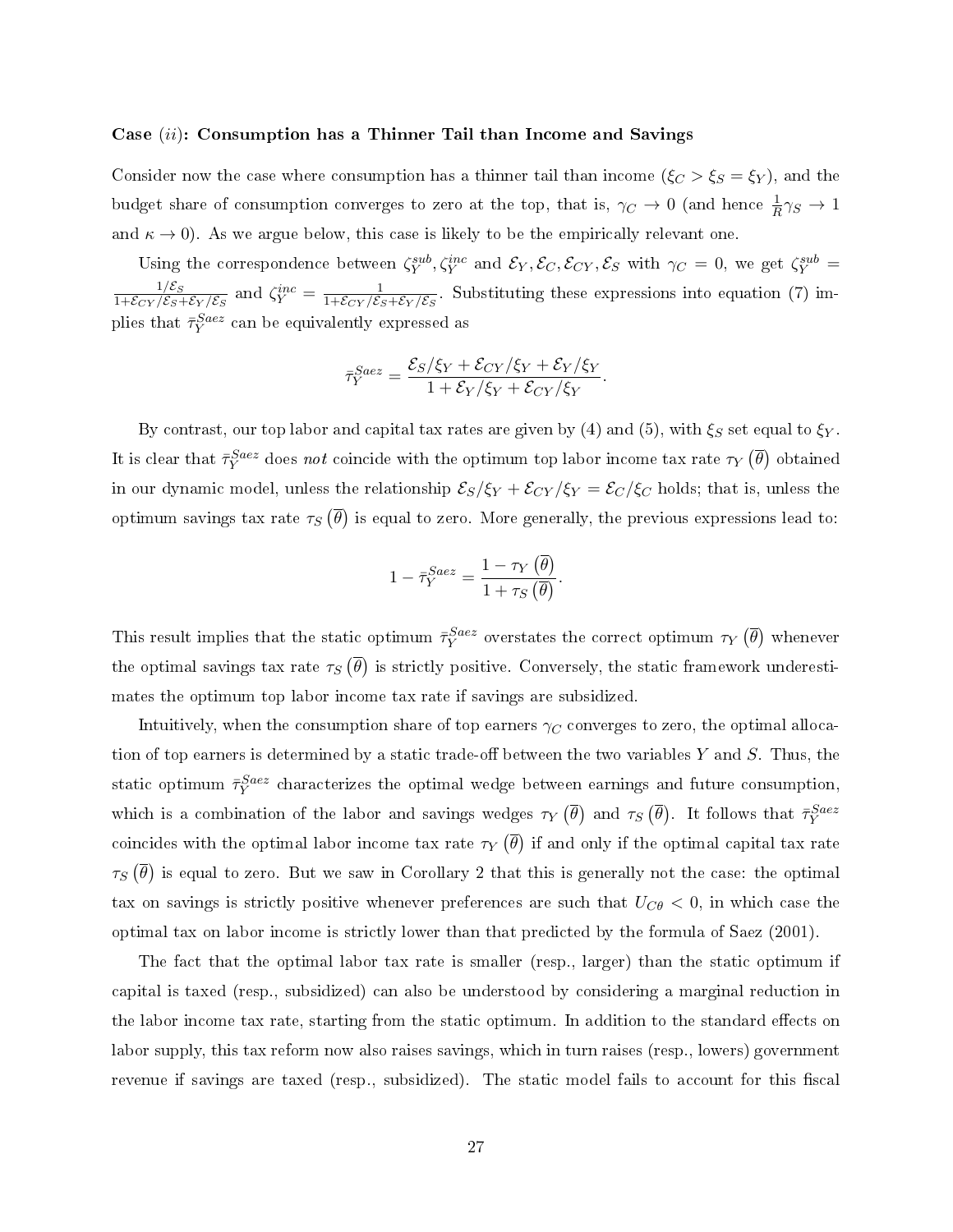externality, hence overstates (resp., understates) the optimal tax rate on labor income.

#### Case (iii): Income, Consumption and Savings have Identical Tails

Finally, consider the case where the distributions of earnings, consumption, and savings all have the same tail coefficient ( $\xi_Y = \xi_C = \xi_S$ ), and the budget shares of consumption  $\gamma_C$  and savings  $\gamma_S$  of top earners (and hence  $\kappa$ ) converge to values strictly between 0 and 1.

Theorem [1](#page-22-3) implies that the static optimum  $(7)$  generally differs from the optimal top tax rate formula [\(4\)](#page-22-1). The dynamic adjustments can only be neglected when the first-period utility is quasilinear in consumption, so that  $U_{CC} = U_{CY} = 0$ . Indeed, we have in this case  $\mathcal{E}_C = \mathcal{E}_{CY} = \zeta_Y^{inc} = 0$ and  $\mathcal{E}_Y = 1/\zeta_Y^{sub}$ , so that the optimal labor income tax rate is equal to  $\frac{\mathcal{E}_Y/\xi_Y}{1+\mathcal{E}_Y/\xi_Y}$  both in the static and the dynamic settings. However, whenever the utility of consumption has some curvature, even if preferences are GHH, the response of savings to labor income taxes modifies the optimal top tax rate on labor income, and the standard formula of Saez [\(2001\)](#page-46-2) ceases to apply.

#### 4.3 Calibration and Quantitative Implications

To determine which of the scenarios identified in the previous paragraph is empirically relevant, we can either compare the relative degrees of consumption and income inequality at the top, or estimate the consumption share and MPC of high income earners. These two approaches lead to different conclusions, and there is a fair amount of uncertainty regarding the values of the relevant parameters in the data; we thus propose two calibrations, one for case  $(ii)$  and one for case  $(iii)$ above.

#### 4.3.1 Calibration for Case (ii)

**Distribution Parameters**  $\xi_Y, \xi_C, \kappa$ . The fact that the income distribution has a Pareto tail is well documented. In the U.S., the Pareto coefficient  $\xi_Y$  is approximately equal to 1.5 (P. Diamond and Saez  $(2011)$ , and certainly no larger than 2. Turning to the measures of consumption inequality at the top, Toda and Walsh  $(2015)$  argue that a Pareto tail fits the empirical distribution better than a log-normal, and they estimate an upper tail coefficient of  $\xi_C = 3.65$ . Thus, the distribution of consumption has a much thinner tail than that of pre-tax incomes. This suggests that the second case above, with  $\gamma_C = \kappa = 0$  and  $\frac{1}{R}\gamma_S = 1$ , is the empirically relevant one: top earners save most of their income. Note that this result implies that the marginal propensity to consume converges to zero for high income earners, as equation [\(6\)](#page-25-0) leads to  $\frac{dC}{dT_Y} = \frac{\gamma_C}{\pi_Y}$  $\frac{\gamma_C}{\pi_Y} \zeta_C^{inc} = 0.$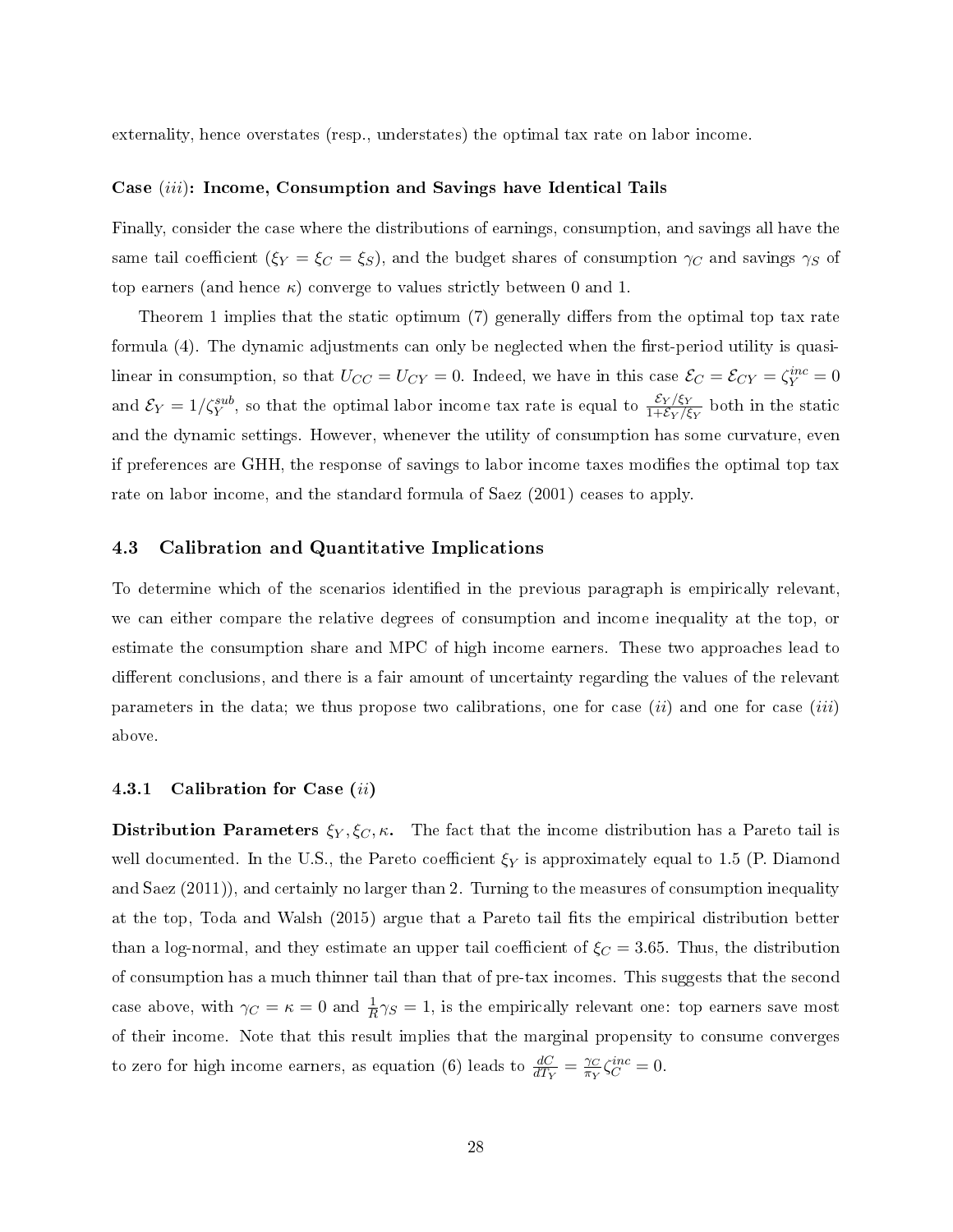Elasticities  $\mathcal{E}_Y, \mathcal{E}_C, \mathcal{E}_{CY}, \mathcal{E}_S$ . There is a vast literature that estimates the elasticities of labor income with respect to marginal and average tax rates. Estimates of the Hicksian elasticity of taxable income  $\zeta_Y^{sub}$  range between 0.1 and 0.5. The meta-analysis of Chetty [\(2012\)](#page-44-10) leads to a preferred estimate of 0.33. For top income earners, Gruber and Saez [\(2002\)](#page-45-11) estimate a value of 0.5. We evaluate optimal taxes for both values  $\zeta_Y^{sub} \in \{0.33, 0.5\}$ . Empirical evidence about the size of the income effects is mixed; see, e.g., Keane [\(2011\)](#page-46-15). Several papers, for instance Gruber and Saez  $(2002)$ , find small income effects, but others find larger values: e.g., Golosov, Graber, Mogstad, and Novgorodsky [\(2021\)](#page-45-12) estimate that \$1 of additional unearned income reduces the pre-tax earnings of earners in the highest income quartile by 67 cents, which for a top marginal tax rate of 50 percent translates into an income effect of 0.33. We take a mid-range estimate of  $\zeta_Y^{inc} = 0.25$ . Note that the map between the two sets of elasticities derived above with  $\gamma_C = 0$  pins down the values of  $\mathcal{E}_Y + \mathcal{E}_{CY} = \frac{1-\zeta_Y^{inc}}{\zeta_Y^{sub}} \in \{2.25, 1.5\}$  and  $\mathcal{E}_S = \frac{\zeta_Y^{inc}}{\zeta_Y^{sub}} \in \{0.75, 0.5\}$ . Importantly, note that our calibration uses the estimates of labor supply responses to taxes  $\zeta_Y^{sub}, \zeta_Y^{inc}$  and the Pareto coefficient  $\xi_Y = \xi_S$  to pin down the combined wedge  $B_Y/B_S$ . Information about consumption only affects the breakdown between the two.

Direct empirical evidence about the elasticity parameters  $\mathcal{E}_Y, \mathcal{E}_{CY}$  and  $\mathcal{E}_C$  is scarce. As our baseline, we consider a model in which preferences are separable between C and Y ( $U_{CY} = 0$ ). This in turn implies that  $\mathcal{E}_{CY} = 0$  and  $\mathcal{E}_C = \frac{-CU_{CC}}{U_C}$  $\frac{\partial U_{CC}}{U_{C}}$ . We thus obtain  $1/\mathcal{E}_{Y} \in \{0.44, 0.66\}$ ; note that in this case,  $1/\mathcal{E}_Y$  is the Frisch elasticity of labor supply. Moreover  $\mathcal{E}_C$  is the coefficient of relative risk aversion for consumption of top income earners; we choose three possible values  $\mathcal{E}_C \in \{0.5, 1, 1.5\}$ .<sup>[10](#page-1-0)</sup>

In a second step, we allow for substitutability between consumption and leisure  $(U_{CY} > 0$  and  $\mathcal{E}_{CY} > 0$ ). With  $\gamma_C = 0$ , we still have  $\mathcal{E}_C = -\frac{CucC}{uc}$  $\frac{u_{CC}}{u_C}$ .<sup>[11](#page-1-0)</sup> We then follow Chetty [\(2006\)](#page-44-11) to calibrate  $\mathcal{E}_{CY}$ , and thus obtain  $\mathcal{E}_{Y}$ . Chetty shows that the complementarity between consumption and labor can be bounded as a function of the coefficient of risk aversion by:

$$
\mathcal{E}_{CY} = \frac{YU_{CY}}{U_C} \leq \frac{-CU_{CC}}{U_C} \times \frac{\Delta C/C}{\Delta Y/Y} = \mathcal{E}_C \times \frac{\Delta C/C}{\Delta Y/Y},
$$

where  $\frac{\Delta C/C}{\Delta Y/Y}$  is the change in consumption that results from an exogenous variation in labor supply (e.g., due to job loss or disability). He then estimates the latter parameter in the data and finds  $\frac{\Delta C/C}{\Delta Y/Y}$  < 0.15. We thus use the values  $\mathcal{E}_{CY} \in \{0, 0.075 \mathcal{E}_C, 0.15 \mathcal{E}_C\}$  in our calibration.

 $10^0$ Assuming different functional forms for the utility function would yield different results. For instance, if the utility U is CES between consumption and leisure  $1 - Y/\theta$ , then  $\mathcal{E}_C$  is the inverse of the elasticity of substitution. Aguiar, Hurst, and Karabarbounis [\(2012\)](#page-44-12) give a preferred estimate of 2 for this elasticity; thus, we would get  $\mathcal{E}_C = 0.5$ . Obtaining credible empirical estimates of  $\zeta_C^{sub}$ ,  $\zeta_C^{inc}$  for top income earners by jointly estimating the system [\(6\)](#page-25-0) is an important avenue for future research.

<sup>&</sup>lt;sup>11</sup>This follows because  $\frac{CU_{CY}}{-U_Y} = \gamma_C \frac{YU_{CY}}{U_C}$  and we are in the limit case where  $\gamma_C \to 0$ .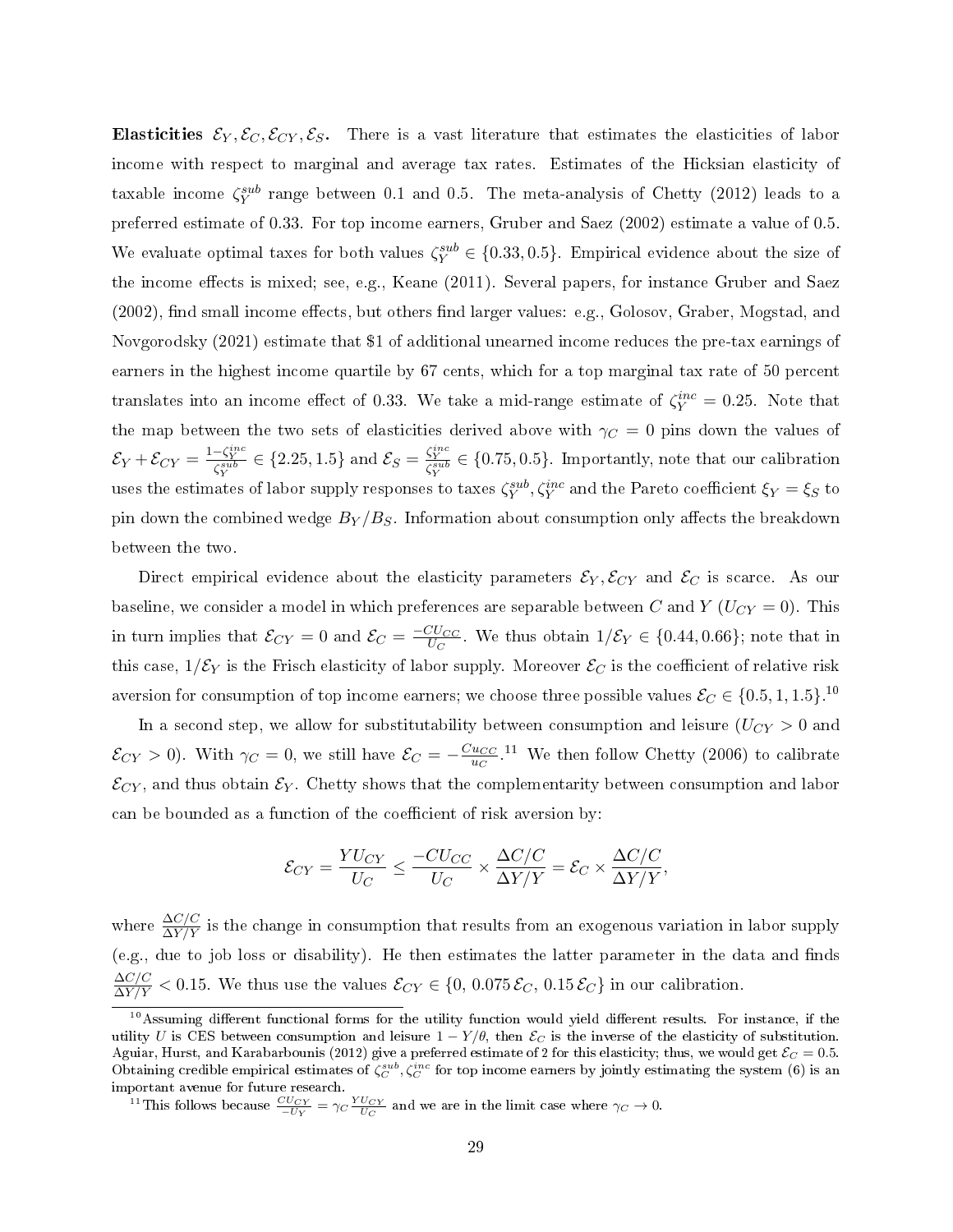Optimal Top Tax Rates  $\tau_Y\left(\overline{\theta}\right), \tau_S\left(\overline{\theta}\right)$  with Separable Preferences. Table [1](#page-31-0) below summarizes our quantitative results for the optimal top tax rates on labor income and savings (the table reports the savings tax as a fraction of gross savings,  $\tau_S\left(\overline{\theta}\right)/\left(1+\tau_S\left(\overline{\theta}\right)\right)$ ), for the case with separable preferences  $(\mathcal{E}_{CY}=0)$ . In the static setting, formula [\(7\)](#page-26-0) leads to  $\bar{\tau}_Y^{Saez} = 80\%$  for the low value of the Hicksian labor supply elasticity  $\zeta_Y^{sub} = 0.33$ , and  $\bar{\tau}_Y^{Saez} = 67\%$  for the high value  $\zeta_Y^{sub} = 0.5$ .

In the dynamic setting, the breakdown between savings and income taxes depends critically on the value of the elasticity  $\mathcal{E}_C$ . Recall that we are not imposing any a priori restriction on preferences, besides (in this paragraph only) the separability  $U_{CY} = 0$ . Rather our calibration of the elasticities and Pareto tails implicitly determines the underlying structure of preferences. Thus, some parameter values can only be generated by  $U_{C\theta} < 0$ , so that savings should be taxed, while others are only consistent with  $U_{C\theta} > 0$ , so that savings should be subsidized.<sup>[12](#page-1-0)</sup> For low values of the risk aversion ( $\mathcal{E}_C = 0.5$ ), the savings tax is high and the top labor income tax rate is substantially lower than its value in the static framework. For higher values of the risk aversion parameter  $\mathcal{E}_C \in \{1, 1.5\}$ , the savings tax is lower and the income tax grows closer to the static optimum. For large enough values of  $\mathcal{E}_C$ , the optimum  $\tau_Y\left(\overline{\theta}\right)$  exceeds  $\bar{\tau}_Y^{Saez}$ , in which case savings are subsidized,  $\tau_S(\overline{\theta}) < 0$ .

To interpret the values of the savings wedge, it is useful to translate them into a tax on annualized returns. In our model, the first period represents a 30-year gap between the beginning of the working period and retirement. If the annual return on savings is 5%, a savings tax of  $\frac{\tau_S}{1+\tau_S} = 40\%$ corresponds to a 1.8% annual tax on accumulated wealth, or a 35% capital income tax. If annual returns are lowered to 3%, the implied tax on wealth is 1.7% and the implied capital income tax reaches 58%. These estimates are in the same ballpark as existing policy proposals of annual wealth taxes in the range of 1% to 2% (Saez and Zucman [\(2019b\)](#page-46-6) and Saez and Zucman [\(2019a\)](#page-46-5)). They also suggest that capital income should still be taxed at a significantly lower rate than labor income.

Alternatively, we can interpret our optimal tax system as a combination of income taxes, social security contributions and pension payments ("savings") that are indexed to labor income, without any additional private savings. The savings wedge then represents the marginal shortfall or excess of social security contributions relative to pension payments: a savings wedge of 40% at the top means that top income earners can only expect to receive a present value of 0.71 dollars of additional pension payments for each additional dollar in social security contributions.

To understand these results, it is useful to recall the characterizations of the marginal benefits of

 $12$ We revisit this discussion in Section [4.4](#page-36-0) below.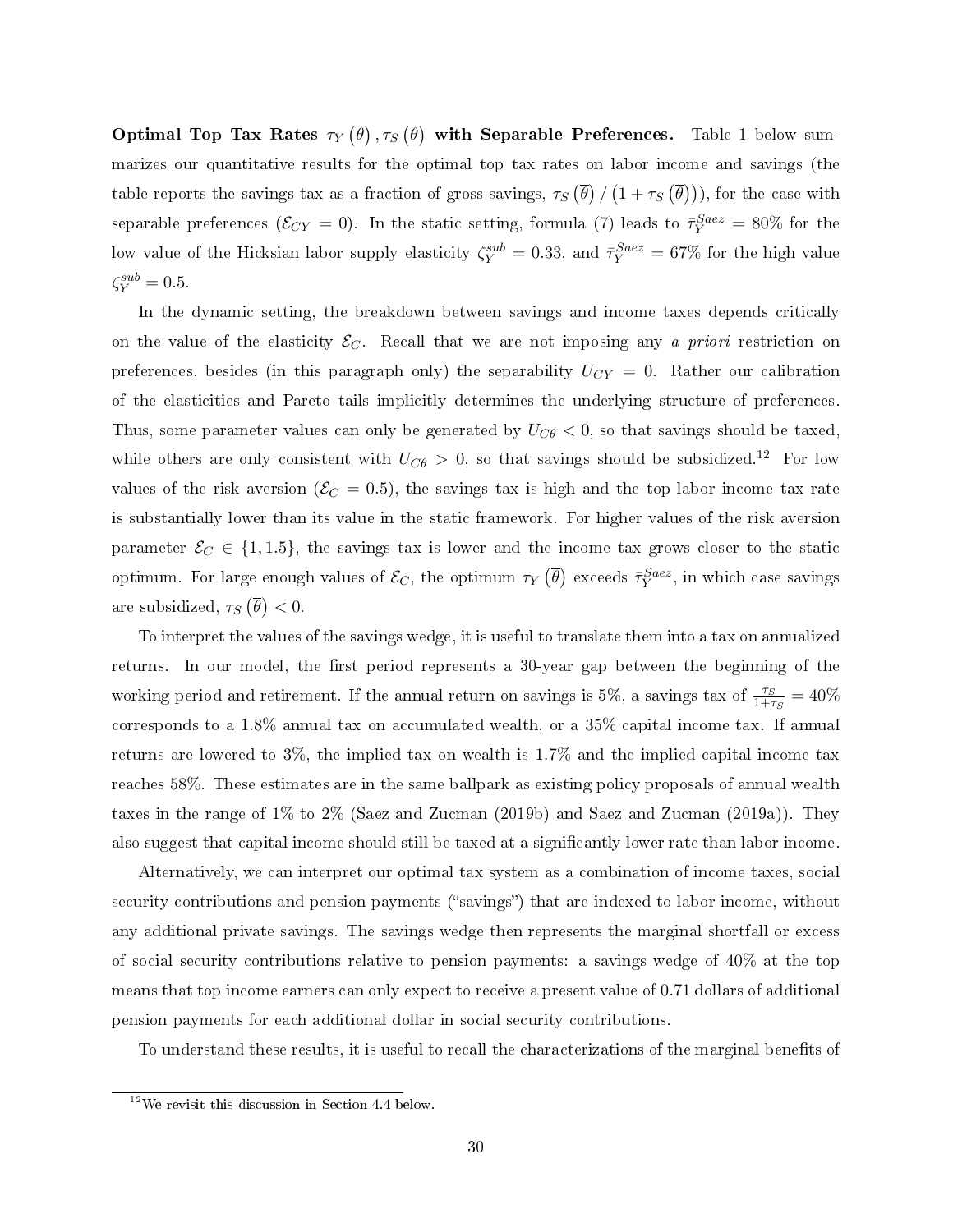|                                               |        | Lable 1. Case $(u)$ , $C(Y = 0)$<br>$\zeta_V^{sub} = 0.33$ | $\zeta_V^{sub} = 0.5$ |                                                           |  |  |
|-----------------------------------------------|--------|------------------------------------------------------------|-----------------------|-----------------------------------------------------------|--|--|
|                                               |        | Income Tax $\tau_Y$ Savings Tax $\frac{\tau_S}{1+\tau_S}$  |                       | Income Tax $\tau_Y$ Savings Tax $\frac{\tau_S}{1+\tau_S}$ |  |  |
| $\mathcal{E}_C=0.5$                           | $65\%$ | $42\%$                                                     | 57\%                  | 22%                                                       |  |  |
| $\mathcal{E}_C=1.0$                           | 71\%   | 31\%                                                       | 64%                   | 8%                                                        |  |  |
| $\mathcal{E}_C=1.5$                           | 76%    | 15%                                                        | 71\%                  | $-14%$                                                    |  |  |
| <i>Static Optimum</i> $\bar{\tau}_{Y}^{Saez}$ | 80\%   |                                                            | 67\%                  |                                                           |  |  |

<span id="page-31-0"></span>Table 1: Case  $(ii)$ ,  $\mathcal{E}_{CY} = 0$ 

redistribution  $B_C$ ,  $B_Y$ , and  $B_S$  given in Section [3.](#page-20-0) If income has a fatter Pareto tail than consumption  $(\xi_C > \xi_S = \xi_Y)$ , the marginal benefits of redistributing earnings/leisure  $B_Y(\theta)/H(\theta)$  converge to  $(1+\mathcal{E}_Y/\xi_Y+\mathcal{E}_{CY}/\xi_Y)^{-1},$  while the marginal benefits of redistributing savings  $B_S\left(\theta\right)/H\left(\theta\right)$  converge to  $(1 - \mathcal{E}_S/\xi_S)^{-1}$ . The two elasticities in turn are pinned down uniquely by the income and substitution effects of earnings,  $\zeta_Y^{inc}$  and  $\zeta_Y^{sub}$ . Hence knowledge of these two income and substitution effects, along with an estimate of the common Pareto tail coefficient  $\xi_S = \xi_Y$  is sufficient to estimate the combined labor and savings wedge

$$
\frac{1-\tau_Y(\overline{\theta})}{1+\tau_S(\overline{\theta})} = \frac{B_Y(\theta)}{B_S(\theta)} = \frac{1-\mathcal{E}_S/\xi_Y}{1+\mathcal{E}_Y/\xi_Y+\mathcal{E}_{CY}/\xi_Y} = 1-\overline{\tau}_Y^{Saez},
$$

which yields the same value as the static optimum  $\bar{\tau}_Y^{Saez}$  for the combined wedge. As discussed above, this is not surprising as the agents' decision problem for top income earners reduces to a static tradeoff between earnings and savings, for which the analysis of Saez [\(2001\)](#page-46-2) continues to hold. With the calibrated parameters given above, we obtain  $B_Y/H \in \{0.4, 0.5\}$ ,  $B_S/H \in \{2, 1.5\}$ , and  $\bar{\tau}_Y^{Saez} \in \{0.8, 0.67\}.$ 

The other elasticity parameters then determine the marginal benefit of redistributing consumption  $B_C$ , which defines how the combined wedge  $1 - \bar{\tau}_Y^{Saez}$  decomposes into separate labor and savings wedges. If  $\mathcal{E}_S/\xi_S + \mathcal{E}_{CY}/\xi_Y \geq \mathcal{E}_C/\xi_C$ , we have  $B_S \geq B_C$ , and it is optimal to tax savings; while if instead  $\mathcal{E}_S/\xi_S + \mathcal{E}_{CY}/\xi_Y \leq \mathcal{E}_C/\xi_C$ , then  $B_S \leq B_C$ , and it is optimal to subsidize them  $(\tau_S(\overline{\theta}) \leq 0)$ . This breakdown then depends on the magnitude of the consumption elasticity, as well as the value of  $\mathcal{E}_{CY}$ , which captures the substitutability between consumption and leisure. Ignoring the latter by assuming that preferences are separable  $(\mathcal{E}_{CY} = 0)$ , the optimal savings tax or subsidy then depends on the consumption elasticity of top income earners: the higher is  $\mathcal{E}_C$ , the higher is the tax on income and the lower is the tax on savings, until eventually the latter turns into a subsidy.

With separable preferences, our model also provides a lower bound on optimal income taxes and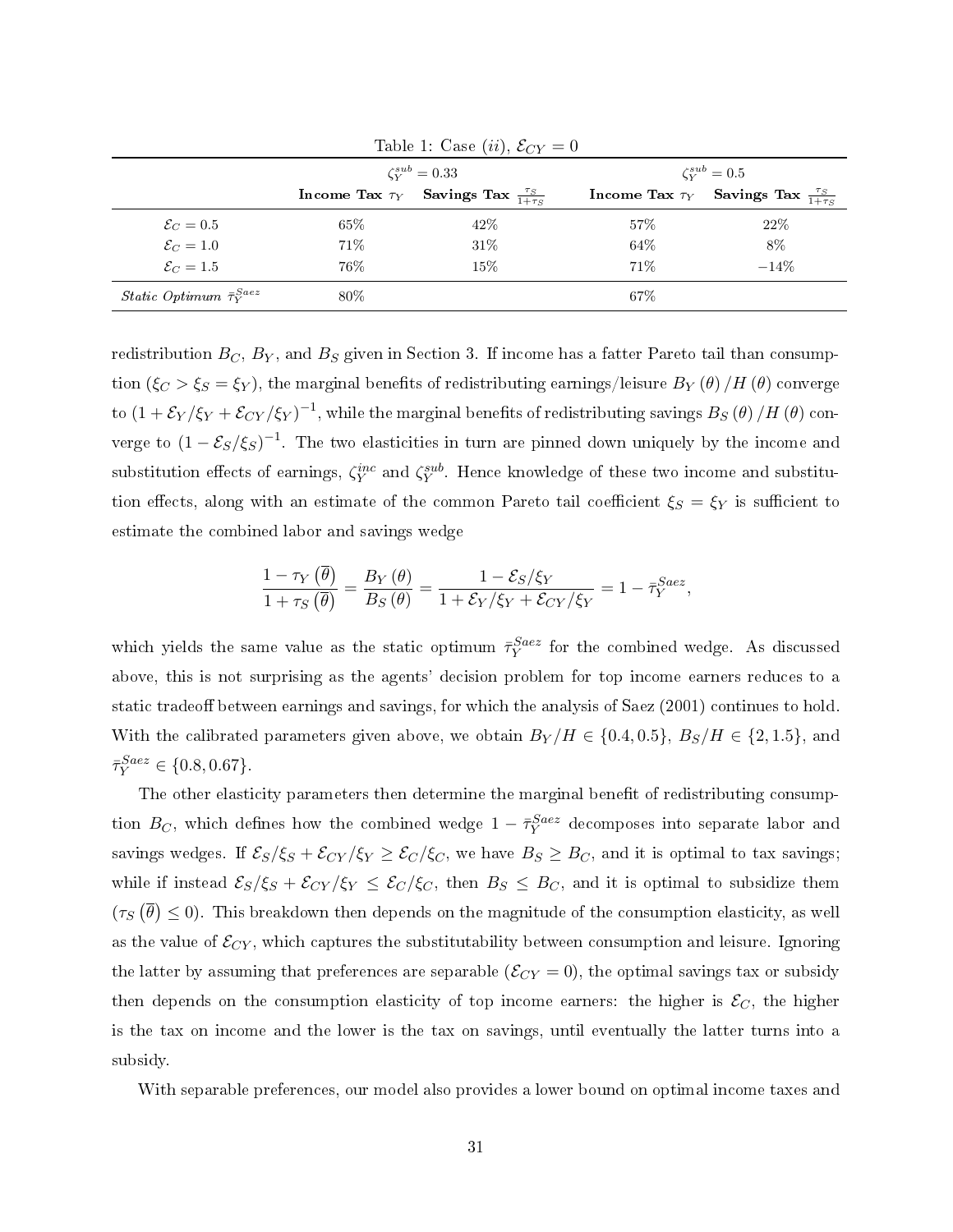an upper bound on savings wedges. Since  $B_C/H \geq 1,$  we have  $\tau_Y\left(\overline{\theta}\right) \geq 1 - B_Y/H \in \{0.6, 0.5\}$  and  $\tau_S\left(\overline{\theta}\right)\leq B_S/H-1\in\{1,0.5\}.$  Hence, our model suggests a conservative lower bound on the optimal top income tax rate of 50% to 60%, and an upper bound on the optimal top savings tax between 33% and 50%. As Table [1](#page-31-0) shows, the optimal top income and savings taxes span a considerable degree of variation between this lower bound when  $\mathcal{E}_C$  is low, and the static optimum  $\bar{\tau}^{Saez}_{Y}$  or even beyond, as  $\mathcal{E}_C$  increases.

What is the rationale behind these numbers? The implication that static optimal labor taxes are very large results from a combination of low labor supply elasticities, which limit the efficiency cost of redistribution (or equivalently the marginal benets of redistributing leisure), as well as a high degree of top income inequality and sufficiently high risk aversion to suggest that there are large gains from redistribution. The same logic implies a high combined wedge in the present environment. However, what determines whether this combined wedge should result in high taxes on earnings, or high taxes on savings? If consumption and savings elasticities are the same, then the fact that consumption appears to have a thinner tail than savings and top income earners save most of their income suggests that marginal benefits of redistribution are higher for savings than for consumption and thus that it is optimal to load tax distortions into savings, rather than consumption, resulting in a lower income and a higher savings tax. Which of these marginal benefits dominates is then, again, a matter of the elasticity estimates on consumption vs. savings, along with the tail coefficients of the consumption and savings distributions.

These calibration results illustrate that viewing optimal tax design as an arbitrage between alternative margins of redistribution, instead of incentives vs. redistribution, is not just semantic, but leads to genuinely new economic insights, as well as a novel perspective on the sufficient statistics required to estimate optimal income and savings taxes.

Substitutability between Consumption and Leisure. So far, we have assumed that the utility is separable between consumption and leisure, so that  $\mathcal{E}_{CY} = 0$ . We now focus on the impact of non-separability between C and Y for optimal taxes by varying  $\mathcal{E}_{CY}$  from 0 to 0.15 $\mathcal{E}_C$ , in line with the upper bound suggested by Chetty [\(2006\)](#page-44-11). We focus on the case  $\zeta_Y^{sub} = 0.33$  and  $\zeta_Y^{inc} = 0.25$ , so that  $\mathcal{E}_Y + \mathcal{E}_{CY} = \frac{1-\zeta_Y^{inc}}{\zeta_Y^{sub}} = 2.25$  and  $\mathcal{E}_S = \frac{\zeta_Y^{inc}}{\zeta_Y^{sub}} = 0.75$ . These parameters imply  $B_Y/H = 0.4$ ,  $B_S/H = 2$ , and  $\bar{\tau}_Y^{Saez} = 0.8$ . Substitutability between consumption and leisure thus leaves the combined labor and savings wedge unchanged but shifts the wedge from labor to savings taxes.

The resulting values for the optimal tax rates are given in Table [2.](#page-33-0) Note that the first two columns are the same as those of Table [1](#page-31-0) by construction. We recover the familiar result that when preferences are non-separable, it is optimal to tax less heavily the goods that are complementary to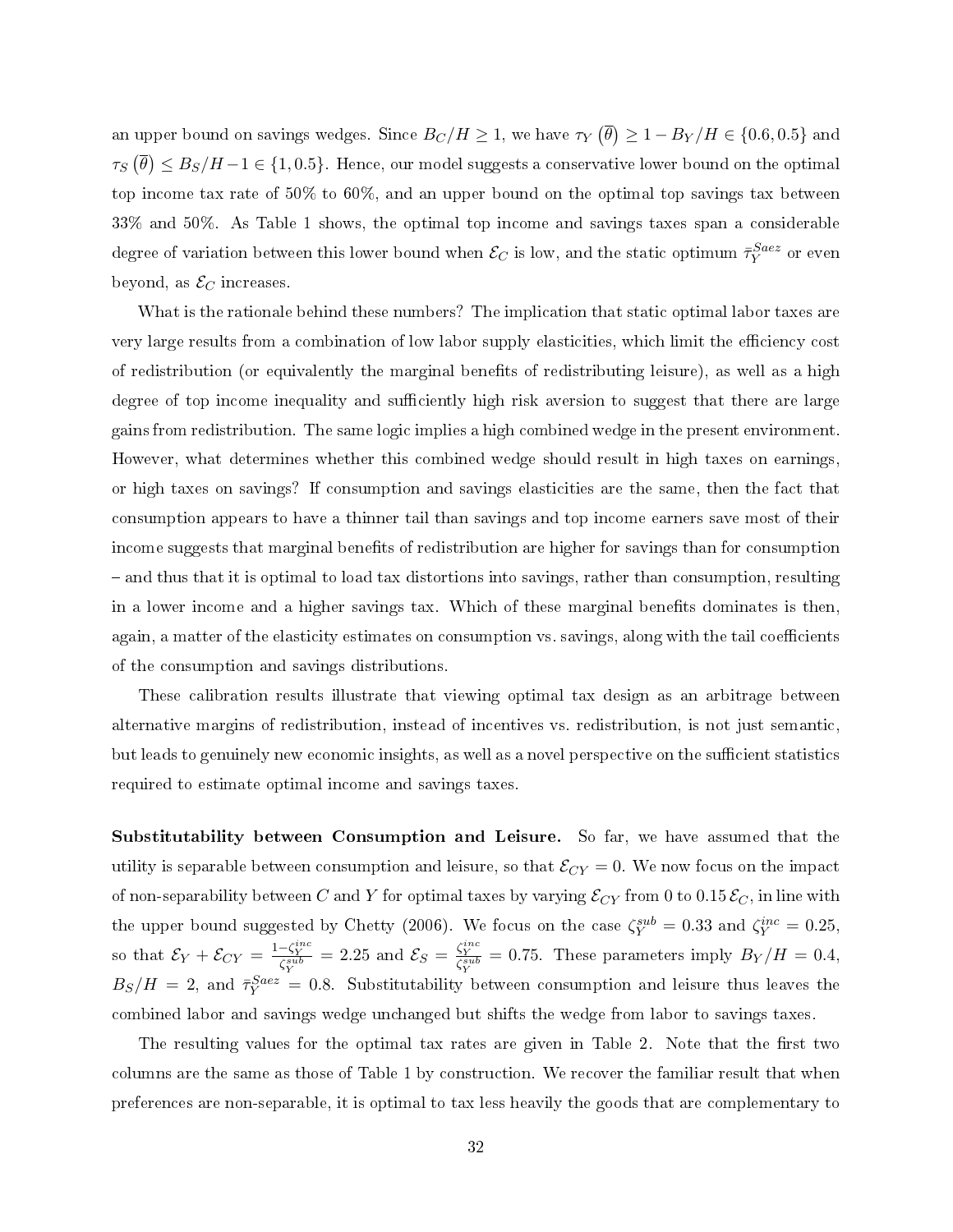| $\mathcal{E}_{CY}=0$ |            |          |                           | $\mathcal{E}_{CY} = 0.15 \mathcal{E}_C$  |                           |  |
|----------------------|------------|----------|---------------------------|------------------------------------------|---------------------------|--|
| $\tau_Y$             | $1+\tau_S$ | $\tau_Y$ | $\frac{\tau_S}{1+\tau_S}$ | $\tau_Y$                                 | $\frac{\tau_S}{1+\tau_S}$ |  |
| 65%                  | 42\%       | 65\%     | 44\%                      | 63\%                                     | 45\%                      |  |
| 71\%                 | 31\%       | 69%      | 35\%                      | 67%                                      | 39%                       |  |
| 76%                  | 15%        | 73%      | 25%                       | 70%                                      | 32%                       |  |
|                      |            |          |                           | $\mathcal{E}_{CY} = 0.075 \mathcal{E}_C$ |                           |  |

<span id="page-33-0"></span>Table 2: Case  $(ii)$ ,  $\mathcal{E}_{CY} \geq 0$ 

labor (Corlett and Hague [\(1953\)](#page-44-13)). In our setting, where earnings and consumption are complements, the planner reduces the tax rate on labor income and raise the tax rate on savings.

Quantitatively, the complementarity correction has a fairly small impact on the optimal labor and savings tax rates for reasonable empirical values of  $\mathcal{E}_{CY}$ . Formulas [\(4\)](#page-22-1) and [\(5\)](#page-22-2) imply that the correction for complementarity  $\mathcal{E}_{CY}/\xi_Y$  is equivalent to adjusting the Pareto tail coefficient on consumption upwards to  $\xi_C$  defined by  $\mathcal{E}_C/\xi_C = \mathcal{E}_C/\xi_C - \mathcal{E}_{CY}/\xi_Y$ , and the Pareto coefficient on earnings downwards to  $\xi_Y$  defined by  $\mathcal{E}_Y/\xi_Y = \mathcal{E}_Y/\xi_Y + \mathcal{E}_{CY}/\xi_Y$ . It thus amounts to increasing the effective gap between income and consumption inequality. The adjustment increases the consumption tail coefficient from  $\xi_C = 3.65$  to  $\xi_C = 5.75$ . For  $\mathcal{E}_C = 1$ , this lowers the marginal benefit of redistributing consumption  $B_C/H$  from 1.38 to 1.21, equivalent to a 12% increase in after-tax labor income and a corresponding increase in the savings wedge. For  $\mathcal{E}_C = 0.5$  and  $\mathcal{E}_C = 1.5$ , the corresponding values are respectively 5.5% and 20%.

The corresponding adjustment for the income tail coefficient depends on the chosen value of  $\mathcal{E}_C$ . but is generally much smaller, with an adjustment from  $\xi_Y = 1.5$  to values of  $\xi_Y \in \{1.45, 1.41, 1.36\}$ if  $\mathcal{E}_C \in \{0.5, 1, 1.5\}$ . These adjustments barely change  $B_Y/H$  which decreases from 0.4 at the benchmark without complementarity to no lower than 0.38 when  $\mathcal{E}_C = 1.5$ . Finally  $B_S/H$  does not change with  $\mathcal{E}_{CY}$ .

In line with this observation that  $B<sub>S</sub>$  is unchanged and  $B<sub>Y</sub>$  barely affected, we observe that the combined wedge  $\bar{\tau}_Y^{Saez}$  varies little, from 80% to no more than 83% when  $\mathcal{E}_C=1.5$ . Therefore, most of the adjustment comes from the change in  $B<sub>C</sub>$ , which shifts the tax distortion at the top from income to savings taxes. A ballpark estimate across these different cases is that  $\mathcal{E}_{CY}$ , at the bound suggested by Chetty, pushes labor income taxes between one third and half of the way towards their theoretical bound that is obtained by setting  $\mathcal{E}_C = 0$ .

Savings should be taxed if and only if  $\frac{\mathcal{E}_S}{\mathcal{E}_C} > \frac{\mathcal{E}_S}{\mathcal{E}_C}$  $\frac{\xi S}{\xi C}$  where  $\xi_C$  is the adjusted Pareto tail coefficient. Without the complementarity correction, we have  $\xi_S = 1.5$ ,  $\xi_C = 3.65$ , and  $\xi_S = 0.75$ , so that savings should be taxed unless the risk aversion coefficient  $\mathcal{E}_C$  is larger than  $\frac{\xi_C}{\xi_S}\mathcal{E}_S = 1.8$ . With the complementarity correction, we have  $\xi_C = 5.75$ , so risk aversion  $\mathcal{E}_C$  needs to exceed 2.9 to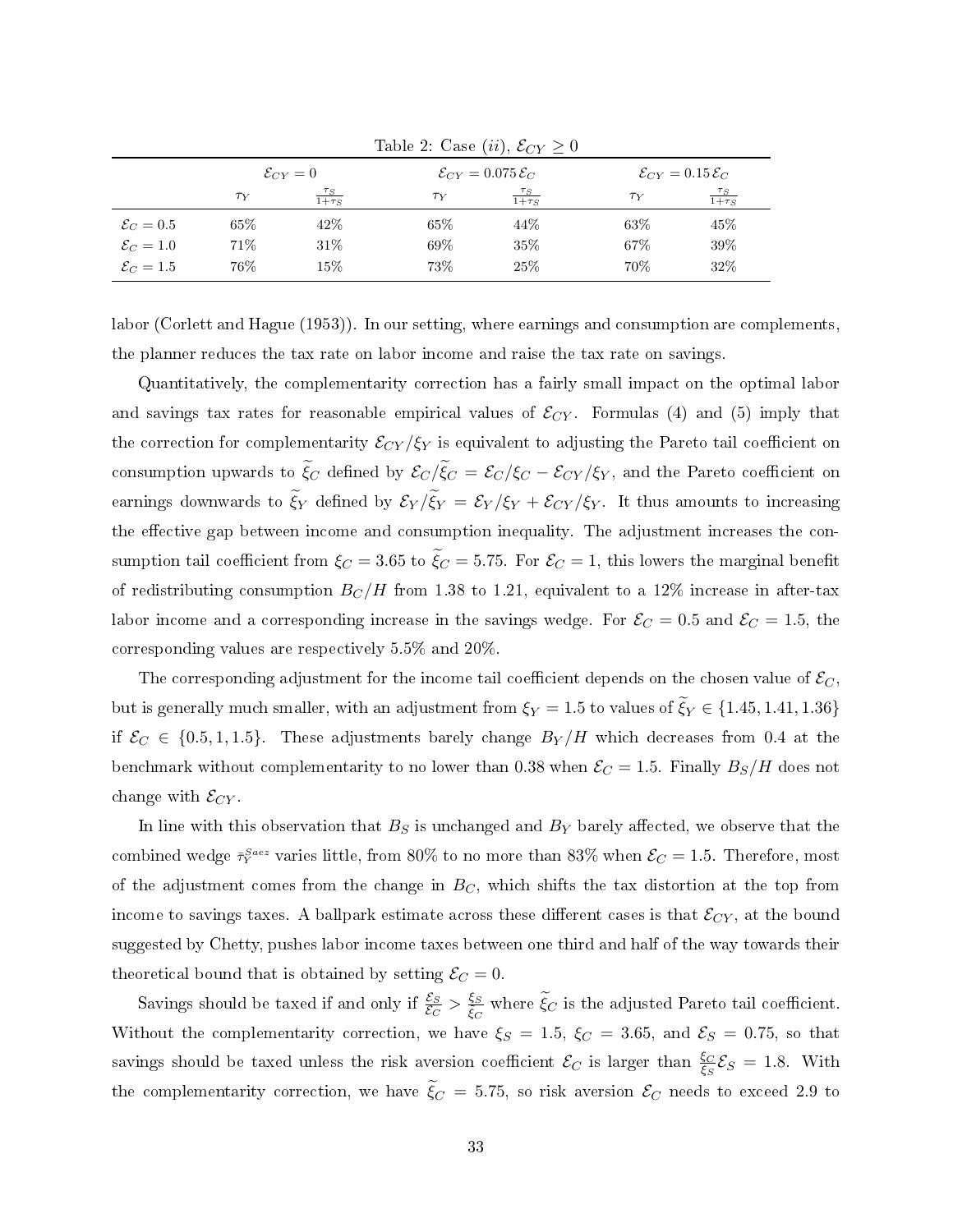overturn the conclusion that savings should be taxed. To sum up, already without complementarity the marginal benefit of redistributing savings appear to be high relative to the marginal benefit of redistributing consumption, and consumption has a much thinner upper tail than income and savings. The correction only reinforces this conclusion. So unless  $\mathcal{E}_C$  is very large, the marginal benefits of redistributing consumption remain substantially smaller than the marginal benefits of redistributing savings, resulting in a significant shift from income to savings taxes at the optimal allocation.

#### 4.3.2 Calibration for Case (iii)

The previous calibration assumed that the distribution of consumption has a thinner tail than that of incomes,  $\xi_C > \xi_Y$ . As we noted, this implies that the marginal propensity to consume out of labor income converges to zero for top earners. This may be counterfactual. The estimates of Auclert [\(2019\)](#page-44-14) (Figure 2), for instance, suggest that the MPC decreases with income and converges to about 0.2, although this estimate is based on survey data where the top 1 percent earners are missing. On the other hand, Lewis, Melcangi, and Pilossoph [\(2019\)](#page-46-16) find that high incomes tend to have higher MPCs. This would suggest that case  $(iii)$  may be the empirically relevant one. We thus propose another calibration to compute the optimal income and savings taxes in this case.

We proceed along similar lines as before in case (ii): We take  $\zeta_Y^{sub} = 0.33$  and  $\zeta_Y^{inc} = 0.25$  as in the previous calibration. As our benchmark, we assume that preferences are separable between C and Y, so that  $\mathcal{E}_{CY} = 0$  and  $\mathcal{E}_C = \frac{-CU_{CC}}{U_C}$  $\frac{UCC}{U_C}$  . We choose the same values for the risk aversion coefficient as before but in addition also include 0.75, for reasons that we explain below. The expression for  $\mathcal{E}_{CY}$  given by the representation of Section [4.1](#page-24-1) implies that  $\mathcal{E}_Y = \frac{1-\zeta_Y^{inc}}{\zeta_Y^{sub}}$ . This leads to  $\mathcal{E}_Y = 2.25$ . So far, these values are exactly the same as in the calibration of case  $(ii)$ .

Recall that the Pareto coefficients of consumption, earnings, and savings must coincide,  $\xi_Y =$  $\xi_C = \xi_S$ . We start by setting this parameter to 1.5, the value we used for income and savings in the calibration of case  $(ii)$ , so as to make the results as closely comparable as possible. We then vary the Pareto coefficient to 2 (a mid-range between the coefficients estimated by Toda and Walsh  $(2015)$ , and 3.65 (the value of the tail coefficient for consumption).<sup>[13](#page-1-0)</sup>

We are left with selecting  $\mathcal{E}_S$  and the consumption share  $\gamma_C$ . Their values depend on the income and substitution effects of consumption  $\zeta_C^{inc}$  and  $\zeta_C^{sub}$ , for which we do not have readily available empirical counter-parts. However it follows from the representation of  $\mathcal{E}_C$  and  $\mathcal{E}_Y$  that

 $13$ Note that, in the corresponding optimum formula [\(4\)](#page-22-1), one can use either the Pareto coefficient of incomes or consumption, since  $\xi_Y = \xi_C$ . To the extent that consumption is a better proxy than income for lifetime earnings, it may be preferable to use the estimate of the Pareto tail on consumption in the model.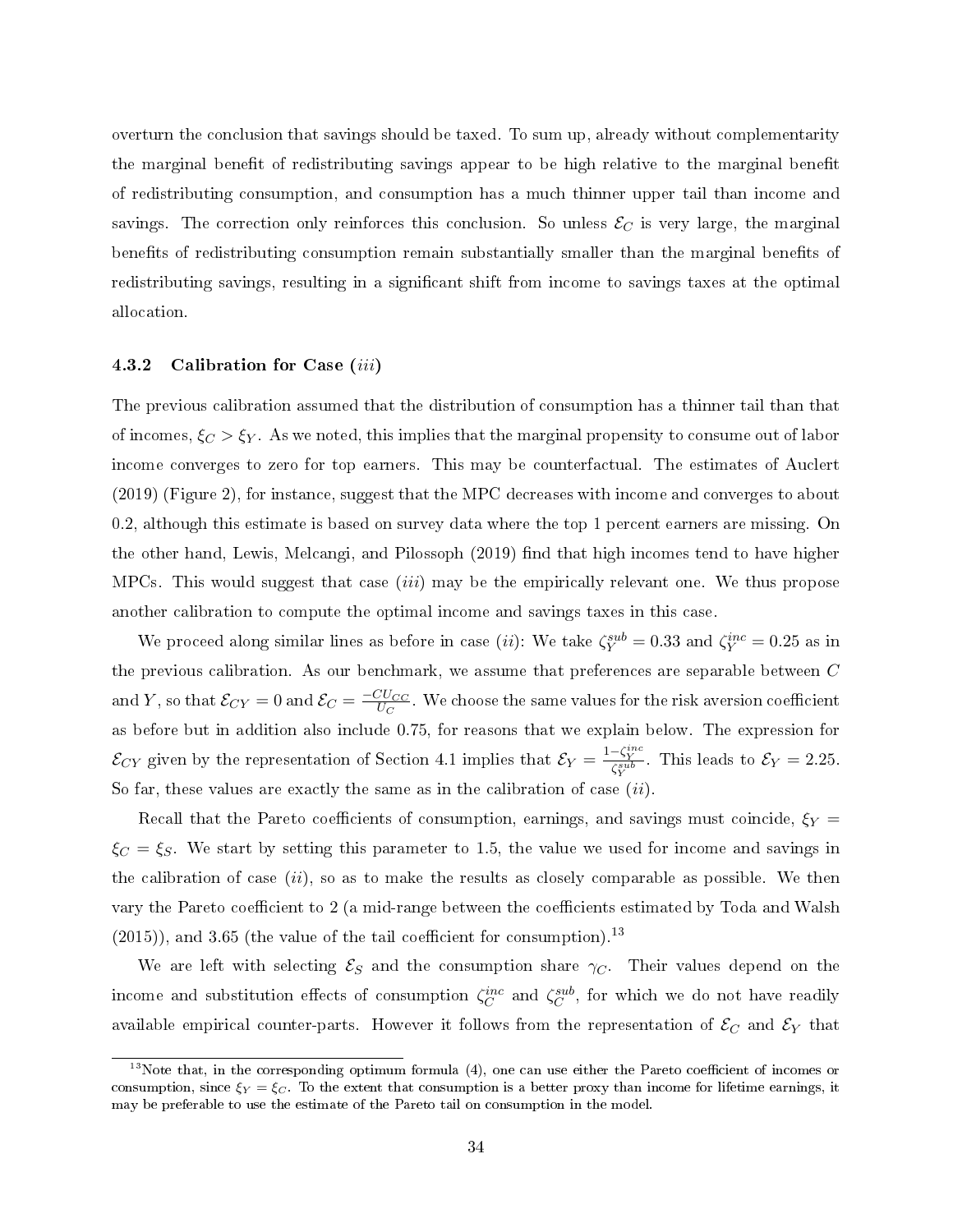$\mathcal{E}_C/\mathcal{E}_Y = \zeta_Y^{inc}/\zeta_C^{inc}$ . In addition,  $1/\mathcal{E}_Y = \zeta_Y^{sub} + \zeta_Y^{inc}\zeta_C^{sub}/\zeta_C^{inc}$  pins down the ratio  $\zeta_C^{sub}/\zeta_C^{inc} = \mathcal{E}_Y^{-1}$  $Y^{\perp}$ . Hence, we can express  $\zeta_C^{inc}$  and  $\zeta_C^{sub}$  in terms of  $\mathcal{E}_Y$ ,  $\mathcal{E}_C$ , and  $\zeta_Y^{inc}$ . We calibrate  $\gamma_C$  to match an MPC of top income earners of  $\frac{dC}{dT_Y} = 0.2$ , which by equation [\(6\)](#page-25-0) is equal to  $\gamma_C \zeta_C^{inc}$ . We obtain  $\gamma_C = 0.356 \mathcal{E}_C$  resulting in values for the budget share of consumption  $\gamma_C$  for top earners between 0.178 and 0.533 for the values of  $\mathcal{E}_C$  considered above.

The last parameter,  $\mathcal{E}_S$ , is pinned down by the representation of Section [4.1,](#page-24-1) which implies  $\mathcal{E}_S = \mathcal{E}_C \frac{1-\gamma_C}{\mathcal{E}_C \zeta^{sub} / \zeta^{im}}$  $\frac{1-\gamma_C}{\mathcal{E}_C\zeta_Y^{sub}/\zeta_Y^{inc}-\gamma_C}$ . Consider first the case where  $\mathcal{E}_C=\zeta_Y^{inc}/\zeta_Y^{sub}=0.75$ , which corresponds to the value that we have added to the current calibration. In this case, the above equation implies that  $\mathcal{E}_S = \mathcal{E}_C = \zeta_Y^{inc}/\zeta_Y^{sub}$ , i.e., the two elasticities are identical and pinned down by the ratio of income and substitution effects of earnings. When instead  $\mathcal{E}_C \geqslant \zeta_Y^{inc}/\zeta_Y^{sub}$ , it then follows that  $\zeta_Y^{inc}/\zeta_Y^{sub} \geqslant \mathcal{E}_S$ . In summary,  $\mathcal{E}_S$  is decreasing with the choice of  $\mathcal{E}_C$  and they cross each other exactly when  $\mathcal{E}_S = \mathcal{E}_C = \zeta_Y^{inc}/\zeta_Y^{sub}$ . With the target of  $\gamma_C = 0.356 \mathcal{E}_C$  and  $\zeta_Y^{sub}/\zeta_Y^{inc} = 0.75$ , the implied values for  $\mathcal{E}_S$  vary from 0.841 when  $\mathcal{E}_C = 0.5$  to 0.478 when  $\mathcal{E}_C = 1.5$ .

Table [3](#page-36-1) gives the results, along with the combined wedge  $\overline{\tau} \equiv 1 - \frac{1-\tau_Y}{1+\tau_Z}$  $\frac{1-\tau_Y}{1+\tau_S}$ . First, when  $\mathcal{E}_S = 0.75$ , the savings wedge  $\tau_S$  is equal to zero and the labor wedge  $\tau_Y$  is equal to the static wedge  $\bar{\tau}^{Saez}_Y$ . This is a consequence of the Atkinson and Stiglitz [\(1976\)](#page-44-1) theorem (Corollary [2\)](#page-19-0). When  $\mathcal{E}_{CY} = 0$  and  $\mathcal{E}_S = \mathcal{E}_C$ , preferences are separable and the utility of consumption is homogeneous across consumers. In this case, the benefits of redistributing via consumption and savings are then identical, since  $B_S/H = (1 - \mathcal{E}_S/\xi_S)^{-1}$  and  $B_C/H = (1 - \mathcal{E}_C/\xi_C + \mathcal{E}_{CY}/\xi_Y)^{-1}$ . Away from this benchmark, it is optimal to distort savings even though preferences are still separable between consumption and earnings  $(U_{CY} = 0)$ . Indeed, the utility of consumption is no longer homogeneous across consumers  $(U_{C\theta} \neq 0)$  when  $\mathcal{E}_S \neq \mathcal{E}_C$ . The savings wedge is positive, and the labor wedge smaller than the static wedge, whenever  $\mathcal{E}_S > \mathcal{E}_C$ . However the increase in the savings wedge more than offsets the decline in the labor wedge so that the combined wedge goes up. Conversely, when  $\mathcal{E}_S < \mathcal{E}_C$ , so that higher types have higher consumption needs  $(U_{C\theta} > 0)$ , income bears more than 100% of the combined wedge  $\overline{\tau}$ , while savings are subsidized.<sup>[14](#page-1-0)</sup> Note finally that the constraint  $1 > \mathcal{E}_C/\xi_C$  binds when  $\mathcal{E}_C = \xi = 1.5$ ; in this extreme case, our formulas imply that  $\tau_Y = 1$  and  $\tau_S = -1$ .

We finally evaluate the impact of the complementarity between consumption and earnings on our quantitative results. As before we let  $\zeta_Y^{sub} = 0.33$ ,  $\zeta_Y^{inc} = 0.25$ , and  $\frac{dC}{dT_Y} = 0.2$ . We assume that the Pareto coefficient is  $\xi = 2$ . The calibration procedure is more complicated in this case and is described in the Appendix. As in the calibration of Case  $(ii)$ , we use Chetty  $(2006)$ 's empirical estimate of the complementarity  $\mathcal{E}_{CY}$  as a fraction  $\alpha$  of the coefficient of risk aversion

<sup>&</sup>lt;sup>14</sup>Note that when  $\gamma_C > 0$ , the combined wedge  $\bar{\tau}$  is in general different from the static wedge  $\bar{\tau}^{Saez}$ .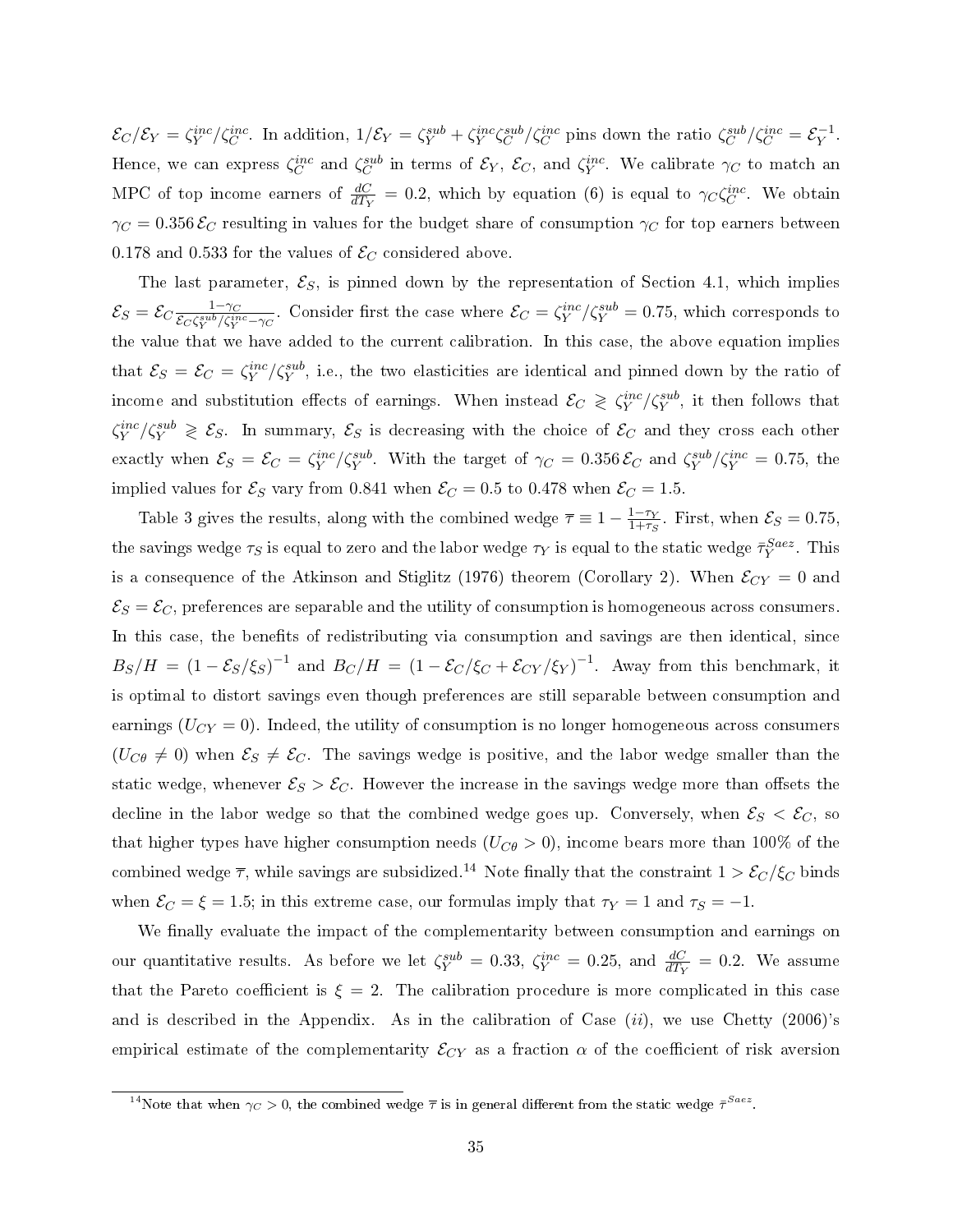|                         |             |                           |                   |          | , ,                       | $\sim$ $\sim$     |          |                           |                   |  |
|-------------------------|-------------|---------------------------|-------------------|----------|---------------------------|-------------------|----------|---------------------------|-------------------|--|
|                         | $\xi = 1.5$ |                           |                   |          | $\xi = 2$                 |                   |          | $\xi = 3.65$              |                   |  |
|                         | $\tau_Y$    | $\frac{\tau_S}{1+\tau_S}$ | $\overline{\tau}$ | $\tau_Y$ | $\frac{\tau_S}{1+\tau_S}$ | $\overline{\tau}$ | $\tau_Y$ | $\frac{\tau_S}{1+\tau_S}$ | $\overline{\tau}$ |  |
| $\mathcal{E}_C=0.5$     | 73%         | 34%                       | 82\%              | 65\%     | 22\%                      | 73%               | 47\%     | 11\%                      | 53%               |  |
| $\mathcal{E}_C=0.75$    | 80\%        | $0\%$                     | $80\%$            | 71\%     | $0\%$                     | 71\%              | 51\%     | $0\%$                     | $51\%$            |  |
| $\mathcal{E}_C=1.0$     | 87\%        | $-67%$                    | 78%               | 76%      | $-33%$                    | 68\%              | 55\%     | $-12%$                    | 50%               |  |
| $\mathcal{E}_C=1.5$     | N/A         | N/A                       | N/A               | 88\%     | $-203%$                   | 64\%              | 64\%     | $-47%$                    | 47%               |  |
| $\bar{\tau}_{V}^{Saez}$ | 80\%        |                           |                   | 71\%     |                           |                   | 51%      |                           |                   |  |

<span id="page-36-1"></span>Table 3: Case (iii),  $\mathcal{E}_{CY} = 0$ 

<span id="page-36-2"></span>Table 4: Case  $(iii)$ ,  $\mathcal{E}_{CY} \geq 0$ 

|                      | $\mathcal{E}_X=0$ |                           |                   |          | $\mathcal{E}_X = 0.1 RRA$ |     |          | $\mathcal{E}_X = 0.15 RRA$ |        |  |
|----------------------|-------------------|---------------------------|-------------------|----------|---------------------------|-----|----------|----------------------------|--------|--|
|                      | $\tau_Y$          | $\frac{\tau_S}{1+\tau_S}$ | $\overline{\tau}$ | $\tau_Y$ | $\frac{\tau_S}{1+\tau_S}$ |     | $\tau_Y$ | $\frac{\tau_S}{1+\tau_S}$  |        |  |
| $\mathcal{E}_C=0.5$  | 65%               | 22%                       | 73%               | 64\%     | 26\%                      | 73% | 63\%     | 28\%                       | 73%    |  |
| $\mathcal{E}_C=0.75$ | 71\%              | $0\%$                     | 71%               | 69%      | $6\%$                     | 71% | 69%      | $9\%$                      | 72%    |  |
| $\mathcal{E}_C=1.0$  | 76%               | $-33%$                    | 68\%              | 75%      | $-23%$                    | 69% | 74%      | $-19%$                     | $69\%$ |  |
| $\mathcal{E}_C=1.5$  | 88%               | $-203%$                   | 64\%              | 86%      | $-163%$                   | 63% | 86%      | $-150\%$                   | $65\%$ |  |

RRA. This procedure pins down both  $\mathcal{E}_{CY}$  and the endogenous consumption share  $\gamma_C$  and, in turn,  $\mathcal{E}_Y$  and  $\mathcal{E}_S$ . We take  $\alpha = 0.15$ , the highest value reported by Chetty, and an intermediate degree of complementarity  $\alpha = 0.1$ . The corresponding values of  $\mathcal{E}_Y, \mathcal{E}_{CY}, \mathcal{E}_S, \gamma_C$  are reported in the Appendix.

Table [4](#page-36-2) gives the results. By construction, the first two columns on the left are identical to the middle columns of Table [3.](#page-36-1) As in Case  $(ii)$ , the complementarity between consumption and income raises the optimal savings wedge and lowers the labor wedge. For reasonable values of  $\mathcal{E}_{CY}$ , these adjustments are negligible for the income tax, but they may be sustantial for the savings tax:  $\tau<sub>S</sub>$ must be adjusted upwards by up to 30 percent if  $\mathcal{E}_C = 0.5$ .

### <span id="page-36-0"></span>4.4 Sufficient Statistics: A Note of Caution

Many papers in the literature impose strong a priori assumptions on the utility function to derive optimal taxes in terms of elasticity parameters and Pareto coefficients, before resorting to empirical estimates of these parameters to evaluate the formulas quantitatively. As emphasized by Chetty  $(2009)$ , a potential pitfall of this "sufficient statistic" approach is that these empirical estimates may not be compatible with the structural restrictions imposed by the model. For instance, the optimal tax formula in the static Mirrlees-Saez setting relies on the strong assumption that consumption equals after-tax income - we saw that, if this is not the case, the Pareto coefficients of both income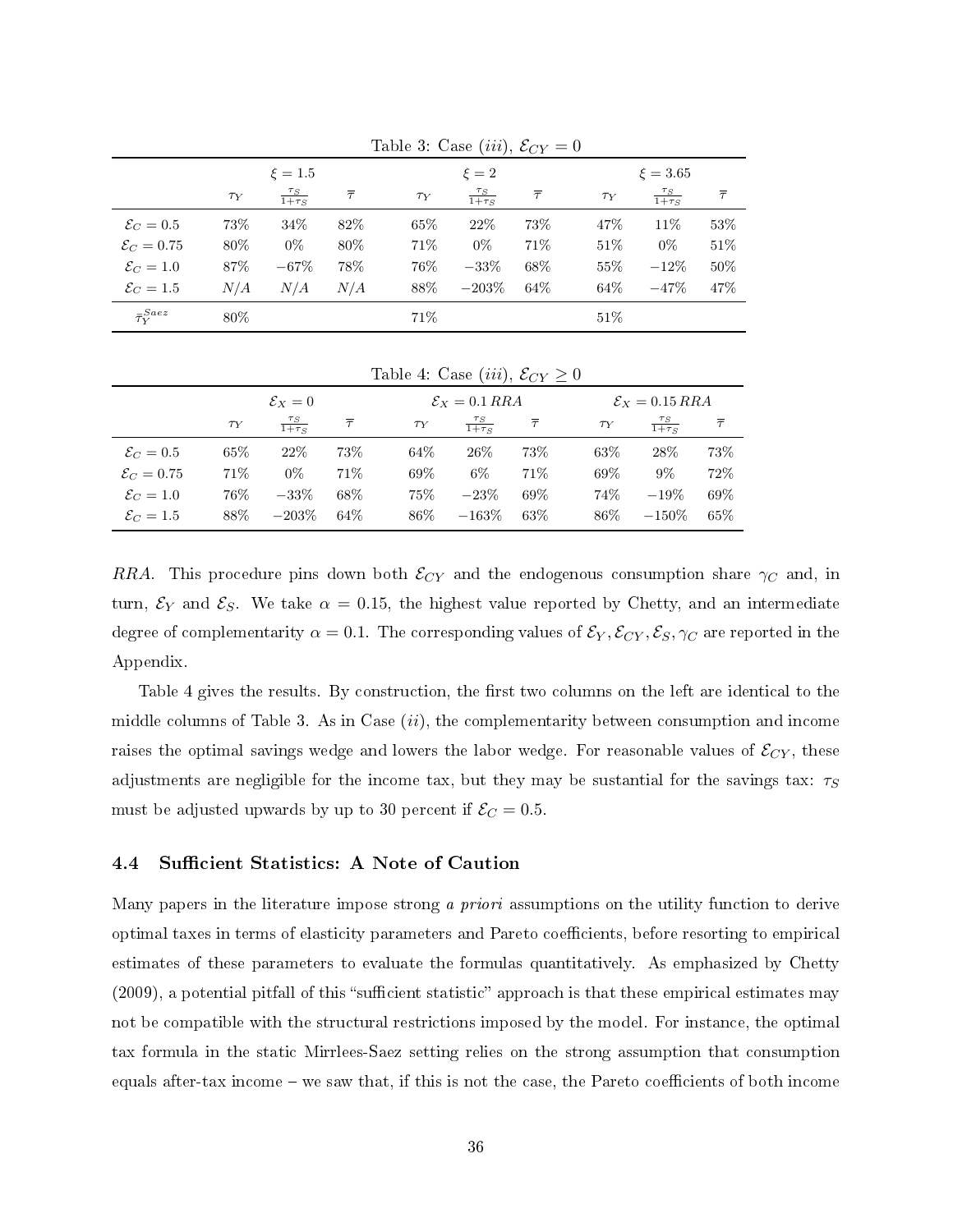and consumption generally appear in the optimal top tax rate formula. Yet, we argued that this condition is rejected by the data. The literature typically ignores this issue by simply using empirical estimates of the Pareto coefficient of the income (rather than consumption) distribution in the optimal income tax formula.

What are the restrictions on observable parameters that our framework imposes? To answer this question, differentiate the individual's problem first order conditions  $-V_Y/U_C = 1 - \tau_Y$  and  $U_C = \frac{\beta R}{1+\tau}$  $\frac{\beta R}{1+\tau_S}V'$  with respect to  $\theta$ . We obtain the following condition:

<span id="page-37-0"></span>
$$
\frac{\frac{\mathcal{E}_C}{\xi_C} - \frac{\mathcal{E}_S}{\xi_S} - (1 - \kappa) \frac{\mathcal{E}_{CY}}{\xi_Y}}{\frac{\mathcal{E}_C}{\xi_C} + \frac{\mathcal{E}_Y}{\xi_Y}} = \lim_{\theta \to \overline{\theta}} \frac{\frac{U_{C\theta}}{U_C}}{\frac{U_{C\theta}}{U_C} - \frac{U_{Y\theta}}{U_Y}}.
$$
\n
$$
(8)
$$

Therefore, picking values for the empirically observable parameters  $\xi_Y, \xi_C, \xi_S, \mathcal{E}_Y, \mathcal{E}_C, \mathcal{E}_{CY}, \mathcal{E}_S, \kappa$  that appear on the left hand side of this equation pins down the value of the right hand side. In other words, the elasticity parameters and Pareto tails impose a weight on consumption- vs. needs-based redistribution motives. In our calibration, we did not impose any functional form assumptions on preferences. Thus, the empirical estimates we used are consistent with our underlying structural model. But the "data" implicitly tells us what is the underlying structure on the parameter in the right hand side of [\(8\)](#page-37-0).

Conversely, one cannot make an *a priori* assumption on the shape of the utility function to derive an optimal tax formula, and then "let the data speak" about the elasticity and Pareto parameters - the resulting value of the optimal tax rate could then be inconsistent with the structural model that led to the formula. For instance, suppose that the values of the calibrated parameters imply that the left hand side of [\(8\)](#page-37-0) is strictly negative, as is most often the case in our calibration. This overidentifying restriction is inconsistent with, e.g., separable preferences with a marginal utility of consumption that is independent of  $\theta$ .<sup>[15](#page-1-0)</sup> To take an even more striking example, suppose that optimal taxes were derived under the assumptions that preferences are GHH,  $U = u (g (C) - v (Y/\theta))$ for some convave constant elasticity functions u and q and convex function v. This is a typical assumption made in the literature. While this utility function implies  $U_{C\theta} \leq 0$ , which at first sight seems consistent with [\(8\)](#page-37-0), the Inada condition implies that  $\frac{v(Y(\theta)/\theta)}{g(C(\theta))}$  must converge to a positive constant as  $\theta \to \overline{\theta}$ . At the same time,  $1 - \tau_Y = \frac{v'(Y(\theta)/\theta)/\theta}{a'(C(\theta))}$  $\frac{\Gamma(\theta)/\theta}{g'(C(\theta))}$  also converges to a constant. These two conditions yield, respectively,  $\frac{1+\mathcal{E}_C}{\xi_C} = \frac{1+\mathcal{E}_Y}{\xi_Y}$  $\frac{+ \varepsilon_Y}{\xi_Y} - \lim_{\theta \to \overline{\theta}}$  $\theta \rightarrow \theta$  $H\left(\theta\right)/\theta$  and  $\frac{\mathcal{E}_{C}}{\xi_{C}}=\frac{\mathcal{E}_{Y}}{\xi_{Y}}$  $\frac{\varepsilon_Y}{\varepsilon_Y} - \lim_{\theta \to \overline{\theta}}$  $\theta \rightarrow \theta$  $H\left( \theta\right) /\theta$  and therefore can both hold only if  $\xi_C = \xi_Y,$  i.e., if income and consumption have the same Pareto tail. On the other hand, if  $\xi_C > \xi_Y$ , the Inada condition still holds, but with  $\frac{v(Y(\theta)/\theta)}{g(C(\theta))}$  and hence the right-hand

<sup>&</sup>lt;sup>15</sup>Such preferences would impose  $\mathcal{E}_C/\xi_C-\mathcal{E}_S/\xi_S=0$  and  $\mathcal{E}_{CY}=0$ , and hence  $\tau_S(\bar{\theta})=0$ , consistent with Corollary [2.](#page-19-0) That is, the ratio of elasticities is pinned down by the ratio of Pareto coefficients.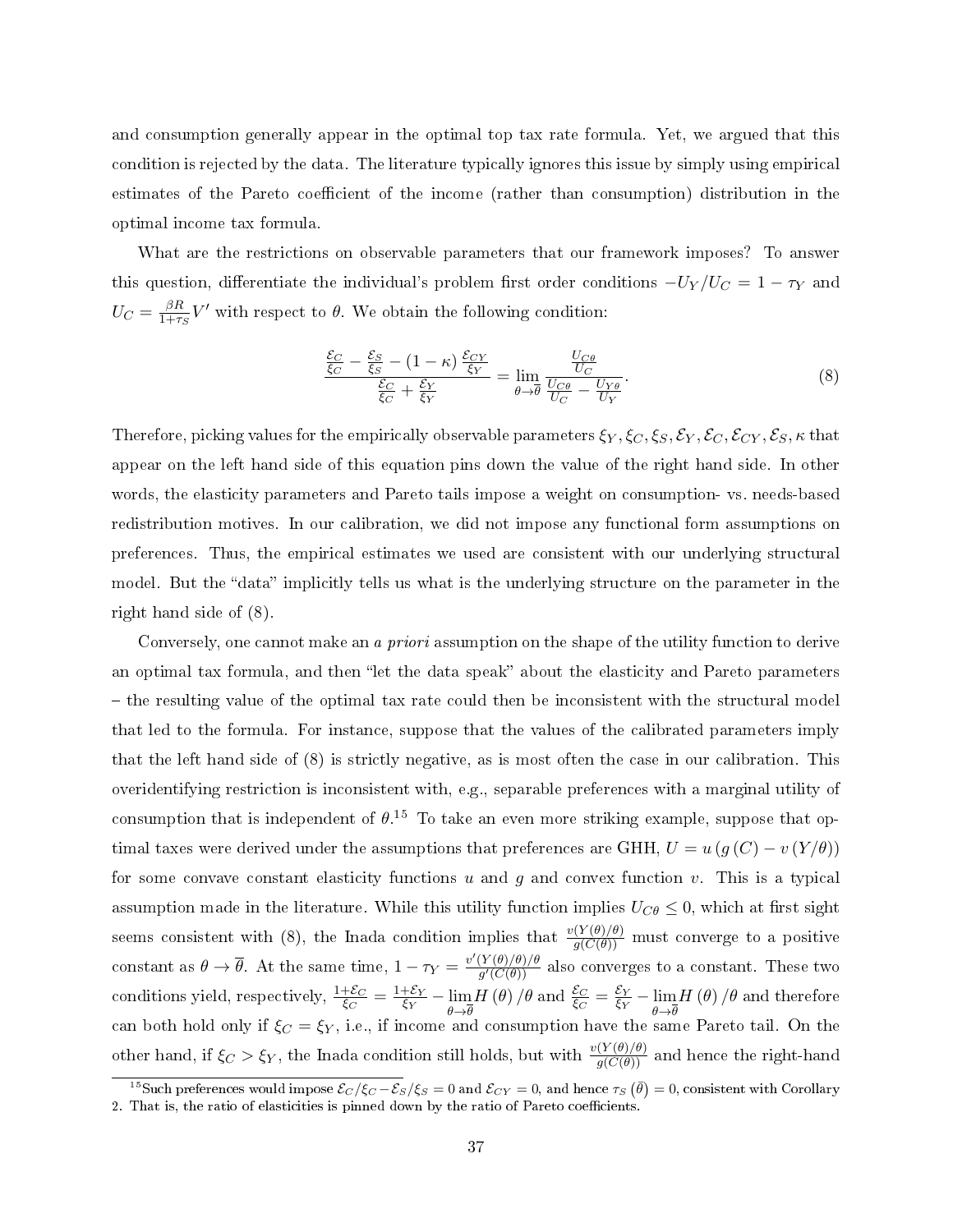side of  $(8)$  converging to 0. As a result, this functional form must either violate the restriction  $(8)$ , or impose that  $\xi_C = \xi_Y$ , which as we discussed is not consistent with empirical evidence.

### <span id="page-38-0"></span>5 Extensions

We conclude our paper by discussing several possible extensions. We argue that variants of the redistributional arbitrage formulas  $1 - \tau_Y = \frac{B_Y}{B_C}$  $\frac{B_Y}{B_C}$  and  $1 + \tau_S = \frac{B_S}{B_C}$  $\frac{B_S}{B_C}$  remain applicable in richer environments, as well as for other margins of taxation, even if the characterization of marginal benefits of redistribution may change.

#### Optimal Tax Schedule and Bottom Income Taxes

Although the  $B_Y/B_{C}$ - and  $B_S/B_{C}$ -formulae of optimal income and savings wedges remain valid throughout the type space, our analysis so far only focused on implications of optimal taxes on top income earners. However, it is straight-forward to use the same analysis to draw additional implications throughout the tax schedule.

For example, differentiating the formula with respect to  $\theta$  yields the following expression:

$$
\frac{\tau_{Y}'\left(\theta\right)}{1-\tau_{Y}\left(\theta\right)}=\frac{B_{C}'\left(\theta\right)}{B_{C}\left(\theta\right)}-\frac{B_{Y}'\left(\theta\right)}{B_{Y}\left(\theta\right)}
$$

This expression equates the marginal change in the tax distortion, a measure of local tax progressivity, on the left hand side, to the growth rate of the marginal benefit of redistributing consumption minus growth rate of the marginal benefit of redistributing leisure, at any given type. Marginal taxes are thus progressive (increasing with type) if and only if the marginal benefit of redistributing consumption displays higher growth along the type distribution than the marginal benefit of redistributing leisure. Some tedious but relatively straight-forward derivations allow us to represent the right hand side as follows:

$$
\frac{\tau_Y'\left(\theta\right)}{1-\tau_Y\left(\theta\right)}\frac{Y\left(\theta\right)}{Y'\left(\theta\right)}=\xi_Y\left(\theta\right)\left(\frac{\mathcal{E}_C\left(\theta\right)}{\xi_C\left(\theta\right)}+\frac{\mathcal{E}_Y\left(\theta\right)}{\xi_Y\left(\theta\right)}-\left(\frac{1}{B_Y\left(\theta\right)}-\frac{1}{B_C\left(\theta\right)}\right)\right)
$$

where  $\xi_Y(\theta) \equiv \frac{Y'(\theta)}{Y(\theta)} H(\theta)$  and  $\xi_C(\theta) \equiv \frac{C'(\theta)}{C(\theta)} H(\theta)$  represent generalized tail coefficients of the earnings and consumption distribution (these are equal to  $\xi_Y$  and  $\xi_C$  if the distributions are exactly Pareto). The left hand side measures local tax progressivity as the elasticity of the labor wedge  $1 - \tau_Y$  to earnings Y. Optimal tax progressivity is thus expressed as a function of the preference elasticities  $\mathcal{E}_C(\cdot)$  and  $\mathcal{E}_Y(\cdot)$  that govern how the agents' marginal rate of substitution responds to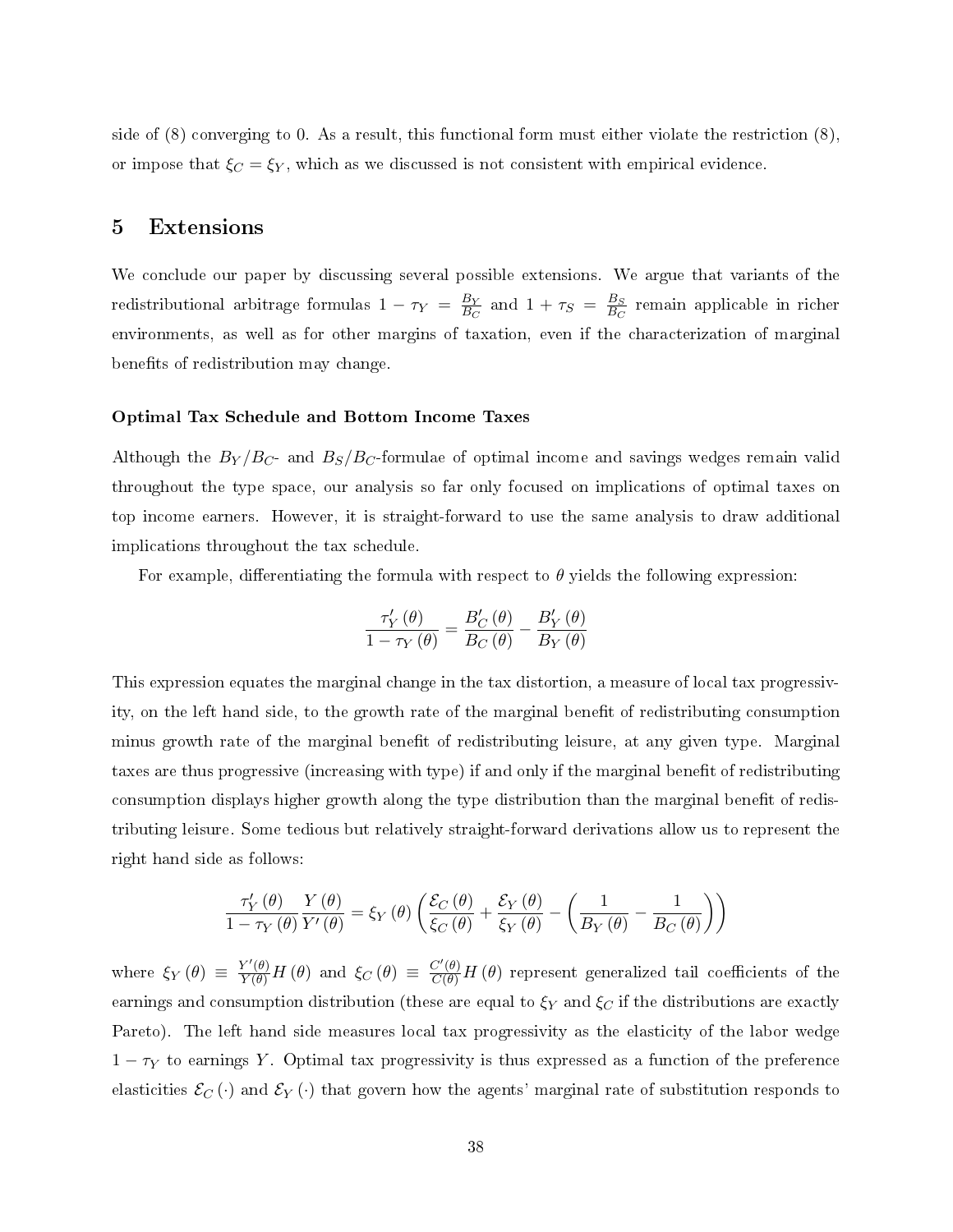marginal changes in consumption and earnings, the upper tail of the earnings and consumption distribution as expressed by  $\xi_Y(\cdot)$  and  $\xi_C(\cdot)$ , and the gap between  $1/B_Y$  and  $1/B_C$  which governs the relative change of the planner's weights on consumption vs. leisure at the top of the earnings distribution. A similar characterization of optimal tax progressivity also obtains for the optimal savings wedge.

Likewise, by re-scaling the marginal benefits of redistribution by  $\frac{1-F(\theta)}{F(\theta)}$ , we can obtain analogues of the  $B_Y/B_{C}$ - and  $B_S/B_{C}$ -formulae for bottom income and savings taxes, which can then be mapped to the same preference elasticities along with the lower tail of income, savings and consumption distributions. Additional complications which take us beyond the scope of this paper arise because of an absence of a suitable analogue to the Inada condition. Nevertheless, the approach of optimal income taxes as redistributional arbitrage can also be applied to understanding tax distortions at the bottom of the income distribution. We leave a full analysis of income taxation and redistributional policies for low income earners for future work.

#### General Preferences

We have assumed that preferences were additively time-separable, so that the benefits of "savings" were independent of type  $\theta$ , "consumption" and "earnings". The principal simplification brought about by time-additively separable preferences is that the marginal benefit of redistribution through savings  $B<sub>S</sub>$  doesn't require its own incentive-adjusted probability measure. It is straight-forward to generalize our results to preferences of the form  $U(C, S, Y; \theta)$ , in which case a further change of probability measures appears in the computation of  $B_S$ .<sup>[16](#page-1-0)</sup> The uniform commodity taxation principle then applies whenever at the optimal allocation,  $\frac{U_{\theta C}}{U_C} = \frac{U_{\theta S}}{U_S}$  $\frac{\partial \theta S}{\partial U_S}$  for all  $\theta$ , i.e., marginal rates of substitution between consumption and savings are homogeneous across all agents.

In addition, the separability assumption imposes some structure on income and substitution effects of the different commodities. This in turn simplifies the identification of sufficient statistics. As we have seen above, the computation of the top income and savings taxes requires estimates of four preference parameters, three elasticities and an adjustment for complementarity between consumption and earnings. With unrestricted preferences, the analysis will require estimates for two additional preference elasticities to account for complementarity of consumption and earnings with savings.

<sup>&</sup>lt;sup>16</sup>In addition, agents' first-order conditions then tie the marginal utility of consumption  $U_C$  to the marginal utility of savings, and the latter can be directly mapped to the observation of savings. For  $\mathcal{E}_S > 0$ , this allowed us to validate the Inada condition that the top types of the distribution have vanishing weight in the planner's objective, thus simplifying the characterization of top income taxes. Without additive separability, the Inada condition must be assumed as a property of the optimal allocation, or established by other arguments.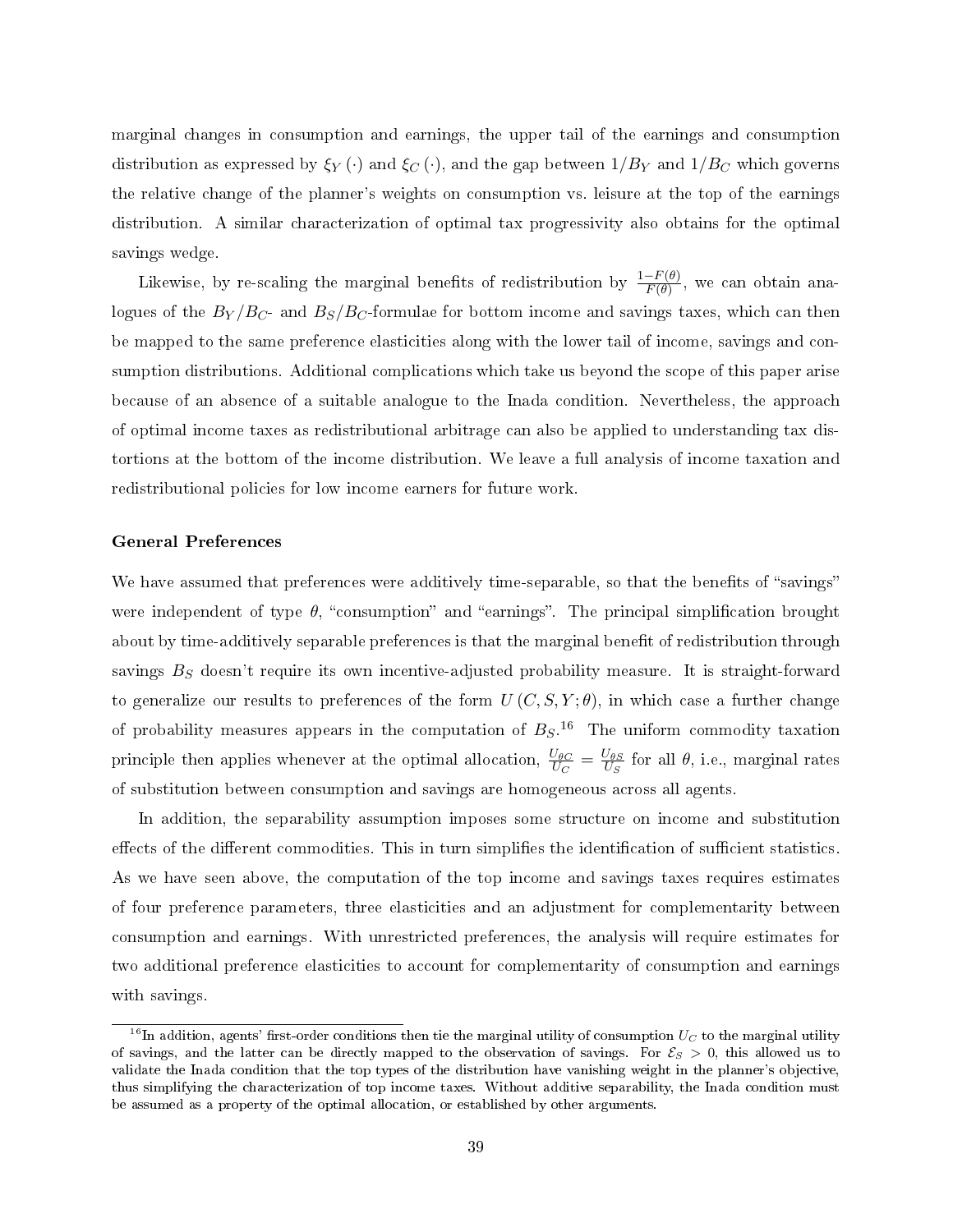#### Alternative Social Objectives

Our analysis constructed the marginal benets of redistribution under a utilitarian or expected utility welfare criterion. It is straight-forward, however, to extend our arguments to any alternative planner objective. The model introduced in Section [2](#page-9-0) minimizes the planner's resource cost subject to incentive compatibility conditions and a "promise-keeping" constraint. We can consider alternative planner objectives which replace the utilitarian promise-keeping constraint  $\mathbb{E}[W(\theta)] \geq v_0$ . where  $W(\cdot) \equiv U(C, S, Y; \theta)$  represents the agent's indirect utility as a function of type, with any alternative  $\mathbb{E}[\omega(\theta) \mathcal{G}(W(\theta))] \geq \hat{v}_0$ , where  $\omega(\cdot) > 0$  corresponds to a type-specific modification of Pareto weights with  $\mathbb{E}[\omega(\theta)]=1$ , and  $\mathcal{G}(\cdot)>0$  represents the planner's attitudes towards inequality, relative to the utilitarian benchmark.

Defining  $\mathcal{U}(C, S, Y; \theta) \equiv \omega(\theta) \mathcal{G}(U(C, S, Y; \theta))$ , we can then perform exactly the same analysis as in our paper with  $\mathcal{U}(\cdot)$  instead of  $U(\cdot)$ . Importantly, this modification keeps incentive compatibility constraints, and hence the adjusted probability measures unchanged.[17](#page-1-0) The alternation of social planner's objectives only enters into how the marginal benets of redistribution are calculated: the required inverse marginal utilities are then based on a combination of the agents' and the planner's preferences.

Strikingly, one can then show that the top income and savings taxes do not depend on the planner's attitudes towards redistribution, i.e., they are independent of  $\omega(\cdot)$  and  $\mathcal{G}(\cdot)$  and only depend on  $U(\cdot)$ , as long as the Inada condition implies that top types receive vanishing welfare weights. Indeed, we have seen that under the Inada condition, marginal benefits of redistribution at the top are a function only of the incentive adjustments, which depend on  $U(C, S, Y; \theta)$  but not on  $\omega(\cdot)$  and  $\mathcal{G}(\cdot)$ . If the planner attributes zero welfare weight to the richest households, then the design of top tax rates comes down to an efficiency trade-off between asking these households to work more, vs. asking them to consume and save less, in order to maximize the resources that can be extracted at the top and redistributed towards lower types. This local efficiency tradeoff at the top of the type distribution is independent of the planner's global attitudes towards inequality.

#### Additional Commodities and Alternative Model Interpretations

Another possible direction for extension is to consider more than two commodities, or alternative interpretations of the commodity bundle. For example, we could relabel  $S$  in our model as "bequests". and let C and Y stand for life-time income and consumption. In this case our results would

<sup>&</sup>lt;sup>17</sup> Formally, the transformation from  $U(\cdot)$  to  $\mathcal{U}(\cdot)$  does not alter the marginal rates of substitution between consumption, savings, and income, for any given type.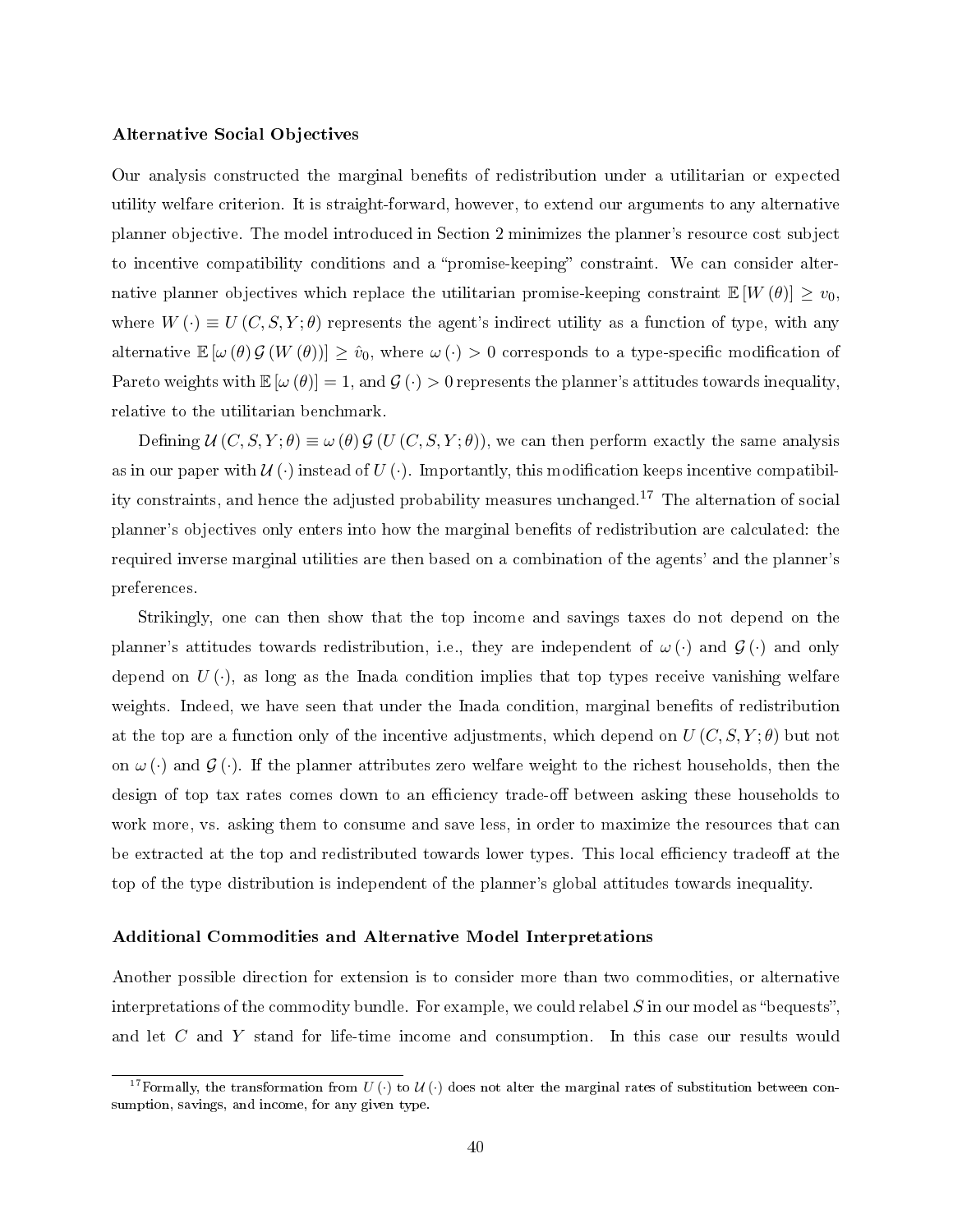reinterpret the savings tax as a tax on bequests. Alternatively, we could interpret  $C$  as "basic necessities" and  $S$  as "luxury goods" in a static interpretation of our model. In this case the savings tax represents a relative price distortion between the two, possibly in the form of subsidies on basic necessities. In kind subsidies for basic necessities, such as subsidized rent, food stamps, public transportation, education or health services play a central role in increasing the welfare of lowincome households. On the other hand, governments may also find it opportune to tax certain consumption goods favored by higher income households.

With a one-dimensional preference type, our analysis can directly be extended to multiple consumption goods. This leads to an immediate generalization of the result that optimal relative price distortions can be characterized as arbitraging between redistribution through one commodity vs. the other. In particular, following the same steps as above, one can show that the optimal wedge  $\tau_{j,k}$  between two commodities j and k is characterized by

$$
1 - \tau_{j,k} = \frac{B_j}{B_k}
$$

where  $B_j$  and  $B_k$  represent marginal benefits of redistributing commodity j or k from types above  $θ$  to types below  $θ$ , and defined by the same incentive-adjusted probability measures as described in Section [2.](#page-9-0)

As we discussed in the context of Corollary [2,](#page-19-0) our model reveals a potential rationale for non-uniform commodity taxation for redistributive objectives, which our model displayed through savings taxes. This rationale arises whenever two different commodities yield different incentiveadjusted probabilities. Potential departures from uniform commodity taxation are then linked to these incentive-adjusted probability measures which in turn can be mapped to observables.

Our analysis thus develops a template for future empirical work that seeks to identify optimal commodity taxes and subsidies by identifying the required marginal benefits of redistribution for any commodity, using observed distributions of consumption and estimated demand elasticities. One key application of this framework may be to housing which is an important budget component of most households, thus displaying important wealth effects, and which benefits from a whole array of redistributive interventions, from subsidized public housing or rent subsidies at the low end of the income distribution to mortgage interest deductions at the upper end. Our analysis may offer an efficiency rationale for implementing such policies, as well as practical guidance on how such policies should be structured to achieve the government's redistributive objective.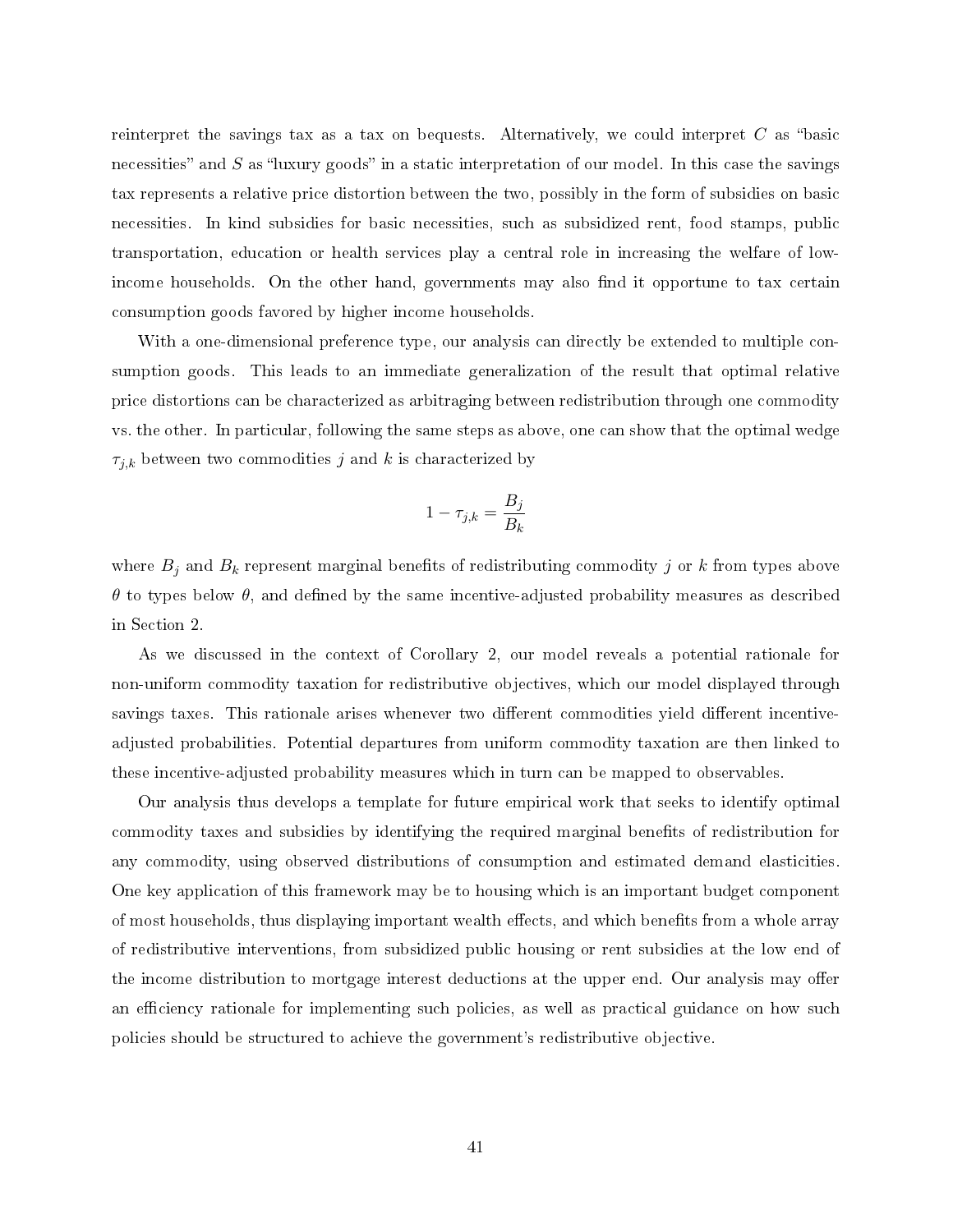#### Richer Dynamics

Another natural direction is to follow the lead of dynamic Mirrlees models (Golosov, Kocherlakota, and Tsyvinski [\(2003\)](#page-45-7), Farhi and Werning [\(2013\)](#page-45-9), and Golosov, Troshkin, and Tsyvinski [\(2016\)](#page-45-10)) and allow for stochastic evolution of types over multiple periods. Hellwig [\(2021\)](#page-45-0) develops the implications of such a model for labor and savings wedges with non-separable preferences, and derives conditions, linked to the persistence of types and information rents, under which the optimal labor wedge can still be represented as  $1 - \tau_Y \left( \theta^t \right) = \frac{B_Y \left( \theta^t \right)}{B_G \left( \theta^t \right)}$  $\frac{B_Y(\theta^{\epsilon})}{B_C(\theta^t)}$ , where  $\theta^t$  represents a *t*-period sequence of type realizations.[18](#page-1-0) The interpretation of this formula as a redistributional arbitrage is the same as here, but in contrast to the present static setting, the current marginal benefits are now based on distributions of earnings and consumption growth conditional on the prior sequence of types, or equivalently, the prior earnings history.

#### Multi-Dimensional Types

The assumption of a one-dimensional type space becomes more difficult to justify as one moves beyond a single consumption good since there is no reason why individual ability should be perfectly aligned with tastes for different commodities, for example. In line with this assumption our derivation of sufficient statistics made use of the fact that consumption, earnings, and savings were perfectly co-monotonic at the optimal solution. Such perfect co-monotonicity seems extremely implausible from an empirical point of view, even with a simple commodity space of three goods, like ours.

Another natural extension is therefore to extend the present analysis to multi-dimensional type spaces. While multi-dimensional screening is notoriously challenging, preliminary results in Hellwig [\(2022b\)](#page-45-13) for a multi-good monopolist problem suggest that core ideas from the present analysis can be generalized, in particular the representation of local incentive compatibility through incentiveadjusted probability measures, the characterization of optimal relative price distortions through an arbitrage of information rents, and a general representation of optimal distortions that generalizes the  $B_i/B_k$ -formula presented here. On the other hand, the ABC-formula does not generalize, since the tradeoff between efficiency and redistribution (or information rents) is no longer well-defined for multi-dimensional type spaces.<sup>[19](#page-1-0)</sup> These preliminary results suggest that there is scope to generalize

<sup>&</sup>lt;sup>18</sup>When this optimality condition doesn't hold exactly,  $\frac{B_Y(\theta^t)}{B_Q(\theta^t)}$  $\frac{B_Y(\sigma)}{B_C(\theta^t)}$  can still be used to provide an upper or lower bound on the optimal top income tax.

 $^{19}$ Marginal information rents at any given type are multi-dimensional as they depend on the direction of a possible deviation. Hence there is no natural counter-part to the  $A(\theta)$  component of the ABC-formula, which captured local information rents at a given type, in multidimensional type spaces.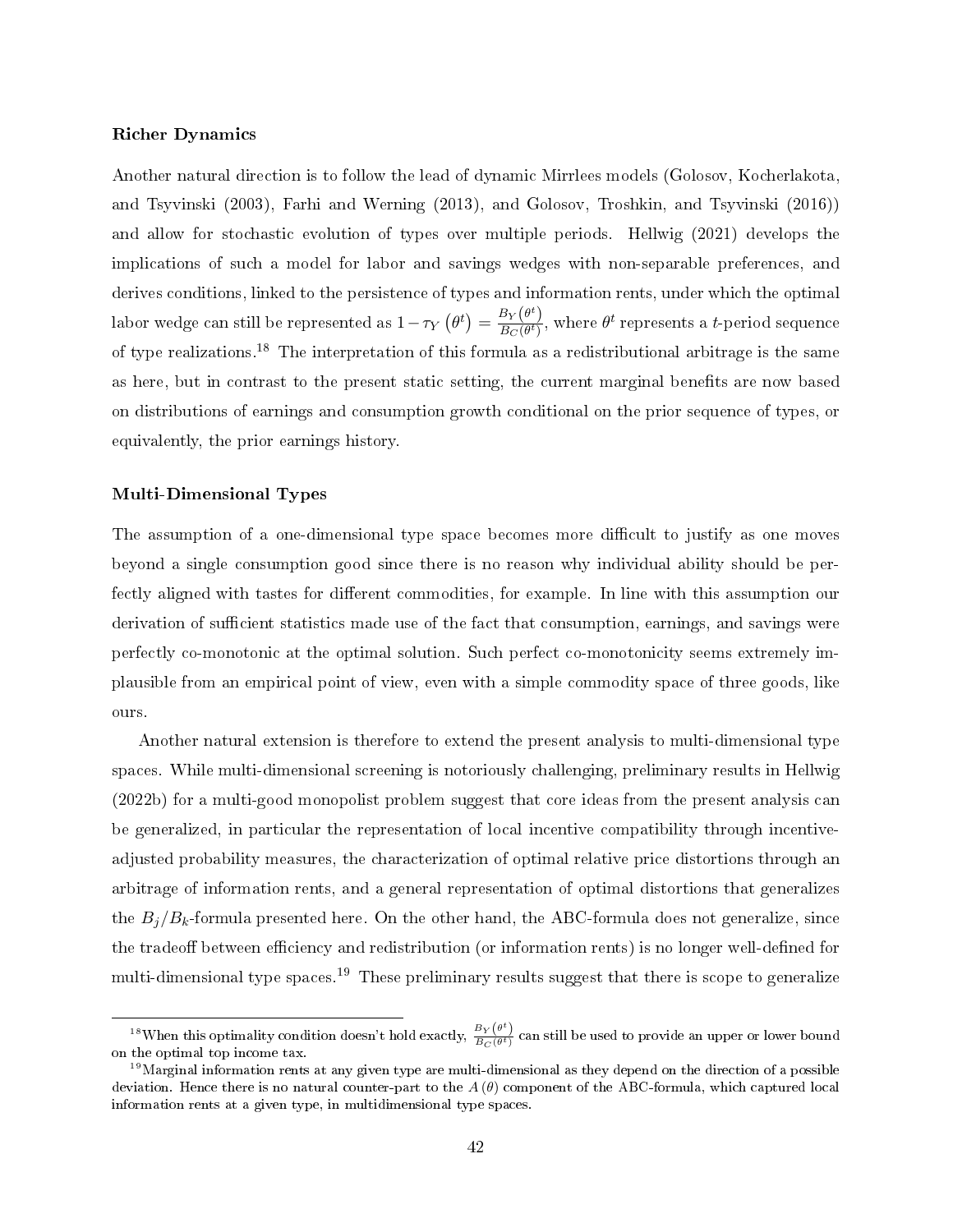the analysis, and that the core idea of redistributional arbitrage across different dimensions of the commodity space also applies in multi-dimensional type spaces.

## <span id="page-43-0"></span>6 Conclusion

We developed a new perspective on optimal tax design, based on the idea that optimal allocations trade off not only between efficiency and redistribution, but also between the margins along which redistribution takes place. The optimal tax system then equalizes the marginal benefit of redistribution from higher to lower types for all goods, around any given type  $\theta$ , a property that we call redistributional arbitrage. As our main result, we derived a particularly simple new formula for optimal tax distortions based on redistributional arbitrage. We show how to infer the respective marginal benefits of redistibution from income and consumption data and key preference elasticities, thus giving empirical content to this new perspective on optimal tax design.

As our main policy implication, our calibration results suggest that there may be signicant gains from taxing and redistributing savings at the top of the income distribution. Our model suggests that it may be optimal to tax savings by up to 1.8% per year, while lowering top income taxes substantially relative to existing sufficient statistics calibrations of top income tax rates. These results are consistent with the empirical observation that savings, like income, appear to be far more unequally distributed than consumption, suggesting potential welfare gains from shifting redistribution from consumption towards savings.

The importance of both leisure and consumption for worker welfare is both historically and contemporaneously well documented. This generates trade-offs between different margins of redistributing welfare. Redistributional arbitrage formalizes how these tradeoffs are resolved by optimal tax policies. In practice, many policy makers probably develop an intuitive understanding for redistributional arbitrage, when determining what policies are popular with their voters and matter for the voters' welfare. In fact, the Roman emperors are perhaps the first rulers on record to perform redistributional arbitrage, since they already knew that the most cost-effective way to keep their working population happy was to provide them with a combination of panem et circenses, or bread and entertainment![20](#page-1-0)

 $^{20}\rm{To}$  be fair, the Roman poet Juvenal coined the phrase *panem et circenses* in the early 2nd century to mock the high levels of political corruption, motives that are outside the tradeoffs considered by our benevolent social planner. But what worked for a corrupt Roman politician also works for a benevolent Mirrleesian planner, as long as the working population's welfare depends on being provided the right mix of bread and entertainment.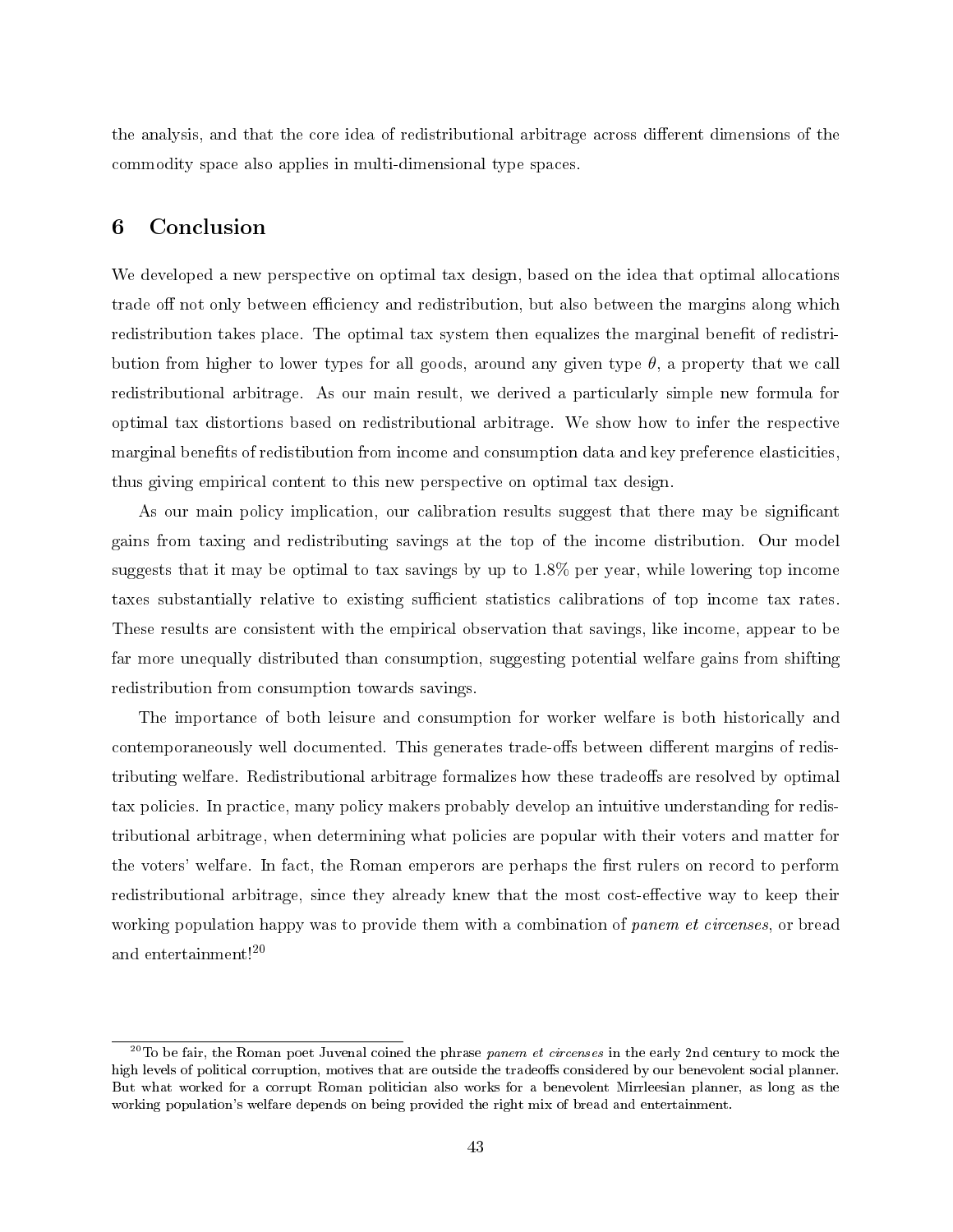## References

- <span id="page-44-0"></span>Aguiar, Mark and Erik Hurst (2007). "Measuring trends in leisure: The allocation of time over five decades". In: The Quarterly Journal of Economics  $122.3$ , pp. 969–1006.
- <span id="page-44-12"></span>Aguiar, Mark, Erik Hurst, and Loukas Karabarbounis (2012). "Recent developments in the economics of time use". In:  $Annu. Rev. Econ. 4.1$ , pp. 373–397.
- <span id="page-44-1"></span>Atkinson, Anthony Barnes and Joseph E Stiglitz (1976). "The design of tax structure: direct versus indirect taxation". In: *Journal of public Economics*  $6.1-2$ , pp.  $55-75$ .
- <span id="page-44-14"></span>Auclert, Adrien (2019). "Monetary policy and the redistribution channel". In: American Economic  $Review 109.6, pp. 2333-67.$
- <span id="page-44-8"></span>Badel, Alejandro and Mark Huggett (2017). "The sufficient statistic approach: Predicting the top of the Laffer curve". In: *Journal of Monetary Economics* 87, pp.  $1-12$ .
- <span id="page-44-7"></span>Browning, Martin and Costas Meghir (1991). "The effects of male and female labor supply on commodity demands". In: Econometrica: Journal of the Econometric Society, pp. 925–951.
- <span id="page-44-11"></span>Chetty, Raj (2006). "A new method of estimating risk aversion". In: American Economic Review 96.5, pp. 1821–1834.
- <span id="page-44-15"></span> $-$  (2009). "Sufficient statistics for welfare analysis: A bridge between structural and reduced-form methods". In: Annu. Rev. Econ. 1.1, pp. 451-488.
- <span id="page-44-10"></span> $-$  (2012). "Bounds on elasticities with optimization frictions: A synthesis of micro and macro evidence on labor supply". In:  $Econometrica$  80.3, pp. 969-1018.
- <span id="page-44-3"></span>Christiansen, Vidar (1984). "Which commodity taxes should supplement the income tax?" In: Journal of Public Economics 24.2, pp.  $195-220$ .
- <span id="page-44-13"></span>Corlett, Wilfred J and Douglas C Hague (1953). "Complementarity and the excess burden of taxation". In: The Review of Economic Studies  $21.1$ , pp.  $21-30$ .
- <span id="page-44-4"></span>Cremer, Helmuth, Pierre Pestieau, and Jean-Charles Rochet (2003). "Capital income taxation when inherited wealth is not observable". In: *Journal of Public Economics* 87.11, pp. 2475–2490.
- <span id="page-44-2"></span>Diamond, Peter (1998). "Optimal income taxation: an example with a U-shaped pattern of optimal marginal tax rates". In: American Economic Review, pp. 83-95.
- <span id="page-44-9"></span>Diamond, Peter and Emmanuel Saez (2011). "The case for a progressive tax: from basic research to policy recommendations". In: *Journal of Economic Perspectives* 25.4, pp. 165–90.
- <span id="page-44-5"></span>Diamond, Peter and Johannes Spinnewijn (2011). "Capital income taxes with heterogeneous discount rates". In: American Economic Journal: Economic Policy 3.4, pp. 52–76.
- <span id="page-44-6"></span>Diamond, Peter Arthur and James A Mirrlees (1978). "A model of social insurance with variable retirement". In: Journal of Public Economics 10.3, pp. 295-336.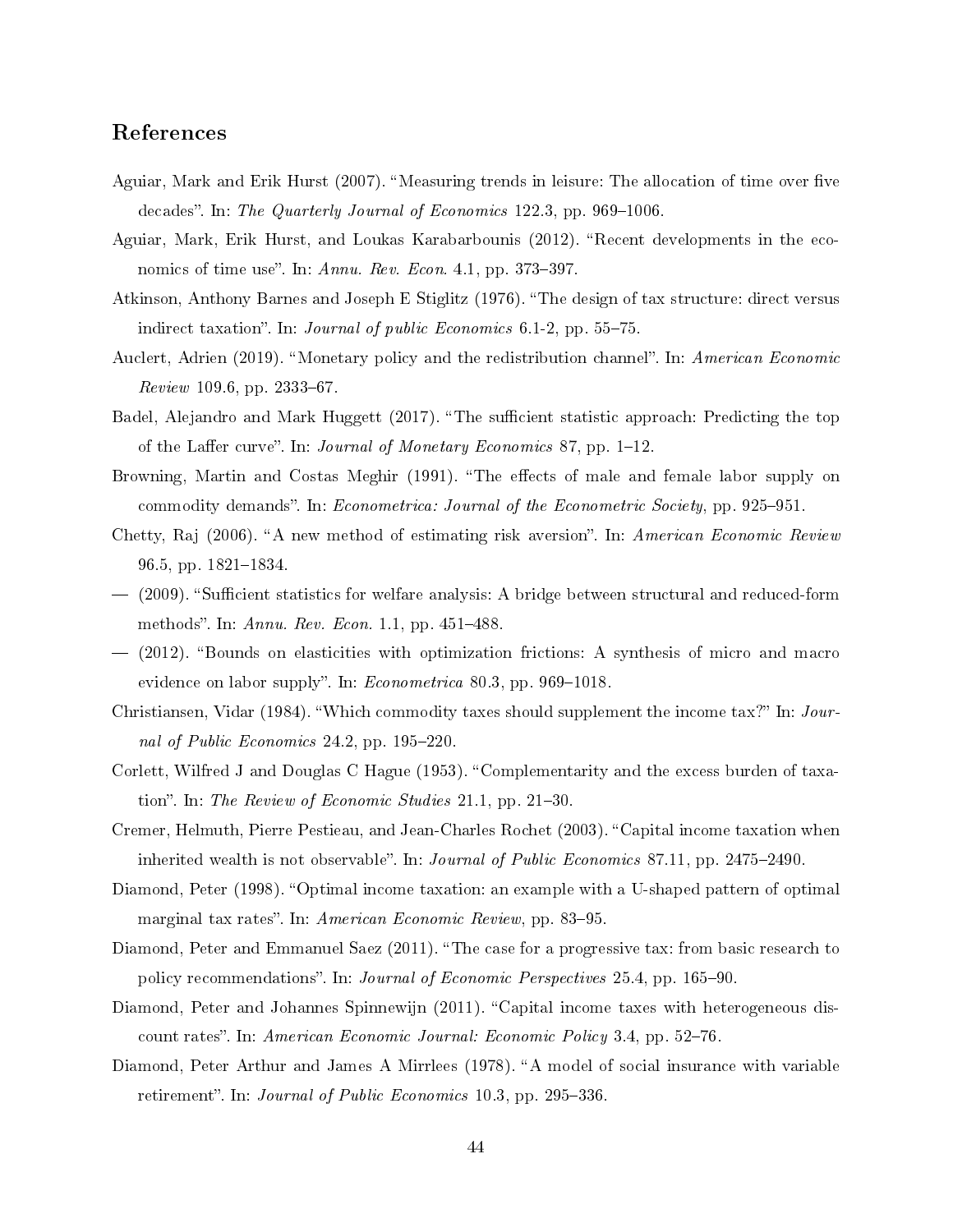- <span id="page-45-8"></span>Farhi, Emmanuel and Iván Werning (2010). "Progressive estate taxation". In: The Quarterly Journal of Economics  $125.2$ , pp. 635–673.
- <span id="page-45-9"></span> $-$  (2013). "Insurance and taxation over the life cycle". In: Review of Economic Studies 80.2, pp. 596– 635.
- <span id="page-45-2"></span>Ferey, Antoine, Benjamin Lockwood, and Dmitry Taubinsky (2021). Sufficient Statistics for Nonlinear Tax Systems with Preference Heterogeneity. Working Paper. National Bureau of Economic Research.
- <span id="page-45-5"></span>Gahvari, Firouz and Luca Micheletto  $(2016)$ . "Capital income taxation and the Atkinson-Stiglitz theorem". In: *Economics Letters* 147, pp. 86–89.
- <span id="page-45-3"></span>Gauthier, Stéphane and Fanny Henriet (2018). "Commodity taxes and taste heterogeneity". In: European Economic Review 101, pp. 284–296.
- <span id="page-45-6"></span>Gerritsen, Aart, Bas Jacobs, Alexandra Victoria Rusu, and Kevin Spiritus (2020). Optimal taxation of capital income with heterogeneous rates of return. CESifo Working Paper.
- <span id="page-45-12"></span>Golosov, Mikhail, Michael Graber, Magne Mogstad, and David Novgorodsky (2021). How Americans respond to idiosyncratic and exogenous changes in household wealth and unearned income. Working Paper. National Bureau of Economic Research.
- <span id="page-45-7"></span>Golosov, Mikhail, Narayana Kocherlakota, and Aleh Tsyvinski (2003). "Optimal indirect and capital taxation". In: The Review of Economic Studies 70.3, pp. 569–587.
- <span id="page-45-10"></span>Golosov, Mikhail, Maxim Troshkin, and Aleh Tsyvinski (2016). "Redistribution and social insurance". In: American Economic Review 106.2, pp. 359–86.
- <span id="page-45-4"></span>Golosov, Mikhail, Maxim Troshkin, Aleh Tsyvinski, and Matthew Weinzierl (2013). "Preference heterogeneity and optimal capital income taxation". In: *Journal of Public Economics* 97, pp.  $160-$ 175.
- <span id="page-45-1"></span>Golosov, Mikhail, Aleh Tsyvinski, and Nicolas Werquin (2014). A variational approach to the analysis of tax systems. Working Paper. National Bureau of Economic Research.
- <span id="page-45-11"></span>Gruber, Jon and Emmanuel Saez (2002). The elasticity of taxable income: evidence and implications". In: *Journal of public Economics* 84.1, pp.  $1-32$ .
- <span id="page-45-0"></span>Hellwig, Christian (2021). Static and Dynamic Mirrleesian Taxation with Non-separable Preferences: A Unified Approach. TSE Working Paper.
- <span id="page-45-14"></span> (2022a). Barro meets Mirrlees: Ricardian Equivalence in Dynamic Private Information Economies. Work in progress.
- <span id="page-45-13"></span> $-$  (2022b). Multi-dimensional Screening: a First-Order Approach. Work in progress.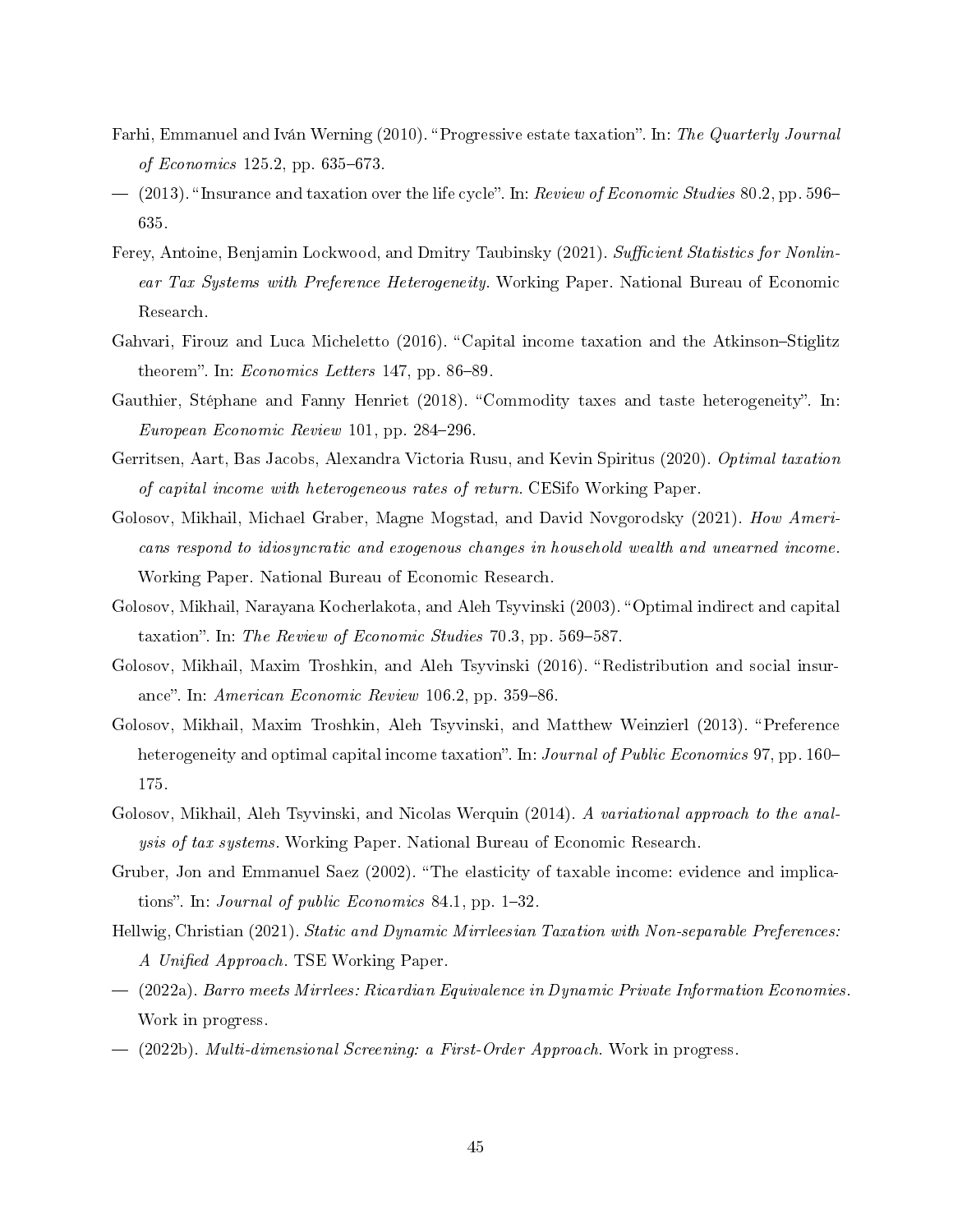- <span id="page-46-11"></span>Jacobs, Bas and Robin Boadway (2014). "Optimal linear commodity taxation under optimal nonlinear income taxation". In: *Journal of Public Economics* 117, pp. 201–210.
- <span id="page-46-7"></span>Jacquet, Laurence and Etienne Lehmann (2021). How to Tax Different Incomes? CEPR Discussion Paper No. DP16571.
- <span id="page-46-15"></span>Keane, Michael P (2011). "Labor supply and taxes: A survey". In: Journal of Economic Literature  $49.4$ , pp.  $961-1075$ .
- <span id="page-46-4"></span>Kocherlakota, Narayana and Luigi Pistaferri (2009). "Asset pricing implications of Pareto optimality with private information". In: *Journal of Political Economy* 117.3, pp.  $555-590$ .
- <span id="page-46-16"></span>Lewis, Daniel J, Davide Melcangi, and Laura Pilossoph (2019). "Latent heterogeneity in the marginal propensity to consume". In: FRB of New York Staff Report 902.
- <span id="page-46-3"></span>Ligon, Ethan (1998). "Risk sharing and information in village economies". In: The Review of Economic Studies  $65.4$ , pp. 847-864.
- <span id="page-46-0"></span>Mirrlees, James A (1971). "An exploration in the theory of optimum income taxation". In: The review of economic studies  $38.2$ , pp.  $175-208$ .
- <span id="page-46-12"></span> $-$  (1976). "Optimal tax theory: A synthesis". In: *Journal of public Economics* 6.4, pp. 327–358.
- <span id="page-46-13"></span>Piketty, Thomas and Emmanuel Saez (2013). "A theory of optimal inheritance taxation". In: *Econo*metrica 81.5, pp.  $1851-1886$ .
- <span id="page-46-1"></span>Romer, Christina (2011). Work-life balance and the economics of workplace flexibility. DIANE publishing.
- <span id="page-46-14"></span>Rothschild, Casey and Florian Scheuer (2014). A theory of income taxation under multidimensional skill heterogeneity. Tech. rep. National Bureau of Economic Research.
- <span id="page-46-2"></span>Saez, Emmanuel (2001). "Using elasticities to derive optimal income tax rates". In: The review of economic studies  $68.1$ , pp.  $205-229$ .
- <span id="page-46-10"></span> (2002). The desirability of commodity taxation under non-linear income taxation and heterogeneous tastes". In: *Journal of Public Economics* 83.2, pp. 217–230.
- <span id="page-46-9"></span>Saez, Emmanuel and Stefanie Stantcheva (2018). "A simpler theory of optimal capital taxation". In: Journal of Public Economics 162, pp. 120–142.
- <span id="page-46-5"></span>Saez, Emmanuel and Gabriel Zucman (2019a). "How would a progressive wealth tax work? Evidence from the economics literature". In: *Brookings Institution*.
- <span id="page-46-6"></span> $-$  (2019b). "Progressive wealth taxation". In: *Brookings Papers on Economic Activity* 2019.2, pp. 437–533.
- <span id="page-46-8"></span>Scheuer, Florian and Joel Slemrod (2021). "Taxing our wealth". In: *Journal of Economic Perspectives*  $35.1$ , pp.  $207-30$ .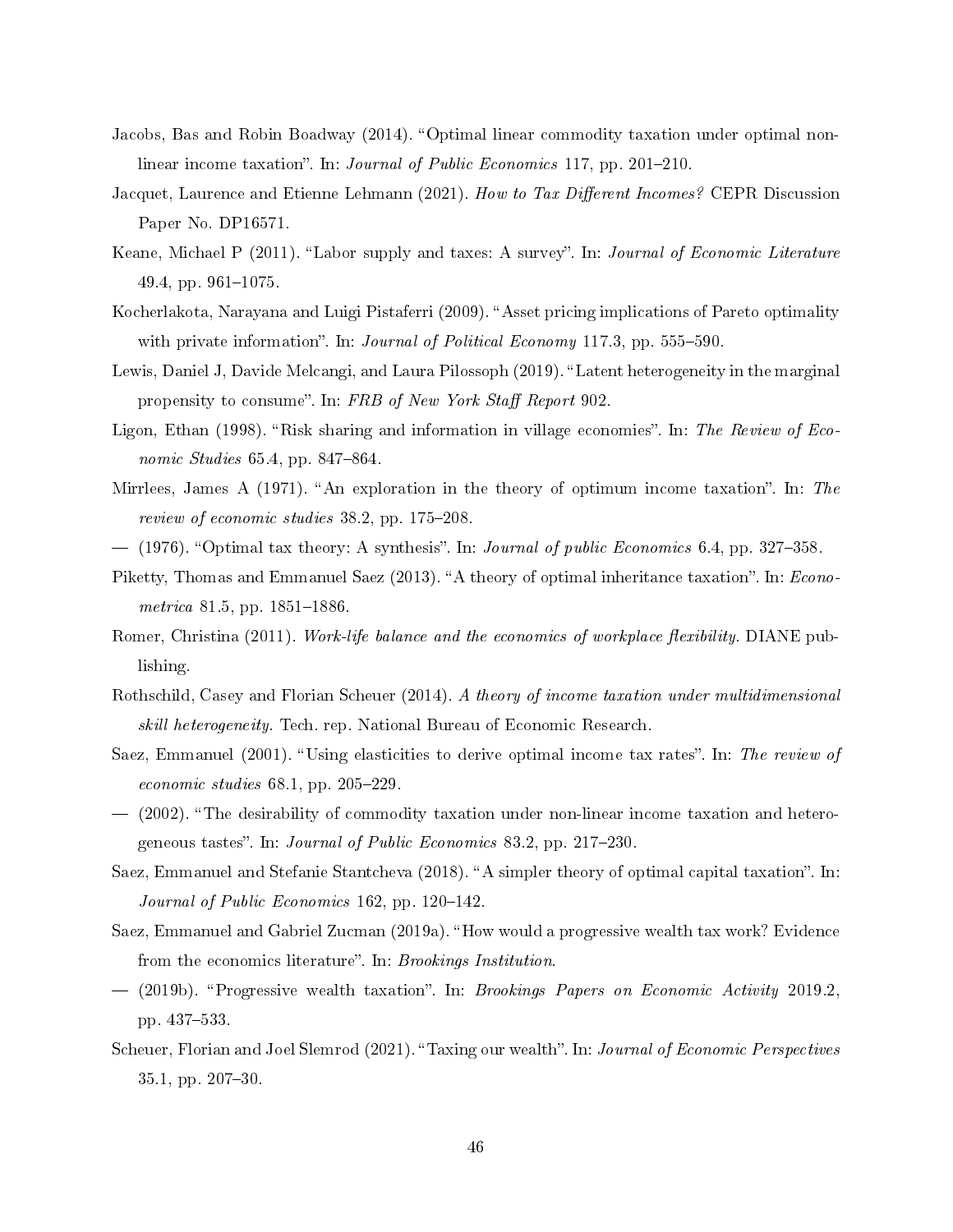- <span id="page-47-3"></span>Scheuer, Florian and Iván Werning (2016). Mirrlees meets diamond-mirrlees. Working Paper. National Bureau of Economic Research.
- <span id="page-47-0"></span>Schieman, Scott, Philip J Badawy, Melissa A. Milkie, and Alex Bierman (2021). "Work-life conflict during the COVID-19 pandemic". In: Socius 7.
- <span id="page-47-5"></span>Schulz, Karl (2021). Redistribution of Return Inequality. CESifo Working Paper.
- <span id="page-47-4"></span>Spiritus, Kevin, Etienne Lehmann, Sander Renes, and Floris Zoutman (2021). Optimal Taxation with Multiple Incomes and Types. Working Paper.
- <span id="page-47-1"></span>Toda, Alexis Akira and Kieran Walsh (2015). "The double power law in consumption and implications for testing Euler equations". In: *Journal of Political Economy* 123.5, pp. 1177–1200.
- <span id="page-47-2"></span>Townsend, Robert M (1994). "Risk and insurance in village India". In: *Econometrica: journal of the* Econometric Society, pp. 539-591.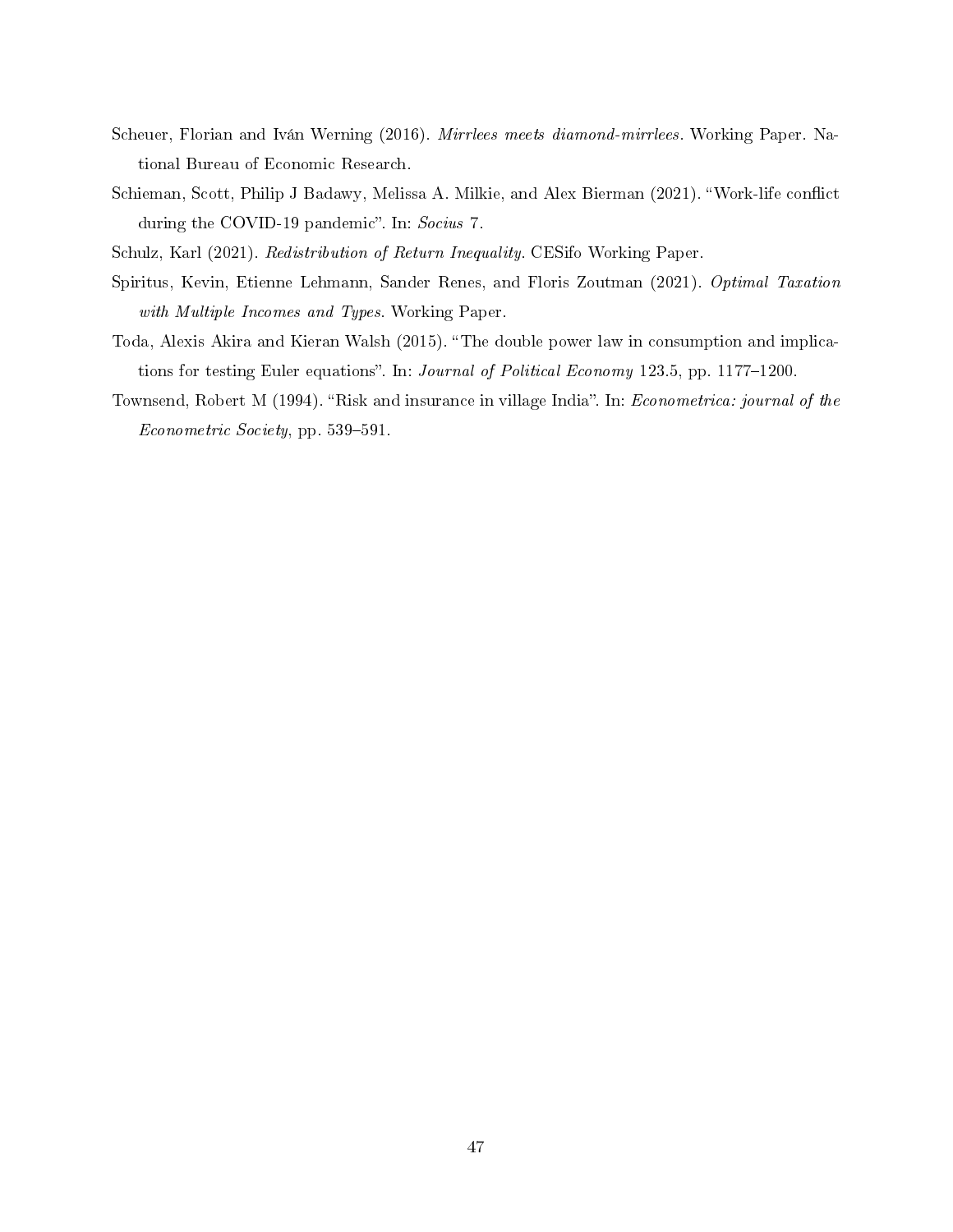## 7 Appendix: Proofs and Derivations

#### Proof of Proposition [1](#page-13-0) and Corollary [1:](#page-14-0)

Define the indirect utility function  $W(\theta) = U(C(\theta), Y(\theta); \theta) + \beta V(S(\theta))$ . The local IC constraint is given by  $W'(\theta) = U_{\theta}(C(\theta), Y(\theta); \theta)$ . The planner's problem is stated as follows:

$$
K(v_0) = \min_{\{C(\theta), Y(\theta), S(\theta)\}} \int_{\theta}^{\overline{\theta}} (C(\theta) - Y(\theta) + R^{-1}S(\theta)) f(\theta) d\theta, \text{ s.t.}
$$

$$
\int_{\theta}^{\overline{\theta}} W(\theta) f(\theta) d\theta \ge v_0
$$

$$
W(\theta) = U(C(\theta), Y(\theta); \theta) + \beta V(S(\theta))
$$

$$
W'(\theta) = U_{\theta}(C(\theta), Y(\theta); \theta).
$$

We solve the planner's problem as an optimal control problem using  $W(\cdot)$  as the state variable, and  $C(\cdot)$ ,  $Y(\cdot)$ , and  $S(\cdot)$  as controls. Defining  $\lambda, \psi(\theta)$ , and  $\mu(\theta)$  as the multipliers on respectively the ex ante promise-keeping constraint, the promise-keeping and local IC constraints given  $\theta$ , the Hamiltonian for this problem is stated as follows:

$$
\mathcal{H} = \left\{ C(\theta) - Y(\theta) + R^{-1}S(\theta) + \lambda(v_0 - W(\theta)) \right\} f(\theta)
$$
  
+  $\psi(\theta) (W(\theta) - U(C(\theta), Y(\theta); \theta) - \beta V(S(\theta))) + \mu(\theta) U_{\theta}(C(\theta), Y(\theta); \theta)$ 

The first-order conditions with respect to the allocations  $C(\cdot)$ ,  $Y(\cdot)$ , and  $S(\cdot)$  yield:

$$
\frac{\psi(\theta)}{f(\theta)} = \frac{1}{U_C(\theta)} + \frac{\mu(\theta)}{f(\theta)} \frac{U_{\theta C}(\theta)}{U_C(\theta)} = \frac{1}{-U_Y(\theta)} + \frac{\mu(\theta)}{f(\theta)} \frac{U_{\theta Y}(\theta)}{U_Y(\theta)} = \frac{(\beta R)^{-1}}{V'(S(\theta))}.
$$

The first-order conditions for  $C(\cdot)$ ,  $Y(\cdot)$ , and  $S(\cdot)$  define a shadow cost of utility of agents with  $\text{type}~\theta,~\psi~(\theta)$  /  $f~(\theta),$  which consists of a direct shadow cost  $1/U_C\left(\theta\right),1/(-U_Y~(\theta)),$  or  $\left(\beta R\right)^{-1}/V' \left(S\left(\theta\right)\right)$ of increasing type  $\theta$  utility through higher consumption, lower earnings or higher savings, and a second term that measures how such a consumption or earnings increase affects  $U_{\theta}(\theta)$  and thereby tightens or relaxes the local incentive compatibility constraint at  $\theta$  by  $\frac{U_{\theta C}(\theta)}{U_C(\theta)}$  or  $\frac{U_{\theta Y}(\theta)}{U_Y(\theta)}$  $\frac{U_{\theta}Y(\theta)}{U_{Y}(\theta)}$ . The latter is weighted by the multiplier  $\mu(\theta)/f(\theta)$  and added to the former; it is missing from the first-order condition for savings since preferences are separable in savings.

Combining the first two first-order conditions and rearranging terms then yields the following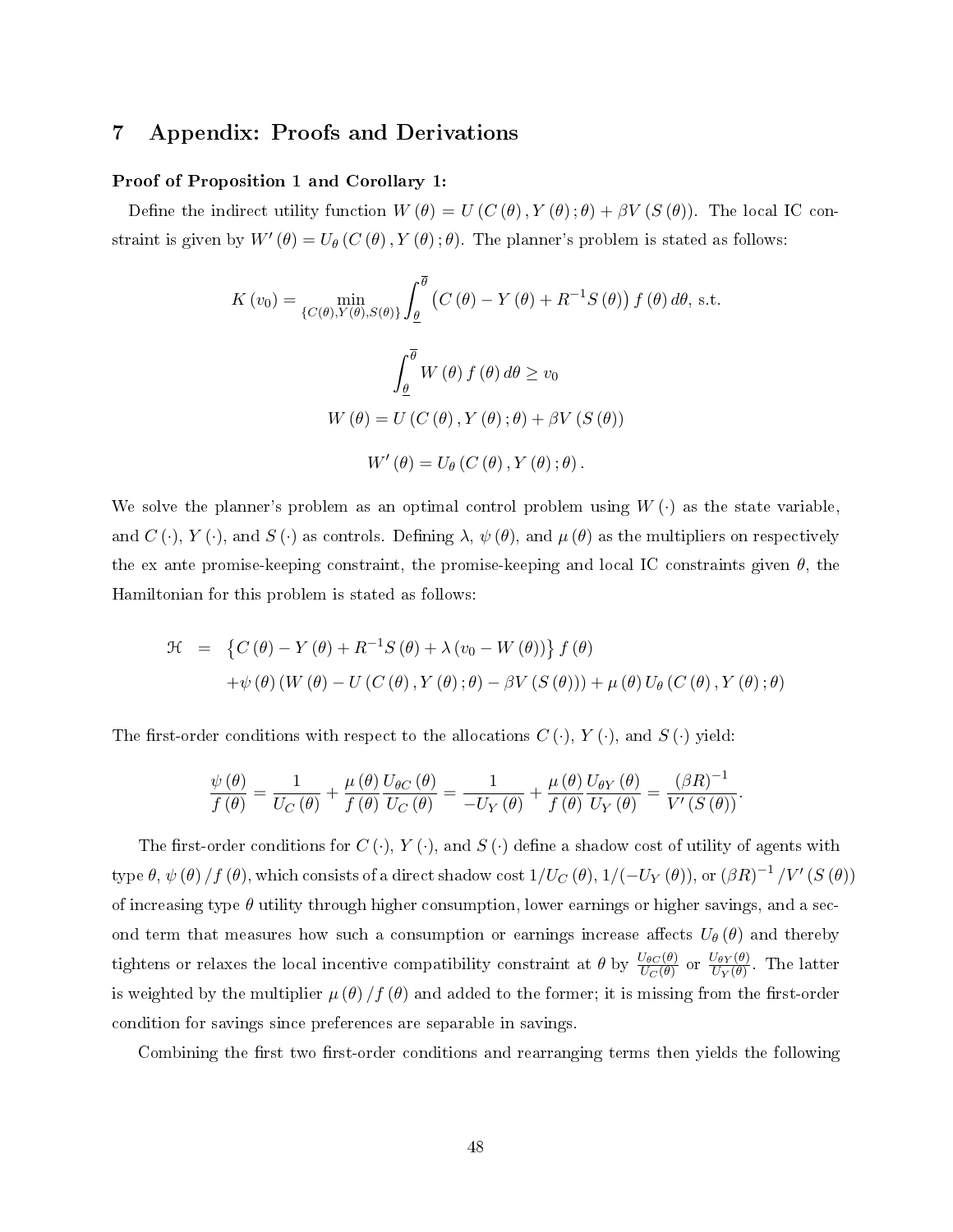static optimality condition:

$$
\frac{1}{U_C(\theta)}\frac{\tau_Y(\theta)}{1-\tau_Y(\theta)}=\frac{1}{-U_Y(\theta)}-\frac{1}{U_C(\theta)}=\left(\frac{U_{\theta C}(\theta)}{U_C(\theta)}-\frac{U_{\theta Y}(\theta)}{U_Y(\theta)}\right)\frac{\mu(\theta)}{f(\theta)}=A(\theta)\frac{\mu(\theta)}{f(\theta)}.
$$

The multipliers  $\mu$  ( $\cdot$ ) and  $\lambda$  are derived by solving the linear ODE  $\mu' \left( \theta \right) = - \frac{\partial \mathcal{H}}{\partial V}$ , after substituting out  $\psi(\theta)$  using any of the three first-order conditions:

$$
\mu'(\theta) = -\frac{\partial \mathcal{H}}{\partial V} = \lambda f(\theta) - \psi(\theta) = \left(\lambda - \frac{1}{U_C(\theta)}\right) f(\theta) - \mu(\theta) \frac{U_{\theta C}(\theta)}{U_C(\theta)},
$$

along with the boundary conditions  $\mu(\underline{\theta}) = \mu(\overline{\theta}) = 0$ . Define  $\frac{U_{\theta C}(\theta)}{U_C(\theta)} = \frac{\hat{m}'(\theta)}{\hat{m}(\theta)}$  $\frac{\hat{m}'(\theta)}{\hat{m}(\theta)}$ , or  $\hat{m}(\theta) = e^{\int_{\theta}^{\theta} \frac{U_{\theta C}(e')}{U_{C}(e')}}$  $\frac{\partial C}{\partial C(\theta')} d\theta$ Substituting into the above ODE and integrating out yields

$$
\mu\left(\overline{\theta}\right)\hat{m}\left(\overline{\theta}\right)-\mu\left(\theta\right)\hat{m}\left(\theta\right)=\int_{\theta}^{\overline{\theta}}\left(\lambda-\frac{1}{U_C\left(\theta'\right)}\right)f\left(\theta'\right)\hat{m}\left(\theta'\right)d\theta',
$$

or

$$
\mu(\theta) = \frac{1-\hat{F}(\theta)}{\hat{m}(\theta)} \mathbb{E}(\hat{m}(\theta')) \left\{ \hat{\mathbb{E}}\left(\frac{1}{U_C(\theta')}\big|\theta'\geq \theta\right) - \lambda \right\}.
$$

The boundary condition  $\mu(\underline{\theta}) = 0$  then gives  $\lambda = \mathbb{E} (1/U_C(\theta))$ . Therefore,

$$
\frac{\mu(\theta)}{f(\theta)} = \hat{H}(\theta) \left\{ \hat{\mathbb{E}} \left( \frac{1}{U_C(\theta')} | \theta' \ge \theta \right) - \hat{\mathbb{E}} \left( \frac{1}{U_C(\theta')} \right) \right\} \n= \frac{1}{U_C(\theta)} \hat{H}(\theta) \left\{ \hat{\mathbb{E}} \left( \frac{U_C(\theta)}{U_C(\theta')} | \theta' \ge \theta \right) - \hat{\mathbb{E}} \left( \frac{U_C(\theta)}{U_C(\theta')} \right) \right\} \n= \frac{1}{U_C(\theta)} B_C(\theta).
$$

Substituting this expression into the static optimality condition then yields the first intra-temporal optimality condition  $\frac{\tau_Y(\theta)}{1-\tau_Y(\theta)} = A(\theta) \cdot B_C(\theta)$ .

The FOC for earnings yields an analogous ODE,

$$
\mu'(\theta) = \left(\lambda - \frac{1}{-U_Y(\theta)}\right) f(\theta) - \mu(\theta) \frac{U_{\theta Y}(\theta)}{U_Y(\theta)}.
$$

Apply the same steps as to the first yields

$$
\frac{\mu(\theta)}{f(\theta)} = \widetilde{H}(\theta) \left\{ \widetilde{\mathbb{E}} \left( \frac{1}{-U_Y(\theta')} | \theta' \ge \theta \right) - \widetilde{\mathbb{E}} \left( \frac{1}{-U_Y(\theta)} \right) \right\} = \frac{1}{-U_Y(\theta)} B_Y(\theta)
$$

and the intra-temporal optimality condition  $\tau_Y(\theta) = A(\theta) \cdot B_Y(\theta)$  along with  $\lambda = \tilde{\mathbb{E}}(1 - U_Y(\theta))$ .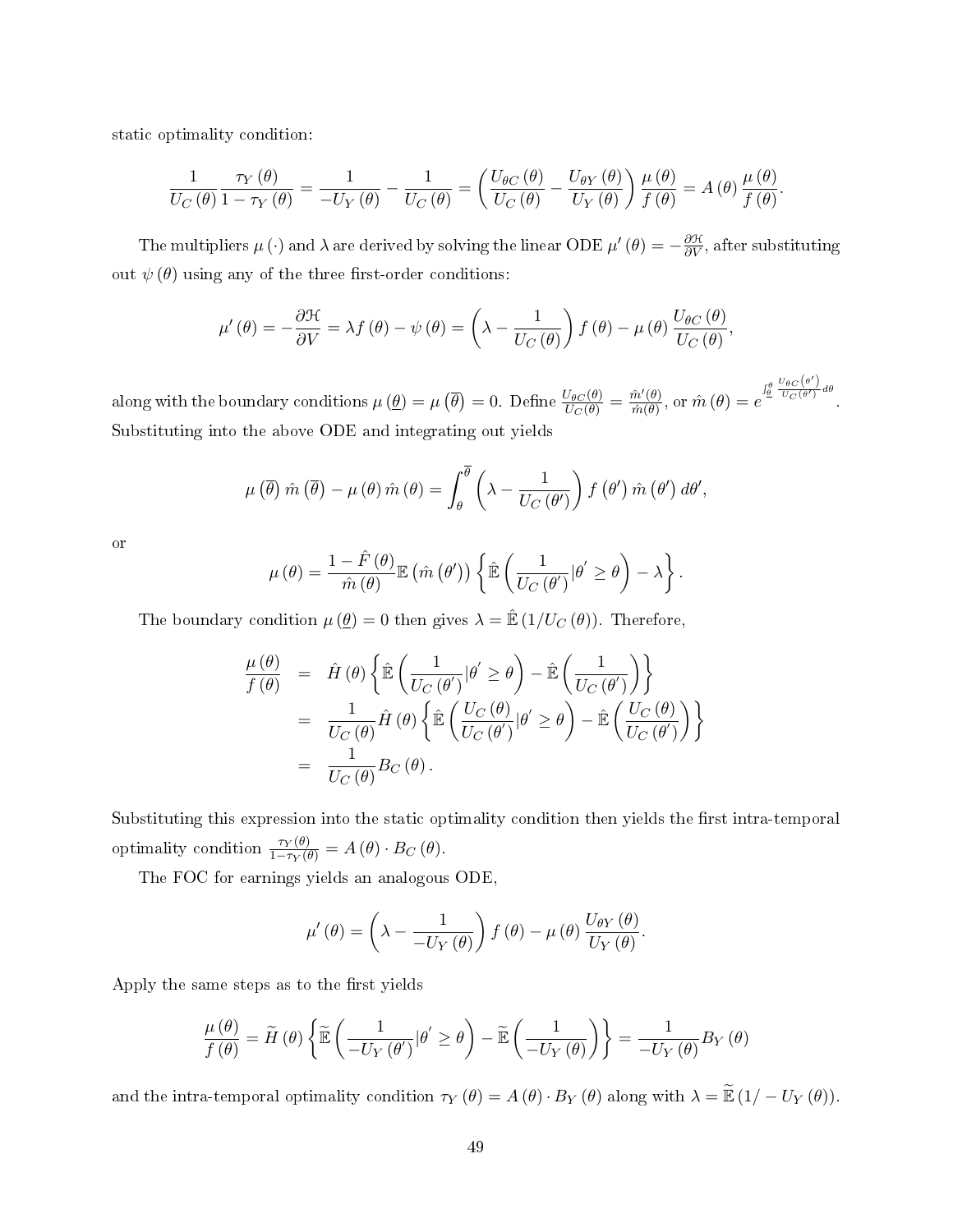Finally, we solve for the inter-temporal optimality condition. Combining the ODE  $\mu'(\theta)$  =  $-\frac{\partial \mathcal{H}}{\partial V} = \lambda f(\theta) - \psi(\theta)$  with the FOC for savings yields

$$
\mu'(\theta) = \left(\lambda - \frac{(\beta R)^{-1}}{V'(S(\theta))}\right) f(\theta),
$$

which can be integrated and solved along the same lines as above to find

$$
\frac{\mu(\theta)}{f(\theta)} = H(\theta) (\beta R)^{-1} \left\{ \mathbb{E} \left( \frac{1}{V'(S(\theta))} |\theta' \ge \theta \right) - \mathbb{E} \left( \frac{1}{V'(S(\theta))} \right) \right\} = \frac{(\beta R)^{-1}}{V'(S(\theta))} B_S(\theta).
$$

Equating this last expression to  $\frac{1}{U_C(\theta)}B_C(\theta)$  then yields the expression for the savings wedge:

$$
1 + \tau_S(\theta) \equiv \frac{U_C(\theta)}{\beta R V'(S(\theta))} = \frac{B_S(\theta)}{B_C(\theta)}.
$$

Finally, consider that savings are unbounded at the top. The Inada condition on V then implies  $\lim_{\theta\to\overline{\theta}}\beta RV'(S(\theta))=0.$  It follows that  $\lim_{\theta\to\overline{\theta}}\left(-U_Y\left(\theta'\right)\right)=\lim_{\theta\to\overline{\theta}}\frac{B_Y(\theta)}{B_S(\theta)}$  $\frac{B_Y(\theta)}{B_S(\theta)}\beta RV'\left(S\left(\theta\right)\right)$ . It is straight-forward to check that  $\lim_{\theta\to\overline{\theta}}B_S(\theta)/H(\theta) \geq 1$  and  $\lim_{\theta\to\overline{\theta}}B_Y(\theta)/H(\theta) \leq 1$ , and therefore  $\lim_{\theta \to \overline{\theta}} (-U_Y(\theta)) \leq \lim_{\theta \to \overline{\theta}} \beta RV'(S(\theta)) = 0$ . Finally,  $\lim_{\theta \to \overline{\theta}} U_C(\theta) = \lim_{\theta \to \overline{\theta}} \frac{1}{1-\tau_Y}$  $\frac{1}{1-\tau_Y(\theta)}\left(-U_Y(\theta)\right),$ which equals 0 whenever  $\lim_{\theta\to \overline{\theta}}\tau_Y(\theta) < 1.$ 

**Proof of Corollary [2:](#page-19-0)** Suppose that  $U_{\theta C}(\theta) \leq 0$ . We then have

$$
\mu'(\theta) = \left(\lambda - \frac{1}{U_C(\theta)}\right) f(\theta) - \mu(\theta) \frac{U_{\theta C}(\theta)}{U_C(\theta)}
$$

and

$$
\mu'(\theta) = \left(\lambda - \frac{(\beta R)^{-1}}{V'(S(\theta))}\right) f(\theta).
$$

Hence,

$$
\frac{\left(\beta R\right)^{-1}}{V'\left(S\left(\theta\right)\right)} = \frac{1}{U_C\left(\theta\right)} + \frac{\mu\left(\theta\right)}{f\left(\theta\right)} \frac{U_{\theta C}\left(\theta\right)}{U_C\left(\theta\right)}.
$$

Furthermore, proposition [1](#page-13-0) implies that  $\mu(\theta) > 0$  for all  $\theta$ . Recall our assumption that  $U_{\theta C}(\theta)$ is either everywhere non-positive, or everywhere non-negative. It then follows immediately that  $U_C(\theta) \leq \beta RV' (S(\theta))$ , or  $\tau_S(\theta) \geq 0$  for all  $\theta$ , if and only if  $U_{\theta C}(\theta) \leq 0 \tau_S(\theta) \geq 0$  for all  $\theta$ .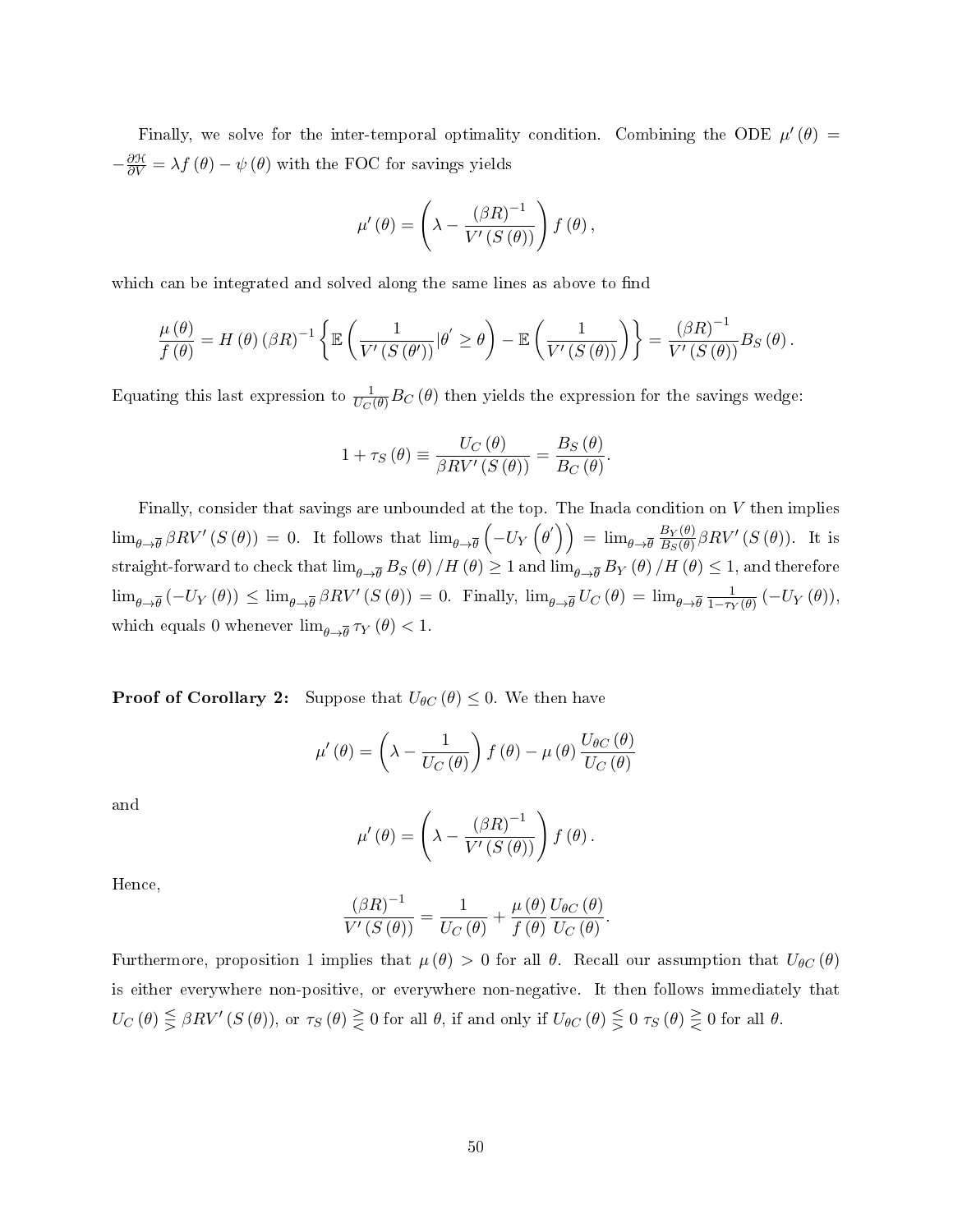#### Proof of Proposition [2:](#page-20-1)

Totally differentiating  $U_C(\theta)$  yields

$$
\frac{\frac{d}{d\theta}U_C(\theta)}{U_C(\theta)} = \frac{U_{C\theta}(\theta)}{U_C(\theta)} + \frac{U_{CC}(\theta)}{U_C(\theta)}C'(\theta) + \frac{U_{CY}(\theta)}{U_C(\theta)}Y'(\theta) \n= \frac{U_{C\theta}(\theta)}{U_C(\theta)} - \mathcal{E}_C(\theta)\frac{C'(\theta)}{C(\theta)} + \eta(\theta)
$$

where

$$
\eta\left(\theta\right)=\frac{Y\left(\theta\right)U_{CY}\left(\theta\right)}{U_{C}\left(\theta\right)}\frac{Y'\left(\theta\right)}{Y\left(\theta\right)}-\frac{C\left(\theta\right)U_{CY}\left(\theta\right)}{-U_{Y}\left(\theta\right)}\frac{C'\left(\theta\right)}{C\left(\theta\right)}=\left(1-\kappa\left(\theta\right)\right)\frac{Y\left(\theta\right)U_{CY}\left(\theta\right)}{U_{C}\left(\theta\right)}\frac{Y'\left(\theta\right)}{Y\left(\theta\right)}.
$$

where  $\kappa(\theta) = \frac{U_C(\theta)}{-U_Y(\theta)}$  $\frac{C'(\theta)}{Y'(\theta)} = \frac{C'(\theta)}{(1-\tau_Y(\theta))}$  $\frac{C'(\theta)}{(1-\tau_Y(\theta))Y'(\theta)}$ . It follows that  $\hat{m}(\theta) = e^{-\int_{\theta}^{\overline{\theta}} \frac{U_{\theta C}(\theta')}{U_C(\theta')} }$  $\frac{\partial \theta C^{(\theta')}}{\partial C^{(\theta')}} d\theta' = \frac{1}{U_C(\theta)} \hat{M}(\theta),$ where

$$
\hat{M}(\theta) = e^{-\int_{\theta}^{\overline{\theta}} \mathcal{E}_C(\theta')d\ln C(\theta') + \int_{\theta}^{\overline{\theta}} \eta(\theta')d\theta'} = e^{-\int_{\theta}^{\overline{\theta}} \mathcal{E}_C(\theta')d\ln C(\theta')} \Psi(\theta),
$$

where  $\Psi(\theta) = e^{\int_{\theta}^{\theta} \eta(\theta') d\theta'}$ . Applying the same steps to  $-U_Y(\theta)$  yields

$$
\frac{\frac{d}{d\theta}(-U_Y(\theta))}{-U_Y(\theta)} = \frac{U_{Y\theta}(\theta)}{U_Y(\theta)} + \frac{U_{YY}(\theta)}{U_Y(\theta)}Y'(\theta) + \frac{U_{CY}(\theta)}{U_Y(\theta)}C'(\theta) \n= \frac{U_{Y\theta}(\theta)}{U_Y(\theta)} + \mathcal{E}_Y(\theta)\frac{Y'(\theta)}{Y(\theta)} + \eta(\theta)
$$

where  $\widetilde{m}(\theta) = \frac{1}{-U_Y(\theta)} \widetilde{M}(\theta)$  and  $\widetilde{M}(\theta) = e^{\int_{\theta}^{\theta} \mathcal{E}_Y(\theta') d\ln Y(\theta')} \Psi(\theta)$ . Using the local IC constraint

$$
U_C(\theta) C'(\theta) + U_Y(\theta) Y'(\theta) + \beta V' (S(\theta)) S'(\theta) = 0.
$$

#### Proof of Theorem [1:](#page-22-3)

It follows from the Inada condition and the condition that elasticities converge to finite limits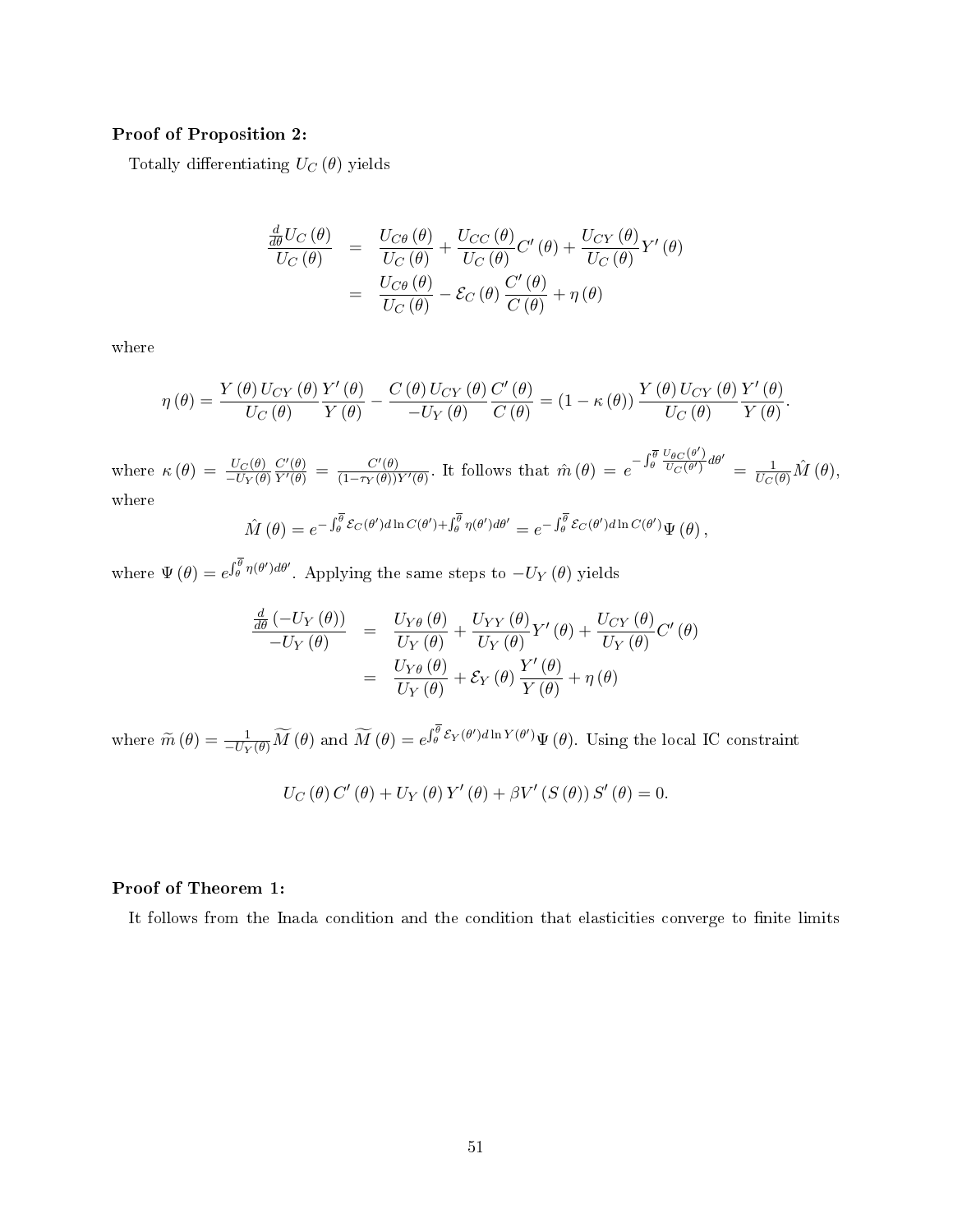that

$$
\lim_{\theta \to \overline{\theta}} \tau_Y(\theta) = 1 - \lim_{\theta \to \overline{\theta}} \frac{\mathbb{E}\left(\frac{\widetilde{M}(\theta')}{\widetilde{M}(\theta)} | \theta' \ge \theta\right)}{\mathbb{E}\left(\frac{\widetilde{M}(\theta')}{\widetilde{M}(\theta)} | \theta' \ge \theta\right)} = 1 - \lim_{\theta \to \overline{\theta}} \frac{\mathbb{E}\left(e^{-\int_{\theta}^{\theta'} \mathcal{E}_Y(\theta'')d\ln Y(\theta'')}\frac{\Psi(\theta')}{\Psi(\theta)} | \theta' \ge \theta\right)}{\mathbb{E}\left(e^{\int_{\theta}^{\theta'} \mathcal{E}_C(\theta'')d\ln C(\theta'')}\frac{\Psi(\theta')}{\Psi(\theta)} | \theta' \ge \theta\right)}
$$
\n
$$
= 1 - \lim_{\theta \to \overline{\theta}} \frac{\mathbb{E}\left(\left(\frac{Y(\theta')}{Y(\theta)}\right)^{-\mathcal{E}_Y}\frac{\Psi(\theta')}{\Psi(\theta)} | \theta' \ge \theta\right)}{\mathbb{E}\left(\left(\frac{C(\theta')}{C(\theta)}\right)^{\mathcal{E}_C}\frac{\Psi(\theta')}{\Psi(\theta)} | \theta' \ge \theta\right)}
$$

where  $\frac{\Psi(\theta')}{\Psi(\theta)} = e^{\int_{\theta}^{\theta'}$  $\int_{\theta}^{\theta'} \eta(\theta'') d\theta''$ 

To complete the characterization, we need to determine the limit behavior of  $\Psi(\theta)$  or  $\eta(\theta)$ . If  $\mathcal{E}_Y(\theta)$ ,  $\mathcal{E}_C(\theta)$ ,  $\mathcal{E}_{CY}(\theta) = \frac{Y(\theta)U_{CY}(\theta)}{U_C(\theta)}$  and  $\mathcal{E}'_{CY}(\theta) = \frac{CU_{CY}}{-U_Y}$  all converge to finite limits,  $\frac{\Psi(\theta')}{\Psi(\theta)} \approx$  $\int Y(\theta')$  $\frac{Y(\theta')}{Y(\theta)}\bigg)^{-\mathcal{E}_{CY}}\left(\frac{C(\theta')}{C(\theta)}\right)$  $\frac{C(\theta')}{C(\theta)}$ <sup>E'</sup>C<sup>Y</sup> for  $\theta$  and  $\theta'$  sufficiently large. From this we obtain

$$
\lim_{\theta \to \overline{\theta}} \tau_Y(\theta) = 1 - \lim_{\theta \to \overline{\theta}} \frac{\mathbb{E}\left( \left(\frac{Y(\theta')}{Y(\theta)}\right)^{-\mathcal{E}_Y - \mathcal{E}_{CY}} \left(\frac{C(\theta')}{C(\theta)}\right)^{\mathcal{E}_{CY}} |\theta' \ge \theta \right)}{\mathbb{E}\left( \left(\frac{C(\theta')}{C(\theta)}\right)^{\mathcal{E}_C + \mathcal{E}_{CY}'} \left(\frac{Y(\theta')}{Y(\theta)}\right)^{-\mathcal{E}_{CY}} |\theta' \ge \theta \right)}
$$

For the numerator, define  $X(\theta) \equiv C(\theta)^{\mathcal{E}'_{CY}} Y(\theta)^{-\mathcal{E}_{Y}-\mathcal{E}_{CY}}$ . We wish to compute  $\mathbb{E}\left(\frac{X(\theta')}{X(\theta)}\right)$  $\frac{X(\theta')}{X(\theta)}|\theta' \geq \theta,$ given that  $C(\theta)$ ,  $Y(\theta)$ , and  $X(\theta)$  are perfectly co-monotonic and C and Y are distributed according to a Pareto distribution with tail coefficients  $\xi_C$  and  $\xi_Y$ . Let  $G(\cdot)$  the cdf of X, and notice that  $1-G(X(\theta)) = 1 - F(\theta)$  and  $g(X(\theta)) = f(\theta)/X'(\theta)$ . It follows that

$$
\frac{1-G(X(\theta))}{X(\theta)g(X(\theta))} = \frac{X'(\theta)}{X(\theta)}H(\theta) = \left(\mathcal{E}_{CY}'\frac{C'(\theta)}{C(\theta)} - (\mathcal{E}_Y + \mathcal{E}_{CY})\frac{Y'(\theta)}{Y(\theta)}\right)H(\theta) = \frac{\mathcal{E}_{CY}'}{\xi_{C}} - \frac{\mathcal{E}_Y + \mathcal{E}_{CY}}{\xi_{Y}},
$$

or  $X(\theta)$  follows a Pareto distribution with tail coefficient  $\left(\frac{\mathcal{E}_{CY}}{\xi_C} - \frac{\mathcal{E}_Y + \mathcal{E}_{CY}}{\xi_Y}\right)$  $\xi_Y$  $\Big)^{-1}$ . This implies

$$
\lim_{\theta \to \overline{\theta}} \mathbb{E}\left( \left( \frac{Y(\theta')}{Y(\theta)} \right)^{-\mathcal{E}_Y - \mathcal{E}_{CY}} \left( \frac{C(\theta')}{C(\theta)} \right)^{\mathcal{E}'_{CY}} |\theta' \ge \theta \right) = \frac{1}{1 + \frac{\mathcal{E}_Y + \mathcal{E}_{CY}}{\mathcal{E}_Y} - \frac{\mathcal{E}'_{CY}}{\mathcal{E}_C}}
$$

Along the same lines,

$$
\lim_{\theta \to \overline{\theta}} \mathbb{E}\left( \left( \frac{C\left( \theta^{\prime} \right)}{C\left( \theta\right)} \right)^{\mathcal{E}_C + \mathcal{E}_{CY}^{\prime}} \left( \frac{Y\left( \theta^{\prime} \right)}{Y\left( \theta\right)} \right)^{-\mathcal{E}_{CY}} \left| \theta^{\prime} \geq \theta \right) = \frac{1}{1 - \left( \frac{\mathcal{E}_C + \mathcal{E}_{CY}^{\prime}}{\mathcal{E}_C} - \frac{\mathcal{E}_{CY}}{\mathcal{E}_Y} \right)},
$$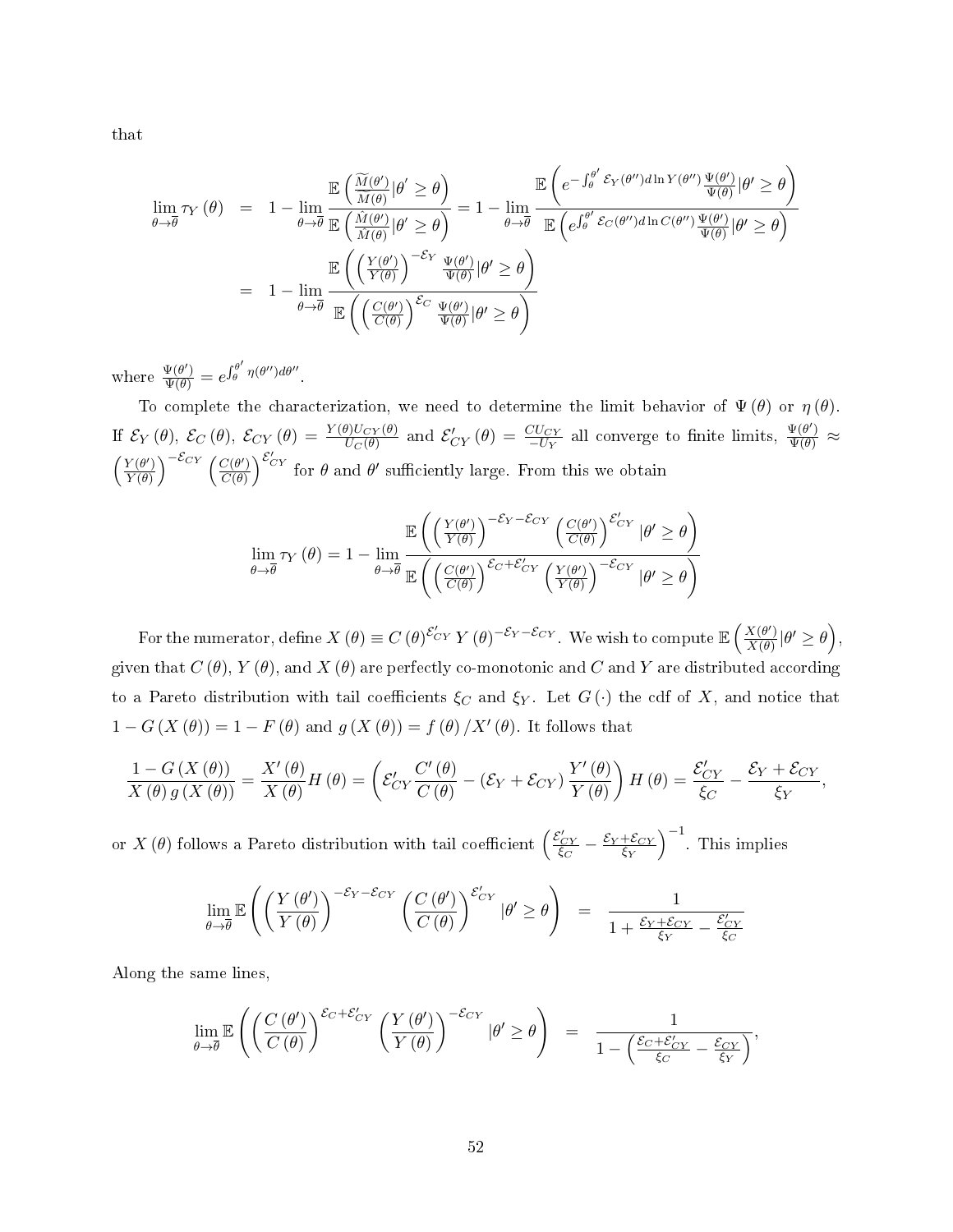and therefore

$$
\lim_{\theta \to \overline{\theta}} \tau_Y(\theta) = 1 - \frac{1 - \left(\frac{\mathcal{E}_C + \mathcal{E}_{CY}'}{\xi_C} - \frac{\mathcal{E}_{CY}}{\xi_Y}\right)}{1 + \frac{\mathcal{E}_Y + \mathcal{E}_{CY}}{\xi_Y} - \frac{\mathcal{E}_{CY}'}{\xi_C}} = \frac{\mathcal{E}_C/\xi_C + \mathcal{E}_Y/\xi_Y}{1 + \mathcal{E}_Y/\xi_Y + \mathcal{E}_{CY}/\xi_Y - \mathcal{E}_{CY}'/\xi_C}
$$

.

At the optimal allocation,  $B_C(\theta)$  must be finite, and therefore  $\frac{\mathcal{E}_C}{\mathcal{E}_C} < 1 + \frac{\mathcal{E}_{CY}}{\mathcal{E}_Y} - \frac{\mathcal{E}'_{CY}}{\mathcal{E}_C}$ . It then follows automatically that  $\lim_{\theta\to\overline{\theta}}\tau_Y(\theta) < 1$ . To complete the proof we replace  $\mathcal{E}_{CY}'/\xi_C = \kappa\cdot\mathcal{E}_{CY}/\xi_Y$ .

To prove the second part of Theorem 1, combine 
$$
\lim_{\theta \to \overline{\theta}} B_S(\theta) = \frac{1}{1 - \mathcal{E}_S/\xi_S}
$$
 for  $\mathcal{E}_S/\xi_S < 1$  with  $\lim_{\theta \to \overline{\theta}} B_C(\theta) = \frac{1}{1 - \frac{\mathcal{E}_C}{\xi_C} + (1 - \kappa) \frac{\mathcal{E}_{CY}}{\xi_Y}}$  for  $1 + (1 - \kappa) \frac{\mathcal{E}_{CY}}{\xi_Y} > \frac{\mathcal{E}_C}{\xi_C}$  to get  $\lim_{\theta \to \overline{\theta}} \tau_S(\theta) = \frac{1 - \frac{\mathcal{E}_C}{\xi_C} + (1 - \kappa) \frac{\mathcal{E}_{CY}}{\xi_Y}}{1 - \frac{\mathcal{E}_S}{\xi_S}} - 1 = \frac{\frac{\mathcal{E}_S - \mathcal{E}_C}{\xi_C} + (1 - \kappa) \frac{\mathcal{E}_{CY}}{\xi_Y}}{1 - \frac{\mathcal{E}_S}{\xi_S}}.$ 

#### Proofs of Section 4:

From wedges to taxes. A tax schedule  $\{T_Y(Y), T_S(S)\}$  implements an allocation  $\{C(\theta), Y(\theta), S(\theta)\}$ if and only if the latter maximizes utility subject to the budget constraint, for all types. In particular, this implies that the following two first-order conditions hold along with the budget constraint whenever the allocation is strictly positive:

$$
1 - T'_Y(Y(\theta)) = \frac{-U_Y(\theta)}{U_C(\theta)} \quad \text{and} \quad 1 + T'_S(S(\theta)) = \frac{\beta RV'(S(\theta))}{U_C(\theta)}.
$$

It follows that a tax schedule implements the optimal labor and savings wedges  $\{\tau_Y(\theta), \tau_S(\theta)\}$ if and only if  $T'_Y(Y(\theta)) = \tau_Y(\theta)$  and  $T'_S(S(\theta)) = \tau_S(\theta)$ . Given the profile of wedges, we thus construct the following tax functions:

$$
T_Y(Y) = T_Y(Y(\underline{\theta})) + \int_{Y(\underline{\theta})}^{Y} \tau_Y(\Theta(Y')) dY' = T_Y(Y(\underline{\theta})) + \int_{\underline{\theta}}^{\Theta(Y)} \tau_Y(\theta) Y'(\theta) d\theta
$$
  

$$
T_S(S) = T_S(S(\underline{\theta})) + \int_{S(\underline{\theta})}^{S} \tau_S(\Theta(S')) dS' = T_S(S(\underline{\theta})) + \int_{\underline{\theta}}^{\Theta(S)} \tau_S(\theta) S'(\theta) d\theta
$$

where  $\Theta(Y)$  and  $\Theta(S)$  are the inverses of  $Y(\theta)$  and  $S(\theta)$ . Set  $T_S(S(\theta))$  and  $T_Y(Y(\theta))$  so that the budget constraint is satisfied for the lowest type.<sup>[21](#page-1-0)</sup> We write the budget constraint for higher

 $^{21}$ Notice that the optimal allocation only determines the net present value  $R^{-1}T_S\left(S\left(\theta\right)\right)+T_Y\left(Y\left(\theta\right)\right)$  of the lowest type's tax or transfer, but the timing remains indeterminate. More generally, Ricardian equivalence w.r.t. lump-sum taxes and transfers continues to hold in Mirrleesian economies (Hellwig [\(2022a\)](#page-45-14), mimeo available upon request).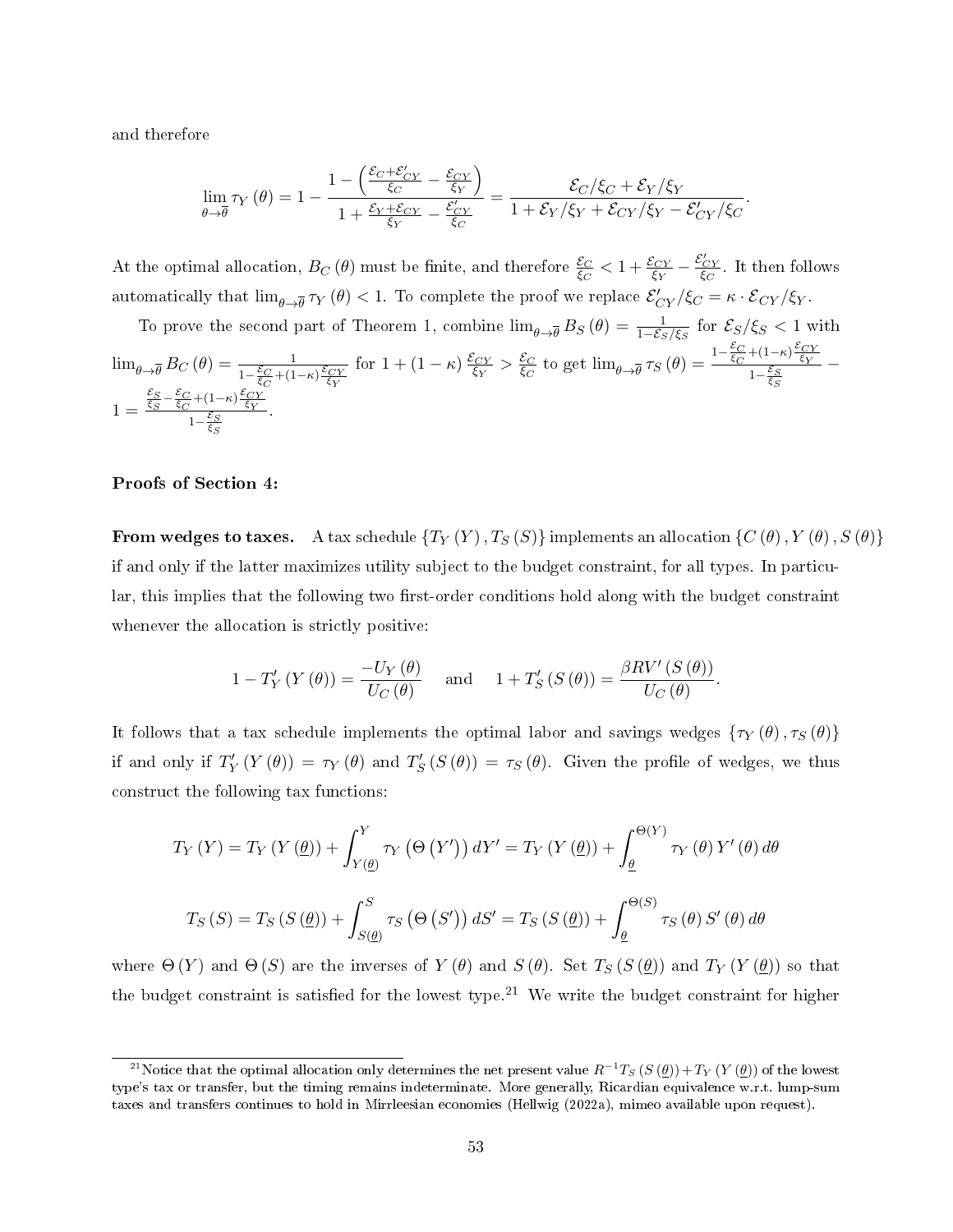types as

$$
\int_{\underline{\theta}}^{\theta} \left[ S' \left( \theta' \right) \left( 1 + T'_S \left( S \left( \theta' \right) \right) \right) + R \left\{ Y' \left( \theta' \right) \left( 1 - T'_Y \left( Y \left( \theta' \right) \right) \right) - C' \left( \theta' \right) \right\} \right] d\theta' \ge 0
$$

Substituting the two first-order conditions for  $1+T_S'\left(S\left(\theta\right)\right)$  and  $1-T_Y'\left(Y\left(\theta\right)\right)$  and using the local incentive compatibility constraint  $U_C(\theta) C'(\theta) + U_Y(\theta) Y'(\theta) + \beta V' (S(\theta)) S'(\theta) = 0$  then implies that the budget constraint is satisfied for all types. Hence the proposed labor and savings taxes indeed implement the optimal labor and savings wedges, provided that second order conditions are also verified.<sup>[22](#page-1-0)</sup>

Finally, note that the timing of tax collection is also indeterminate. Hence it would be possible for the planner to defer income taxes until the second period (but still tax based on first period income), or levy savings taxes early along with income taxes, i.e., when agents decide to save. An equivalent implementation of the optimal allocation sets a tax payment in period 1 equal to  $T(Y(\theta)) \equiv T_Y(Y) + \frac{1}{R} (S(Y) + T_S(S(Y)))$  along with a promised savings payment  $S(Y(\theta)) =$  $S(\theta)$ , while imposing such high levies on additional private savings that no agent saves or borrows on their own. This tax system implements the optimal allocation without any private savings. The optimal tax schedule can then be interpreted as a combination of income taxes  $T_Y(Y)$  and social security contributions  $\frac{1}{R} (S(Y) + T_S (S(Y))),$  with the savings wedge mapping into the excess or shortfall of social security contributions over savings or pension payments.

Mapping from elasticities  $\mathcal{E}_Y, \mathcal{E}_C, \mathcal{E}_{CY}, \mathcal{E}_S$  to income and substitution effects. A perturbation  $(\delta \hat T_Y, \delta \hat T_S)$  of the tax system leads to responses  $(\delta \hat Y, \delta \hat C, \delta \hat S)$  by the agents that satisfy the perturbed first-order conditions:

$$
-\frac{U_{Y}\left[C+\delta\hat{C},Y+\delta\hat{Y},\theta\right]}{U_{C}\left[C+\delta\hat{C},Y+\delta\hat{Y},\theta\right]} = 1 - T'_{Y}\left(Y\right) - \delta\left\{\hat{T}'_{Y}\left(Y\right) + T''_{Y}\left(Y\right)\hat{Y}\right\}
$$

and

$$
\frac{\beta RV'\left(S+\delta\hat{S}\right)}{U_C\left[C+\delta\hat{C},Y+\delta\hat{Y},\theta\right]} = 1 + T'_S(S) + \delta\left\{\hat{T}'_S(S) + T''_S(S)\hat{S}\right\}
$$

with

$$
\hat{C} + (1 + T'_{S}(S)) \hat{S} + \hat{T}_{S}(S) = (1 - T'_{Y}(Y)) \hat{Y} - \hat{T}_{Y}(Y).
$$

 $^{22}$ Intuitively, the second-order conditions hold whenever the two tax functions are convex, or marginal taxes progressive, or  $U$  and  $V$  are sufficiently concave to make up for non-convexities in the tax functions.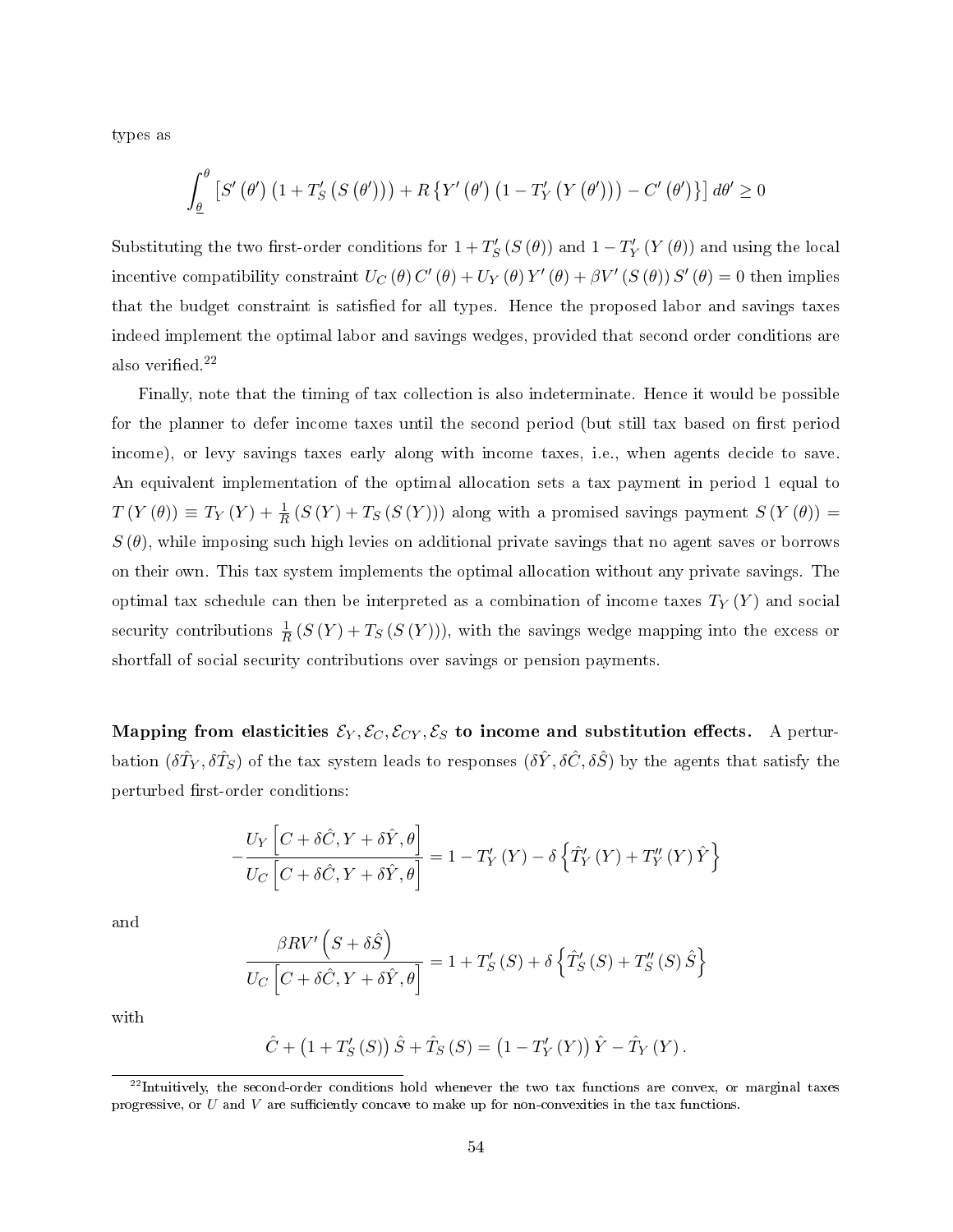Suppose that the tax schedules are locally linear in the top bracket, so that  $T''_Y(Y) = T''_S(S) = 0$ . We obtain the responses of earnings, consumption and savings by taking first-order Taylor expansions of the two perturbed FOCs as  $\delta \rightarrow 0$ . Tedious but straightforward algebra leads to:

$$
\frac{\hat{Y}}{Y} = -\frac{1}{\mathcal{E}_Y} \frac{\hat{T}'_Y(Y)}{1 - T'_Y(Y)} - \frac{\mathcal{E}_C}{\mathcal{E}_Y} \frac{\hat{C}}{C}
$$

and

$$
\frac{\hat{C}}{C} = -\frac{\frac{\pi_Y}{\pi_S \gamma_S} \mathcal{E}_S}{\frac{\gamma_C}{\pi_S \gamma_S} \mathcal{E}_S + \frac{\gamma_C}{\pi_Y} \mathcal{E}_{CY}} \left[ \frac{\hat{T}_Y(Y)}{\left(1 - T'_Y(Y)\right)Y} + \frac{\pi_S \gamma_S}{\pi_Y} \frac{\hat{T}_S(S)}{\left(1 + T'_S(S)\right)S} \right] + \frac{1}{\frac{\gamma_C}{\pi_S \gamma_S} \mathcal{E}_S + \frac{\gamma_C}{\pi_Y} \mathcal{E}_{CY}} \left[ \frac{\hat{T}'_Y(Y)}{1 - T'_Y(Y)} + \frac{\hat{T}'_S(S)}{1 + T'_S(S)} \right] + \frac{\pi_Y}{\gamma_C} \left[ 1 + \frac{\frac{\gamma_C}{\pi_Y} \mathcal{E}_Y}{\frac{\gamma_C}{\pi_S \gamma_S} \mathcal{E}_S + \frac{\gamma_C}{\pi_Y} \mathcal{E}_{CY}} \right] \frac{\hat{Y}}{Y}.
$$

Solving this linear system of two equations and two unknowns (ignoring for conciseness the perturbation of the capital taxes) leads to the following correspondence between the two sets of elasticities:

$$
\zeta_{Y}^{sub}=\frac{\frac{1/\mathcal{E}_{Y}}{1+\mathcal{E}_{C}/(\frac{\gamma_{C}}{\pi_{Y}}\mathcal{E}_{Y})}+\frac{\mathcal{E}_{C}/(\frac{\gamma_{C}}{\pi_{Y}}\mathcal{E}_{Y})}{1+\mathcal{E}_{C}/(\frac{\gamma_{C}}{\pi_{Y}}\mathcal{E}_{Y})}\cdot\frac{\frac{\pi_{S}\gamma_{S}}{1+\pi_{S}\gamma_{S}}\mathcal{E}_{CY}/\mathcal{E}_{S}}{1+\frac{\pi_{S}\gamma_{S}}{1+\mathcal{E}_{C}/(\frac{\gamma_{C}}{\pi_{Y}}\mathcal{E}_{Y})}\cdot\frac{1}{1+\frac{\pi_{S}\gamma_{S}}{\pi_{Y}}\mathcal{E}_{CY}/\mathcal{E}_{S}}}{1+\frac{\mathcal{E}_{C}/(\frac{\gamma_{C}}{\pi_{Y}}\mathcal{E}_{Y})}{1+\mathcal{E}_{C}/(\frac{\gamma_{C}}{\pi_{Y}}\mathcal{E}_{Y})}\cdot\frac{\frac{\pi_{S}\gamma_{S}}{1+\pi_{S}\gamma_{S}}\mathcal{E}_{Y}/\mathcal{E}_{S}}}{1+\frac{\pi_{S}\gamma_{S}}{\pi_{Y}}\mathcal{E}_{CY}/\mathcal{E}_{S}}},\qquad\zeta_{Y}^{inc}=\frac{\frac{1}{\pi_{C}/(\frac{\gamma_{C}}{\pi_{Y}}\mathcal{E}_{Y})}+\frac{1}{1+\frac{\pi_{S}\gamma_{S}}{\pi_{Y}}\mathcal{E}_{CY}/\mathcal{E}_{S}}}{1+\frac{\mathcal{E}_{C}/(\frac{\gamma_{C}}{\pi_{Y}}\mathcal{E}_{Y})}{1+\frac{\pi_{S}\gamma_{S}}{\pi_{Y}}\mathcal{E}_{CY}/\mathcal{E}_{S}}}}{\frac{1}{1+\frac{\mathcal{E}_{C}/(\frac{\gamma_{C}}{\pi_{Y}}\mathcal{E}_{Y})}{1+\mathcal{E}_{C}/(\frac{\gamma_{C}}{\pi_{Y}}\mathcal{E}_{Y})}\cdot\frac{1}{1+\frac{\pi_{S}\gamma_{S}}{\pi_{Y}}\mathcal{E}_{CY}/\mathcal{E}_{S}}}}{\frac{1}{1+\mathcal{E}_{C}/(\frac{\gamma_{C}}{\pi_{Y}}\mathcal{E}_{Y})}\cdot\frac{1}{1+\frac{\pi_{S}\gamma_{S}}{\pi_{Y}}\mathcal{E}_{CY}/\mathcal{E}_{S}}}}.
$$

Inverting these expressions leads to those given in the text.

**Defining the three cases.** Differentiating the inter-temporal budget constraint w.r.t.  $\theta$  and rearranging terms yields

$$
\frac{C'\left(\theta\right)/C\left(\theta\right)}{Y'\left(\theta\right)/Y\left(\theta\right)}\gamma_{C}\left(\theta\right)+\frac{S'\left(\theta\right)/S\left(\theta\right)}{Y'\left(\theta\right)/Y\left(\theta\right)}\frac{1}{R}\gamma_{S}\left(\theta\right)\pi_{S}\left(\theta\right)=\pi_{Y}\left(\theta\right).
$$

In addition, if income, consumption and savings have an upper Pareto tail with tail coefficients  $\xi_Y$ ,  $\xi_C$ , and  $\xi_S$ , then  $\lim_{\theta \to \bar{\theta}}$  $\frac{C'(\theta)/C(\theta)}{Y'(\theta)/Y(\theta)} = \frac{\xi_Y}{\xi_C}$  $rac{\xi Y}{\xi C}$  and  $\lim_{\theta \to \bar{\theta}}$  $\frac{S'(\theta)/S(\theta)}{Y'(\theta)/Y(\theta)} = \frac{\xi_Y}{\xi_S}$  $\frac{\xi_Y}{\xi_S}$ . Hence we have that

$$
\frac{\xi_Y}{\xi_C}\cdot \lim_{\theta\to\overline{\theta}}\gamma_C+\frac{\xi_Y}{\xi_S}\cdot \frac{1}{R}\lim_{\theta\to\overline{\theta}}\gamma_S=1\text{ and }\lim_{\theta\to\overline{\theta}}\gamma_C+\frac{1}{R}\lim_{\theta\to\overline{\theta}}\gamma_S=1.
$$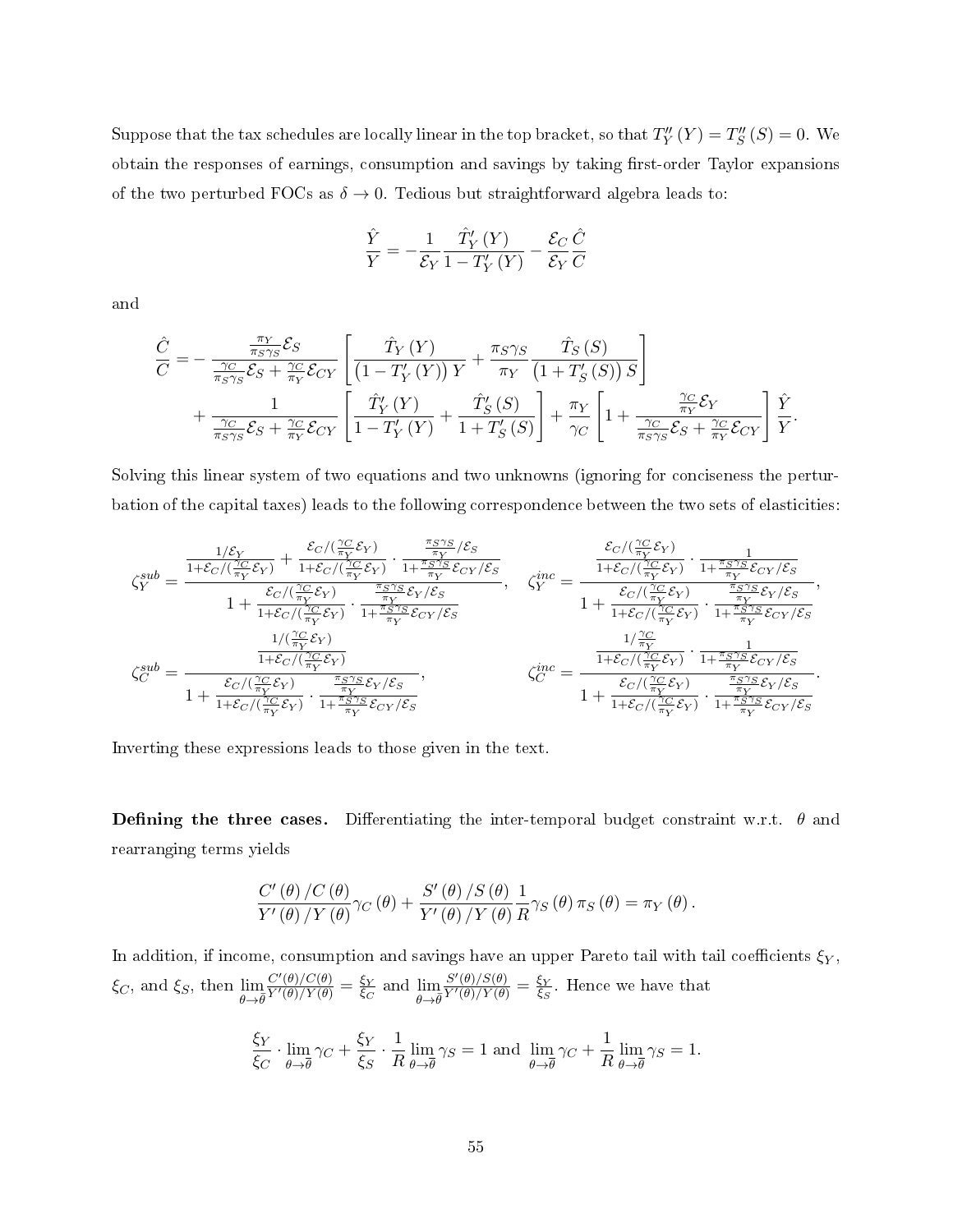Straight-forward manipulation of the inter-temporal budget constraint implies that min  $\{\xi_C, \xi_S\}$  =  $\xi_Y$ .<sup>[23](#page-1-0)</sup> This in turn leaves three possible scenarios: (i)  $\xi_S > \xi_C = \xi_Y$ , (ii)  $\xi_C > \xi_S = \xi_Y$ , and (iii)  $\xi_C = \xi_S = \xi_Y$ . Solving for  $\lim_{\theta \to \overline{\theta}} \gamma_C$  yields  $\lim_{\theta \to \overline{\theta}} \gamma_C = 1$  in case  $(i)$ ,  $\lim_{\theta \to \overline{\theta}} \gamma_C = 0$  in case  $(ii)$ , while in case  $(iii)$ ,  $\lim_{\theta\to\overline{\theta}}\gamma_C$  can take on any value between 0 and 1.

#### Calibration Details: Case (iii) with  $\mathcal{E}_{CY} > 0$ :

Note that  $\kappa \equiv \gamma_C \frac{\xi_C}{\xi_V}$  $\frac{\xi_C}{\xi_Y} = \gamma_C$  and, by equation [\(6\)](#page-25-0),  $\zeta_C^{inc} = \frac{1}{\gamma_C}$  $\overline{\gamma_C}$  $dC$  $\frac{dC}{dT_Y}$ . Since  $\mathcal{E}_Y = \frac{\zeta_C^{inc}}{\zeta_Y^{inc}} \mathcal{E}_C$ , this implies  $\mathcal{E}_Y = \frac{1}{\gamma \alpha \zeta}$  $\overline{\gamma_C\zeta_Y^{inc}}$  $dC$  $\frac{dC}{dT_Y}$   $\mathcal{E}_C$ . This gives us a first expression for  $\mathcal{E}_Y$ . We also know that  $\frac{1}{\mathcal{E}_Y}$  =  $\zeta_Y^{sub} + \frac{\zeta_Y^{inc}}{\zeta_C^{inc}} \zeta_Y^{sub}$ , which gives us a second expression for  $\mathcal{E}_Y$ . Manipulating these two expressions gives us  $\zeta_C^{sub} = \frac{1-\mathcal{E}_Y\zeta_Y^{sub}}{\mathcal{E}_C}$ . Next, the equation  $\mathcal{E}_{CY} = \frac{1-\zeta_Y^{inc}-\zeta_Y^{sub}\mathcal{E}_Y}{\zeta_Y^{sub}-\frac{\gamma_C}{2}\zeta_Y^{sub}}$  $\frac{\sum_{Y} \sum_{Y} C_{Y}}{\zeta_{Y}^{sub} - \frac{\gamma_{C}}{\pi_{Y}} \zeta_{C}^{sub}}$  delivers a third expression:  $\mathcal{E}_Y = \frac{1-\zeta_Y^{inc}}{\zeta_Y^{sub}} + \left(\frac{\gamma_C \zeta_C^{sub}}{\zeta_Y^{sub}} - 1\right) \mathcal{E}_{CY}$ . Manipulating the third and second expressions leads to  $\mathcal{E}_Y =$  $\left[\frac{1-\zeta_Y^{inc}}{\zeta_Y^{sub}}+\left(\frac{\gamma_C}{\zeta_Y^{su}}\right)\right]$  $\frac{\gamma_C}{\zeta_Y^{sub}} - \mathcal{E}_C\Big) \, \frac{\mathcal{E}_{CY}}{\mathcal{E}_C}$  $\overline{\mathcal{E}_C}$  $\Big]/\Big[1+\frac{\gamma_{C}\mathcal{E}_{CY}}{\mathcal{E}_{C}}\Big]$ . Equating this equation to the first expression for  $\mathcal{E}_Y$ finally yields:

$$
\frac{\mathcal{E}_{CY}}{\mathcal{E}_C} = \frac{\frac{1}{\gamma_C \zeta_Y^{inc}} \frac{dC}{dT_Y} \mathcal{E}_C - \frac{1 - \zeta_Y^{inc}}{\zeta_Y^{sub}}}{\frac{\gamma_C}{\zeta_Y^{sub}} - \left(1 + \frac{1}{\zeta_Y^{inc}} \frac{dC}{dT_Y}\right) \mathcal{E}_C}.
$$

Now, Chetty (2006) estimates  $\mathcal{E}_{CY} = \alpha \hat{\mathcal{E}}_C$ , with  $\alpha \leq 0.15$ . Since  $\hat{\mathcal{E}}_C = \mathcal{E}_C + \gamma_C \mathcal{E}_X$ , this equality can be rewritten as

$$
\frac{\mathcal{E}_{CY}}{\mathcal{E}_C} = \frac{\alpha}{1 - \gamma_C \alpha}.
$$

Equating the right hand sides of the previous two equations yields

$$
\frac{\zeta_Y^{inc}}{\zeta_Y^{sub}} \alpha \gamma_C^2 + \left( \frac{1 - \zeta_Y^{inc}}{\zeta_Y^{sub}} - \mathcal{E}_C \alpha \right) \gamma_C - \frac{1}{\zeta_Y^{inc}} \frac{dC}{dT_Y} \mathcal{E}_C = 0
$$

The positive root of this equation is given by

$$
\gamma_C = \frac{\mathcal{E}_C \alpha - \frac{1 - \zeta_Y^{inc}}{\zeta_Y^{sub}} + \sqrt{\left(\frac{1 - \zeta_Y^{inc}}{\zeta_Y^{sub}} - \mathcal{E}_C \alpha\right)^2 + \frac{4\alpha}{\zeta_Y^{sub}} \frac{dC}{dT_Y} \mathcal{E}_C}}{2\frac{\zeta_Y^{inc}}{\zeta_Y^{sub}} \alpha}
$$

For  $\alpha = 0.15$  and  $\mathcal{E}_C \in \{0.5, 0.75, 1, 1.5\}$ , we get  $\gamma_C \in \{0.182, 0.277, 0.373, 0.574\}$  and, by the previous derivations,  $\mathcal{E}_{CY} = \frac{\alpha}{1-\gamma_C \alpha} \mathcal{E}_C \in \{0.078, 0.116, 0.159, 0.244\}$  if  $\xi = 2$ . We then obtain  $\mathcal{E}_Y = \frac{1}{\zeta^{ir}}$  $\overline{\zeta_Y^{inc}}$  $dC$  $\overline{dT_Y}$  $\underline{\mathcal{E}}_C$  $\frac{\mathcal{E}_C}{\gamma_C} \in \{2.198, 2.166, 2.145, 2.09\}$  and  $\mathcal{E}_S = \frac{(1-\gamma_C)\zeta_Y^{inc}}{\zeta_Y^{sub} - \gamma_C\zeta_C^{sub}} \in \{0.866, 0.784, 0.69, 0.49\}$ . For

 $^{23}\text{If } \xi_C < \xi_Y \ (\xi_S < \xi_Y), \text{ then consumption (savings)} \text{ shares grow arbitrarily large, which violates that } \gamma_C \text{ and } \frac{1}{R}\gamma_S$ are both bounded between 0 and 1. If  $\min\{\xi_C,\xi_S\} > \xi_Y$ , then  $\gamma_C$  and  $\frac{1}{R}\gamma_S$  both converge to 0, which violates the inter-temporal budget constraint.